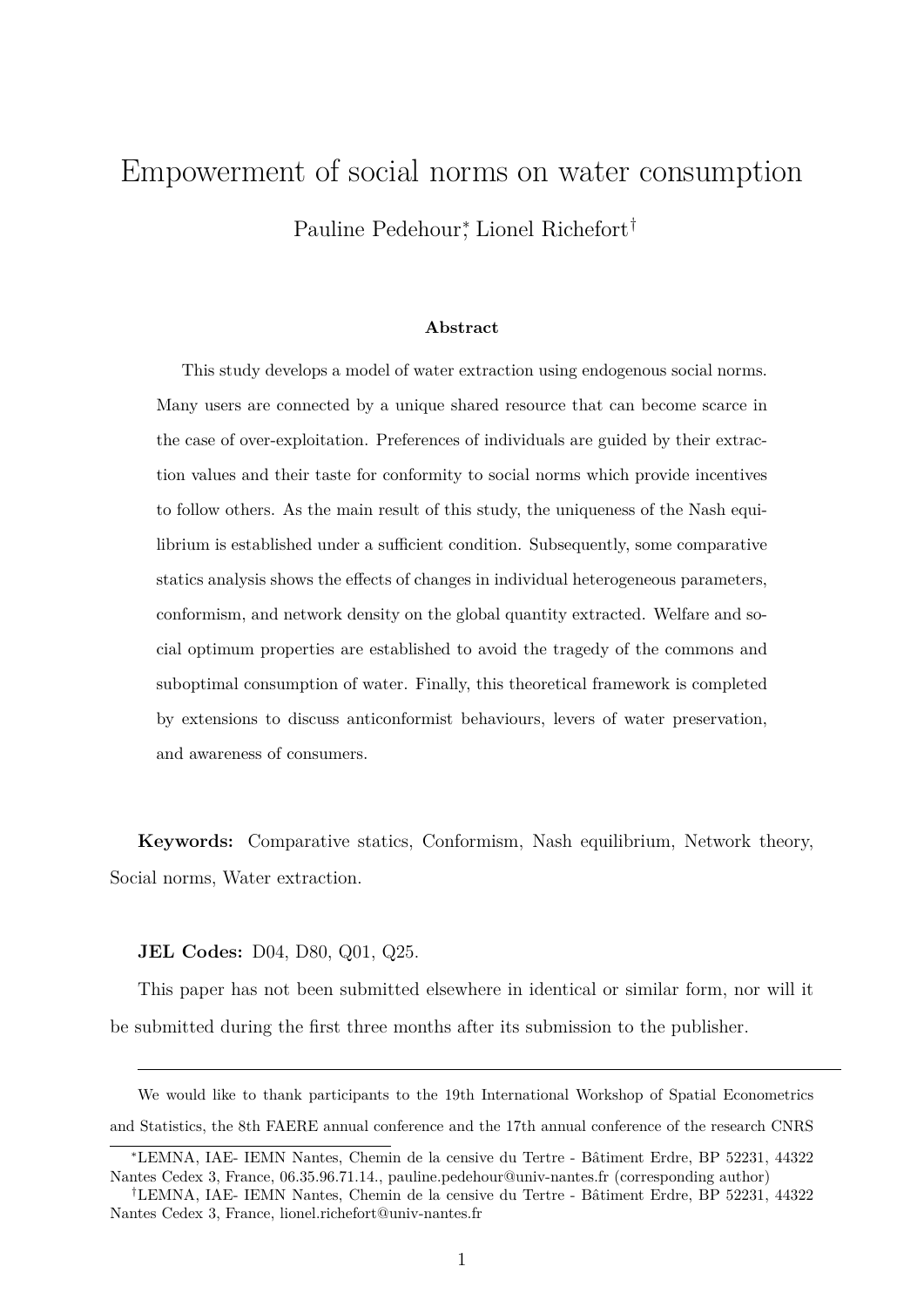federation TEPP. We would also like to thank the editor in charge of our paper and four anonymous reviewers for their thoughtful review of this paper. The authors are responsible for the remaining errors.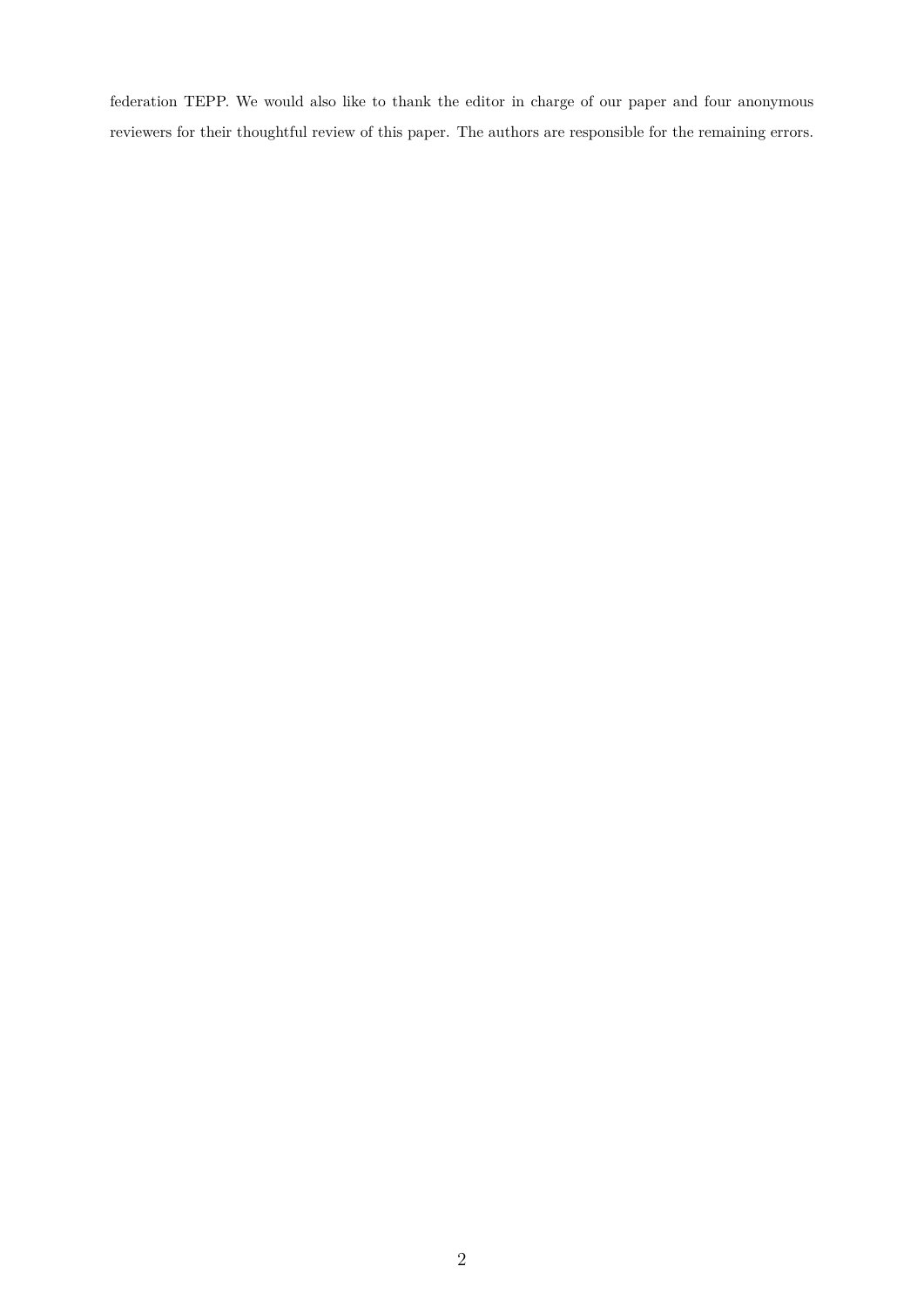# **1 Introduction**

In our daily lives, behaviours are oriented by social norms<sup>1</sup> in diverse situations through consumption norms, regulation of the use of money, reciprocity or cooperation, and even work norms (Elster, 1989). To cite only a few examples, normative effects appear in working hours, dress code, courtesy rules, waste sorting, and mealtimes. According to Kreps (1997), the fundamentals of these norms are multiple, including peer pressure effects, coordination between agents, and lack of costs. Azar (2004) suggests norms avoiding over-exploitation of the commons.

As norms can sustain vicious or virtuous cycles on environmental issues with coordination for more eco-friendly solutions (Nyborg, 2020), they may be useful in order to avoid depletion of the commons, especially for scarce resources such as water. Heterogeneous spatio-temporal repartition of water and conflicts of use, escalating with climate change (Ambec and Dinar, 2010), concern the actual use of water and generate new challenges. Therefore, to avoid transboundary conflicts or more local distortions, water must be efficiently shared between users and without waste. Game theory researchers have been exploring this issue by focusing on various types of consumers (farmers, industries, and households) and territories (Madani, 2010). The main objective of this theoretical framework is to limit suboptimal extraction, whether in cross-border flowing rivers (Ambec and Sprumont, 2002; Ambec and Ehlers, 2008b; Ambec et al., 2013), or in case of multiple water sources (İlkiliç, 2011).

Many instruments such as taxes, quotas, or even laws have been implemented to save water, but they are often not efficient enough to prevent overconsumption and the tragedy of the commons. Barnes et al. (2013) show that sometimes people subject to regulatory instruments suffer not only from an aversion of responsibility and lack of knowledge on regulative goals but also high resistance to enforced regulation. To correct these market failures, some authors (Barnes et al., 2013; Schubert, 2017) focus on the flourishing concept of nudge that can appeal to normative messages and people's inclination to follow the crowd. Both empirical and theoretical studies have emphasised the effects of informational

<sup>&</sup>lt;sup>1</sup>Many definitions of social norms exist in the literature (see, for example, Elster (1989) and Kreps (1997)). In our study, we consider the social norm as the average action of neighbours, as in the approach of Ushchev and Zenou (2020).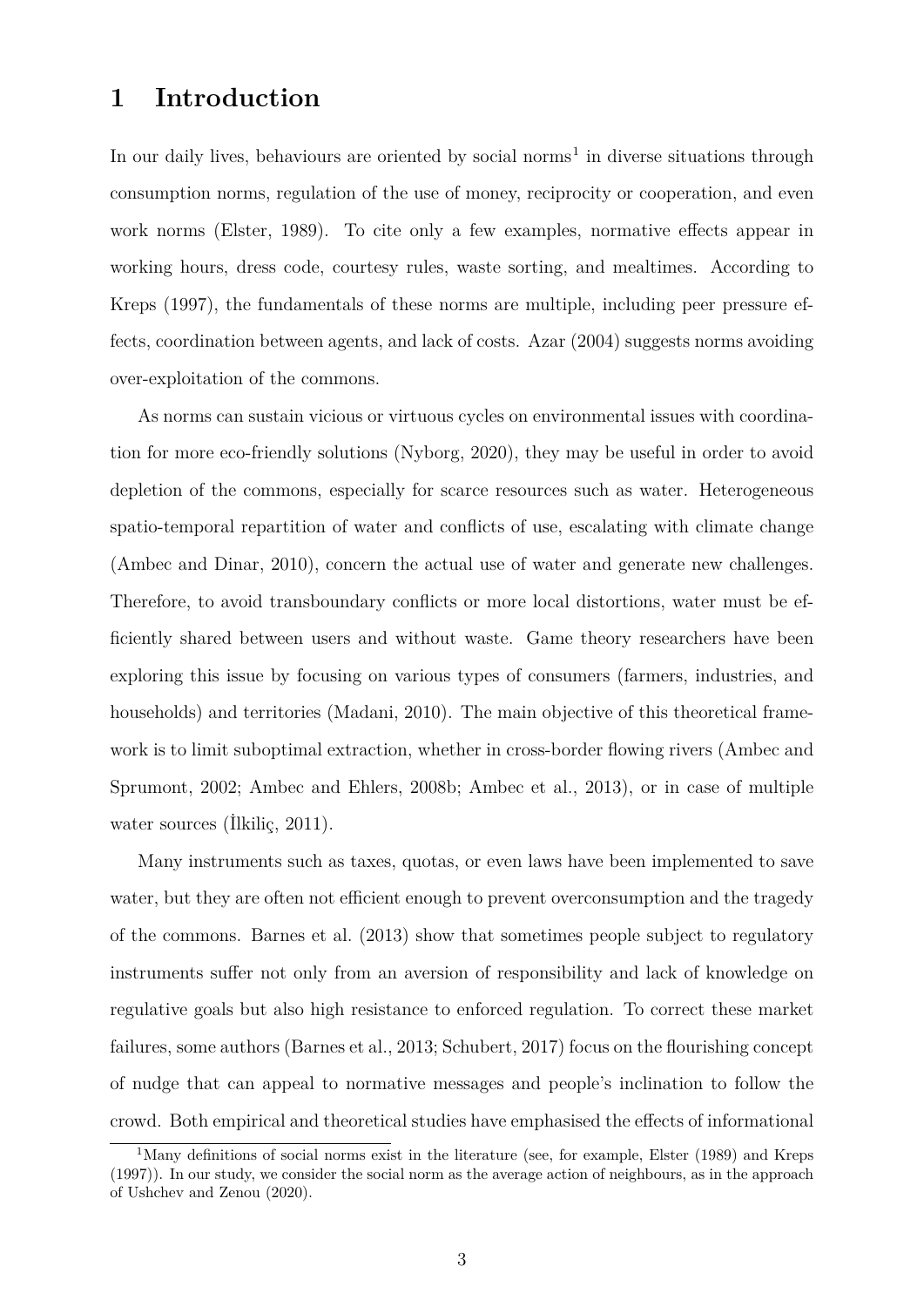social norms imposed by a regulator on water consumption (see, for example, Datta et al. (2015)'s study on the influence of neighbours' consumption information on domestic water, Chabe-Ferret et al. (2019)'s study on farmers with social comparison through smart grid consumption, Earnhart et al. (2020)'s study on social comparison in wastewater treatment facilities, and Ouvrard and Stenger (2020)'s study on a formalisation of informational social norm incentives). In addition, Bénabou and Tirole (2006) note that behaviours can be guided by not only intrinsic and extrinsic, but also reputational motivations, which can backfire. Rewards can be low or even negative reinforcers when they exert hidden social costs (Bénabou and Tirole, 2006). Moreover, economic incentives can reduce the effects of normative messages (Pellerano et al., 2017). For example, Chabe-Ferret et al. (2019) observe a "boomerang" effect with an increase in consumption by low-water consumers. This is undesirable for preserving the resource.

To avoid the limitations of the regulative approach raised in the previous paragraph, this study aims to offer a theoretical framework for endogenous social norms in water extraction games. Let us start with a realistic example to obtain an intuition. Internalised norms can play a strong role in refining the preferences of water users. Imagine a group of farmers whose farms are close to each other, who endure the same periods of drought or abundance of the resource, who know each other, and discuss their crops and irrigation practices. A farmer who waters without measurements during a drought will be singled out by others. Such a farmer may be exposed to the characteristics of disapproval from others defined by Elster (1989), such as shame, low self-esteem, embarrassment, and guilt. Preferences of water users are often influenced by the way people regard each other, the coordination between users, and the desire to make an effort if others do likewise. This echoed the quote by Gintis (2003) when the author said, *"internalised norms are accepted not as instruments towards and constraints upon achieving other ends, but rather as arguments in the preference function that the individual maximises"* (p. 156).

To the best of our knowledge, the effect of endogenous social norms on water extraction has not been adequately discussed theoretically in the literature. To address this research gap, we bridge three academic frameworks: social norms, water extraction games, and network theory. While we have already introduced the first two, we now add a few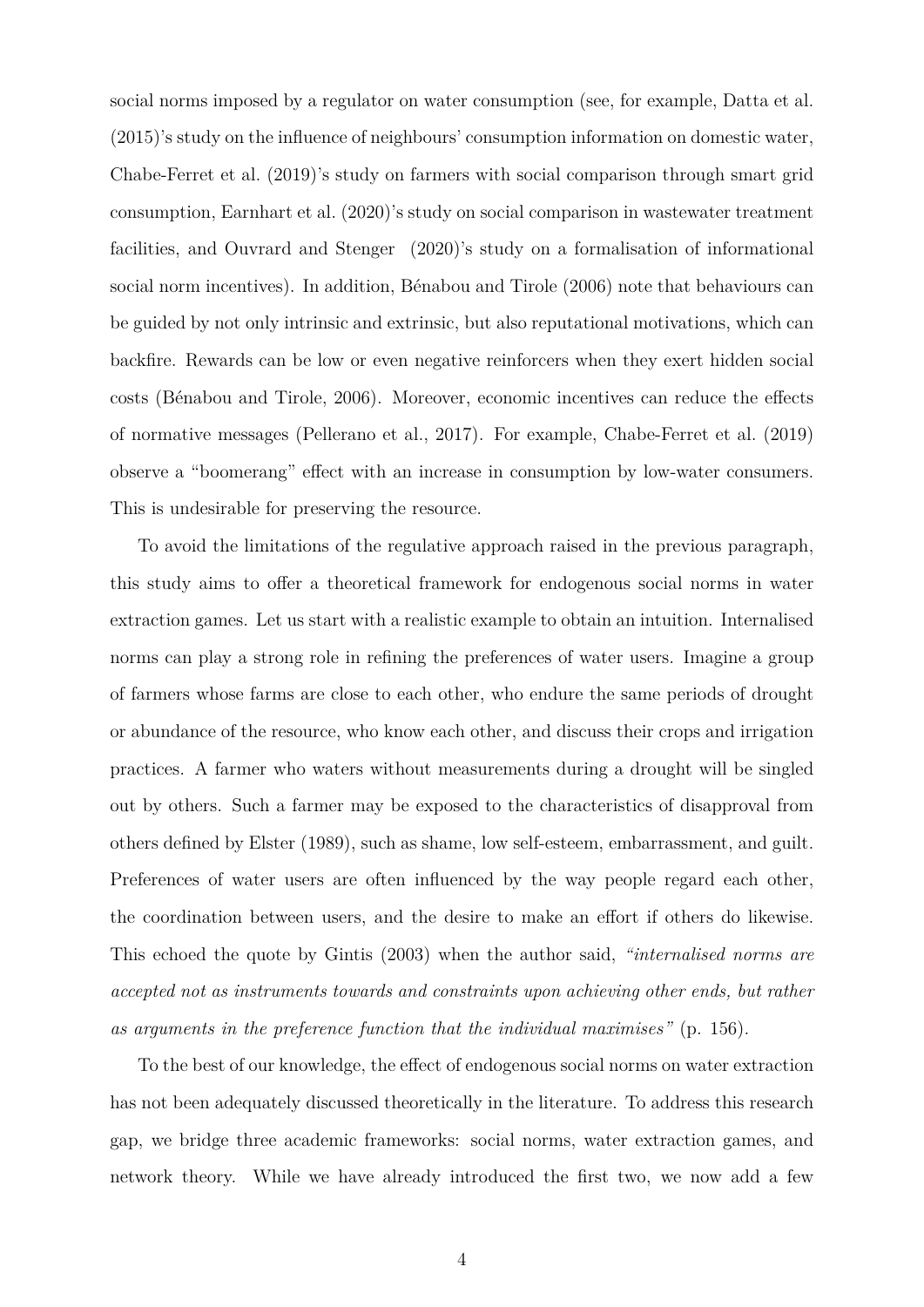comments on the last one. First, network theory has been widely used in the contribution and provision of public goods (Allouch, 2015; Bramoullé et al., 2014). Second, as shown by Ballester et al. (2006), some agents can play a crucial role in the behaviour of others and can, in our case, significantly influence the water extraction in the network of water users. Third, this literature uses the linear complementarity problem as a tool to study network games, including games with cross-influences (Ballester and Calvó-Armengol, 2010). That is, both substitutabilities and complementarities that appear in water extraction with social norms can be considered. Finally, Kyriakopoulou and Xepapadeas (2021) use the theory of social networks to analyse the role of interactions between resource users and the structure of networks in the exploitation of natural resources. In their approach, local interaction is studied to obtain more efficient payoffs from natural resource extraction. Our study differs from theirs mainly in that we consider it a norm of consumption.

More formally, we consider a group of heterogeneous agents in a connected network with no self-loop links, sharing one common water resource. As in Ilkilic (2011), agents receive a concave benefit from their extraction, such that the first units of water are essential, but as in Ambec and Ehlers (2008b), they are also satiable. Additionally, we rely on İlkiliç (2011), who assume that agents endorse a convex cost from extraction. This cost varies with the consumption of the others. It introduces substitutabilities between agents because when one user extracts more, water becomes scarcer and less affordable for the others, who consequently consume less. The converse is true. Substitutabilities are sometimes balanced by complementarities arising from normative effects. When an agent increases (decreases) their consumption of water, neighbours will follow this trend by conformist transmission<sup>2</sup> and also increase (decrease) their extractions. Note that we consider a descriptive type of norm<sup>3</sup> because, as in the work of Ushchev and Zenou (2020), norms are induced by the network of relations in itself and generate externalities on agents who deviate from it.

To our knowledge, this is the first study to bridge social norms, water extraction games, and network theory to analyse the effect of endogenous social norms on the extraction

<sup>2</sup>Conformism in this study follows the definition of Azar (2004), who states that *"conformist transmission is a tendency to copy the most frequent behaviour in the population, using the popularity of a choice as an indirect measure of its worth"* (p. 50).

<sup>&</sup>lt;sup>3</sup>In 1990, Cialdini et al. introduced the distinction between injunctive (what ought to be done) and descriptive norms (what is done); our study considers the second ones.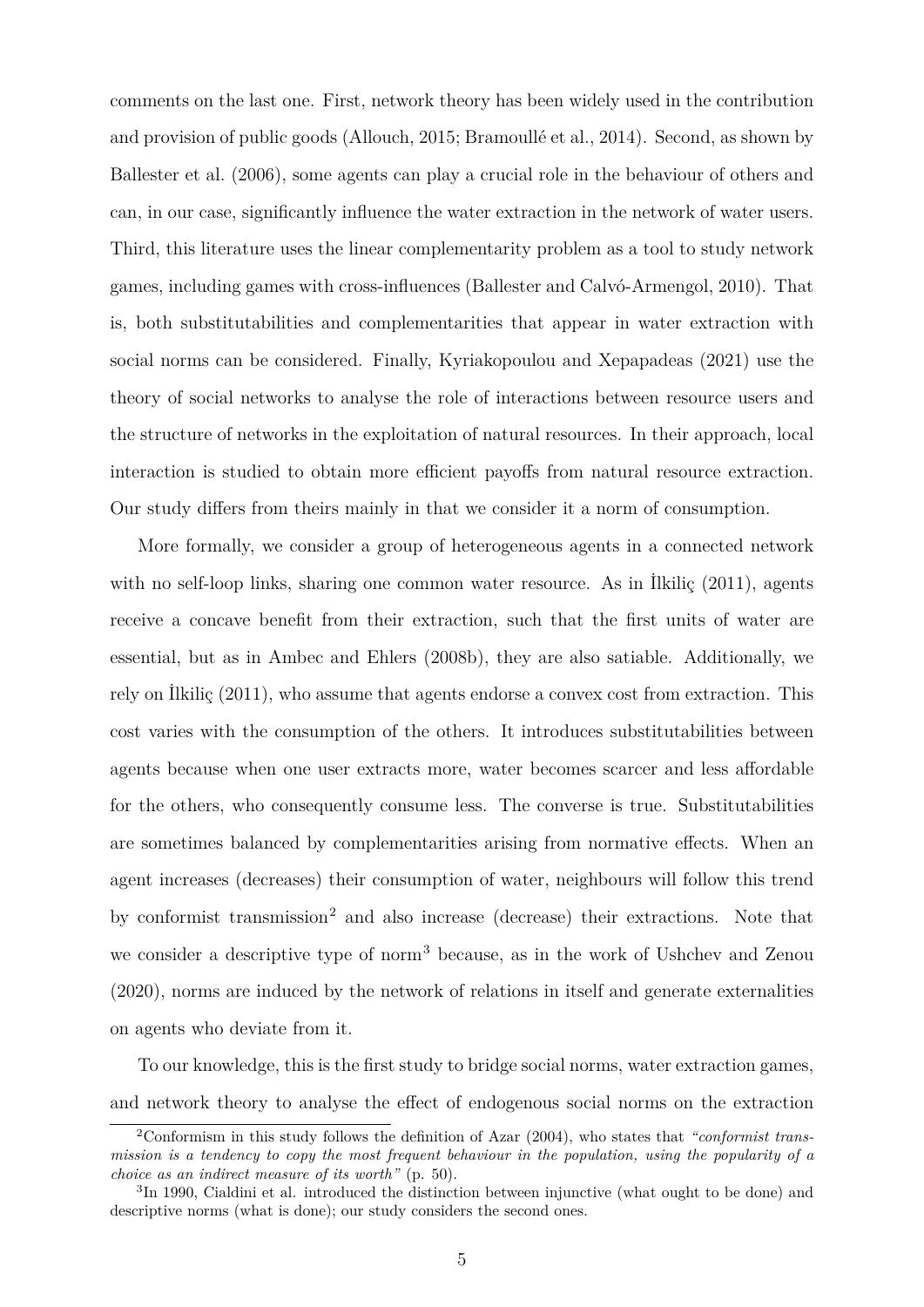of water. In this context, the next section introduces the model of water extraction with endogenous social norms. The main result of this study, presented in Section 3, is to establish the uniqueness of the Nash equilibrium<sup>4</sup>. This section also characterises the equilibrium in terms of network structure, thus highlighting some diffusion effects<sup>5</sup>. Subsequently, comparative statics are provided on the relationship between individual parameters and the global quantity extracted, and the network's density. We discuss these effects with different types of networks of water users, and some apparent results appear. A variation in extraction benefit can positively influence total water consumption, while the cost and density of the network can have a direct negative effect on it. Section 5 discusses the social optimum properties such that water users consider the diffusion of their actions in the entire network. Thus, we consider social welfare<sup>6</sup> and provide a condition for the Nash equilibrium to be socially optimal. To avoid suboptimal water extractions, we discuss the tragedy of the commons when individual extractions at equilibrium exceed the socially optimum ones. Section 6 extends this model by discussing anti-conformism, consumer awareness, public implications, and regulatory interventions. We conclude with the main contributions and limitations of this study. The proofs are provided in the appendix.

# **2 A model of water extraction**

Consider a territory comprising *n* agents located around a unique common water pool. The set of agents, denoted by  $N = \{1, \ldots, n\}$ , shares *Q* units of water, which is the total amount of water extracted from this source (lake, river, . . . ). Each agent *i* extracts *q<sup>i</sup>* such that the total quantity of retrieved water is the aggregate of individual consumption, that is,

$$
Q = \sum_{i \in N} q_i.
$$

We denote *Q−<sup>i</sup>* as the total consumption of all agents except *i*.

<sup>4</sup>We focus on the uniqueness of the equilibrium, but it could be interesting in another approach to study the possible occurrence of multiple equilibria.

<sup>&</sup>lt;sup>5</sup>At equilibrium, we show that the behaviour of one agent influences their neighbours. This affects, in its turn, their neighbours' behaviour, and so on within the network.

<sup>&</sup>lt;sup>6</sup>This definition is commonly accepted in the literature (Lange, 1942) and has been widely used in water extraction processes (Ambec and Sprumont, 2002).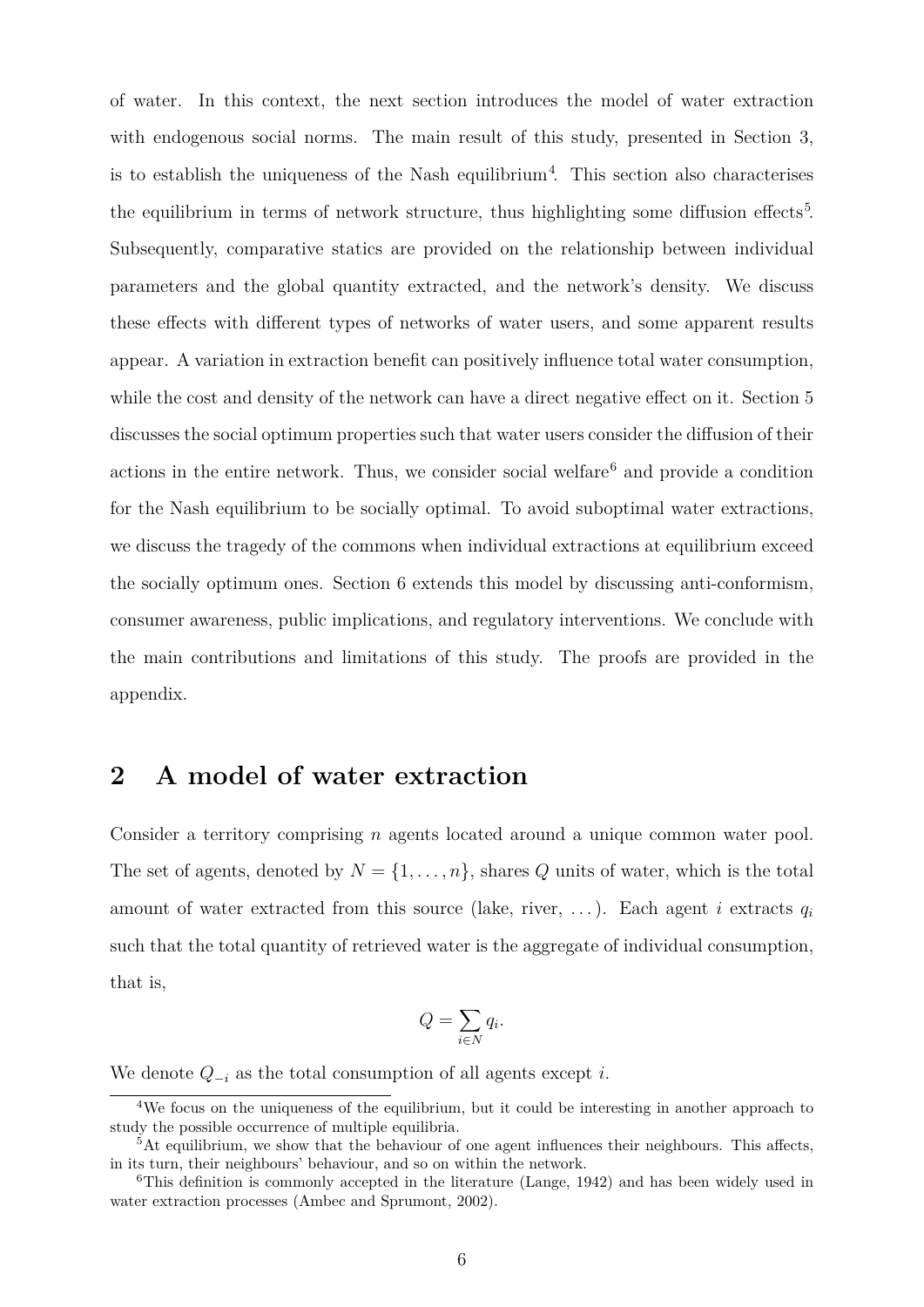As agents share a common pool, they can interact and influence each other in water allocation. These interactions comprise the set of links between agents (with no self-loop links), denoted by *L*. Agent *i* and agent *j* are connected if  $ij \in L$  exists. More formally, the undirected and unweighted network  $g = \{N, L\}$  represents social interactions between agents during the water extraction process<sup>7</sup>. The network includes both a disjoint set of nodes formed by *N* agents and a set of links *L* between them.

Realistically, an agent does not necessarily interact with all others. However, because they share a common resource, the network is connected, and there are no isolated individuals. Given the interaction structure, let  $N_i$  be the set of neighbours of agent *i*, or *i*'s neighbourhood, that is,

$$
N_i = \{ j \in N \text{ such that } ij \in L \}.
$$

We denote  $\nu_i$  as the cardinal of  $N_i$ ; that is, the number of agents that *i* interacts with, such that  $\nu_i \geq 1$  for all  $i \in N$ . Moreover, we write  $\overline{Q}_i$ , the social norm associated with the quantity extracted by *i*'s neighbours, such that

$$
\bar{Q}_i = \sum_{j \in N_i} \frac{q_j}{\nu_i} = \frac{Q_{N_i}}{\nu_i}.
$$

Many definitions of social norms exist but this model focus on a standard one that consist in the mean value of neighbours' consumption inspired by Ushchev and Zenou (2020), empirical references (Datta et al., 2015; Chabe-Ferret et al., 2019) and the literature on public goods (Brekke et al., 2003).

Each agent *i* has a utility function  $U_i: \mathbb{R}^n_+ \to \mathbb{R}$ , given by:

$$
U_i = \alpha_i q_i - \frac{1}{2}q_i^2 - \gamma q_i Q - \frac{\delta_i}{2}(q_i - \bar{Q}_i)^2,
$$

where  $\alpha_i$ ,  $\gamma$ , and  $\delta_i$  are strictly positive parameters. Note that agents' preferences are heterogeneous because water users do not necessarily have the same needs and will for the resource. This function is composed of three parts, where the first two follow the

<sup>&</sup>lt;sup>7</sup>In this model, we consider a non-ponderated network where only the quantity of links and number of connections matter. The intensity and direction of links are not studied as long as a link is necessarily established between two agents bilaterally, and agents only obtain perfect information about others' consumption when they are connected.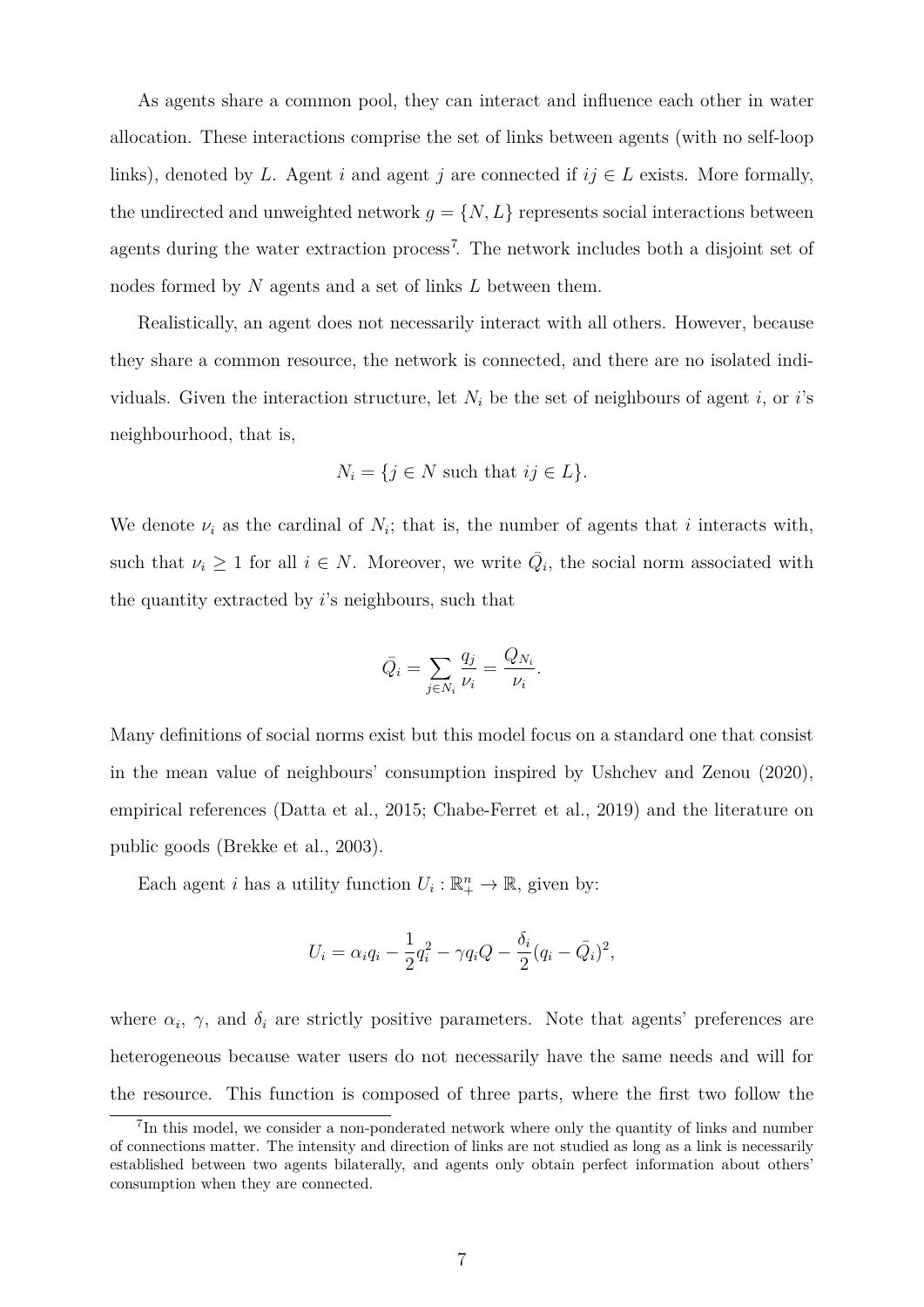water extraction game of İlkiliç (2011), but contrary to his approach, we focus on a single source. This characterisation follows the standard convex cost and concave benefit functions, which are widely used in natural resources (Smith, 1968). The third part is a social norm inspired by the work of Ushchev and Zenou (2020).

First,  $\alpha_i q_i - \frac{1}{2}$  $\frac{1}{2}q_i^2 : \mathbb{R}_+ \to \mathbb{R}$  represents *i*'s concave benefit associated with the value of water extraction. The marginal value of extraction is defined by the amplitude of the benefit  $\alpha_i$  and its depreciating slope.

Second,  $\gamma q_i Q : \mathbb{R}_+ \to \mathbb{R}_+$  is a strictly convex cost function of extraction that relies on the total amount of consumed water and reflects the scarcity of the resource. The marginal cost  $\gamma$  is defined such that the price of extraction for an additional unit of water is always costlier than the previous one. However, this parameter is sufficiently low to maintain an affordable cost of water for agents. Realistically, the first water units extracted benefit from direct accessibility, better quality, abundance of resources, and proximity. Conversely, the more consumption increases, the more scarce and expensive the resource is due to the lack of accessibility and proximity, transportation costs, leaks of conveyance, and poor quality. The convex cost function is dissuasive and implicitly limits the global amount of water as if there were a maximum stock of water because the cost becomes prohibitive after an extraction level and users will not be incentivised to extract more.

Third, the term  $\frac{\delta_i}{2}(q_i - \bar{Q}_i)^2$  represents the effect of the endogenised social norm and, consequently, the influence of the neighbourhood's water consumption on the extraction of agent *i*. As in Ushchev and Zenou (2020) and Brekke et al. (2003), agents seek to minimise the distance with their social group regarding water extraction because a difference, both in lower or higher directions, negatively impacts their utility. Water users assume a disutility induced by moral cost to deviating from the norm; they are encouraged to follow the others. The parameter  $\delta_i$  represents the taste for the conformity of agent *i* such that  $\delta_i > 0$  and  $\overline{Q}_i$  is the endogenous social norm that varies according to the structure of the network. The higher  $\delta_i$  is, the more agent *i* is a conformist and has a moral constraint to follow the others.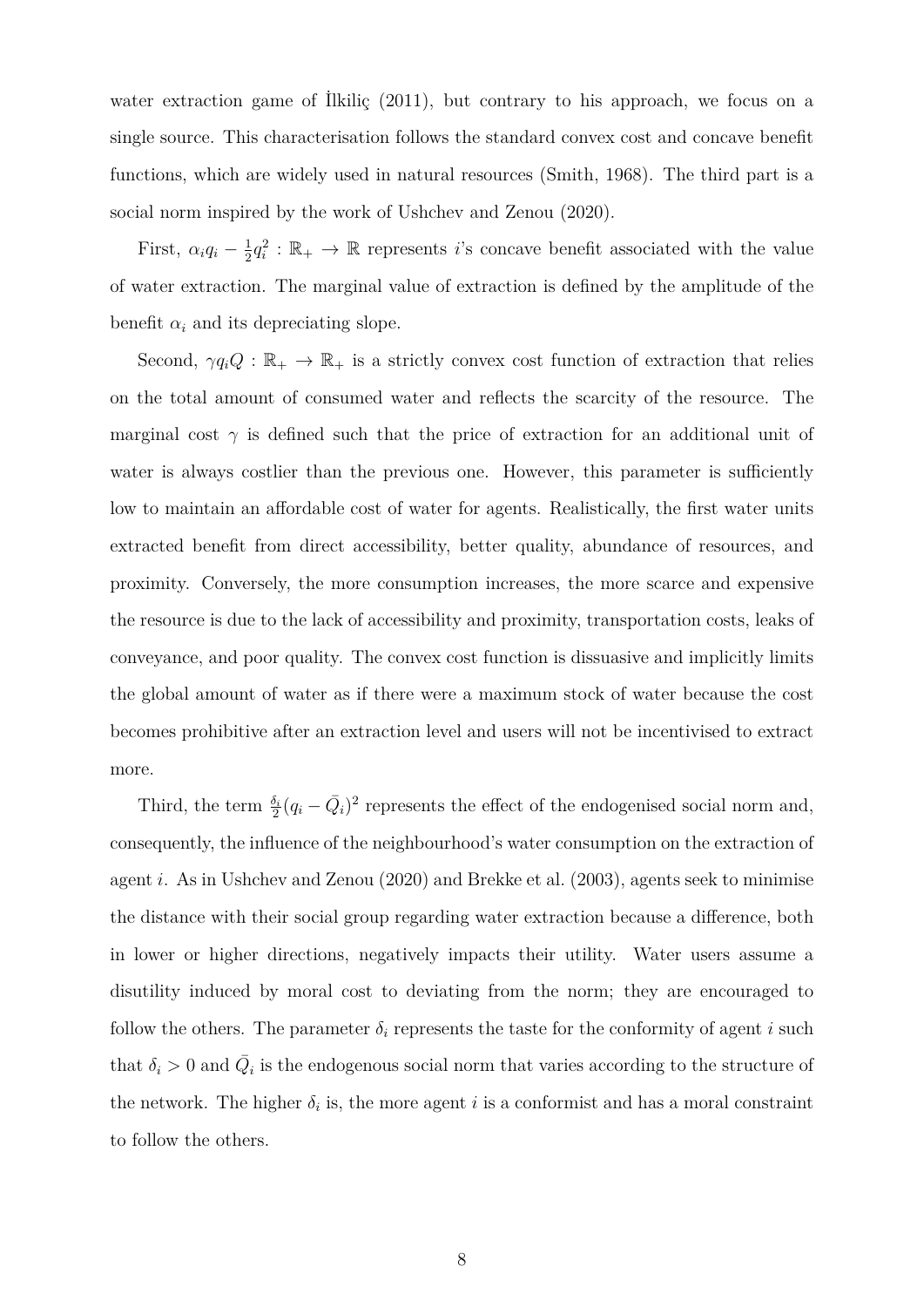### **3 Equilibrium properties**

In the following section, we introduce the equilibrium properties of the water extraction game presented in the previous section.

#### **3.1 Existence and uniqueness of Nash equilibrium**

Each water user chooses to maximise  $U_i$  by taking the network structure of relations and extractions of other agents on the common water source as given. All of them face the following optimisation problem:

$$
\max_{q_i} \alpha_i q_i - \frac{1}{2}q_i^2 - \gamma q_i Q - \frac{\delta_i}{2}(q_i - \bar{Q}_i)^2
$$

*s.t.*  $q_i ≥ 0, \forall i ∈ N$ .

Under the Nash assumption, *Q−<sup>i</sup>* (quantity of water consumed by all agents except *i*) and  $\bar{Q_i}$  are treated exogenously.

In the appendix, we show that the above maximisation program is associated with a linear complementarity problem (LCP). Widely used to determine the property of uniqueness and in games with cross-influences in the actions of individuals (Ballester et al., 2006; İlkiliç, 2011), the methodology of the LCP fits with our model. We obtain the following result.

**Theorem 1.** *Assume that the following condition holds:*

$$
\frac{1}{\gamma} > n - 3 \quad \text{for all } i \in N. \tag{1}
$$

*Then, the water extraction game admits a unique Nash equilibrium.*

Several comments on Theorem 1 are in order. First, we do not fully generalise the results of İlkiliç (2011)<sup>8</sup>, and we find a condition different from that of Kyriakopoulou

<sup>&</sup>lt;sup>8</sup>Following the proof of Theorem 1, we find another sufficient condition for the uniqueness of the Nash equilibrium, based on the positive definiteness of the matrix of interactions. Let assume that  $\frac{\delta_i}{\nu_i} = \frac{\delta_j}{\nu_j}$ *νj* for all  $i, j \in N$ . Then, the water extraction game admits a unique Nash equilibrium. Although more restrictive than Condition (1), this statement shows two important facts. First, our model extends İlkiliç (2011)'s model only in the case of a single source. Second, equilibrium uniqueness may not be uncommon in our model.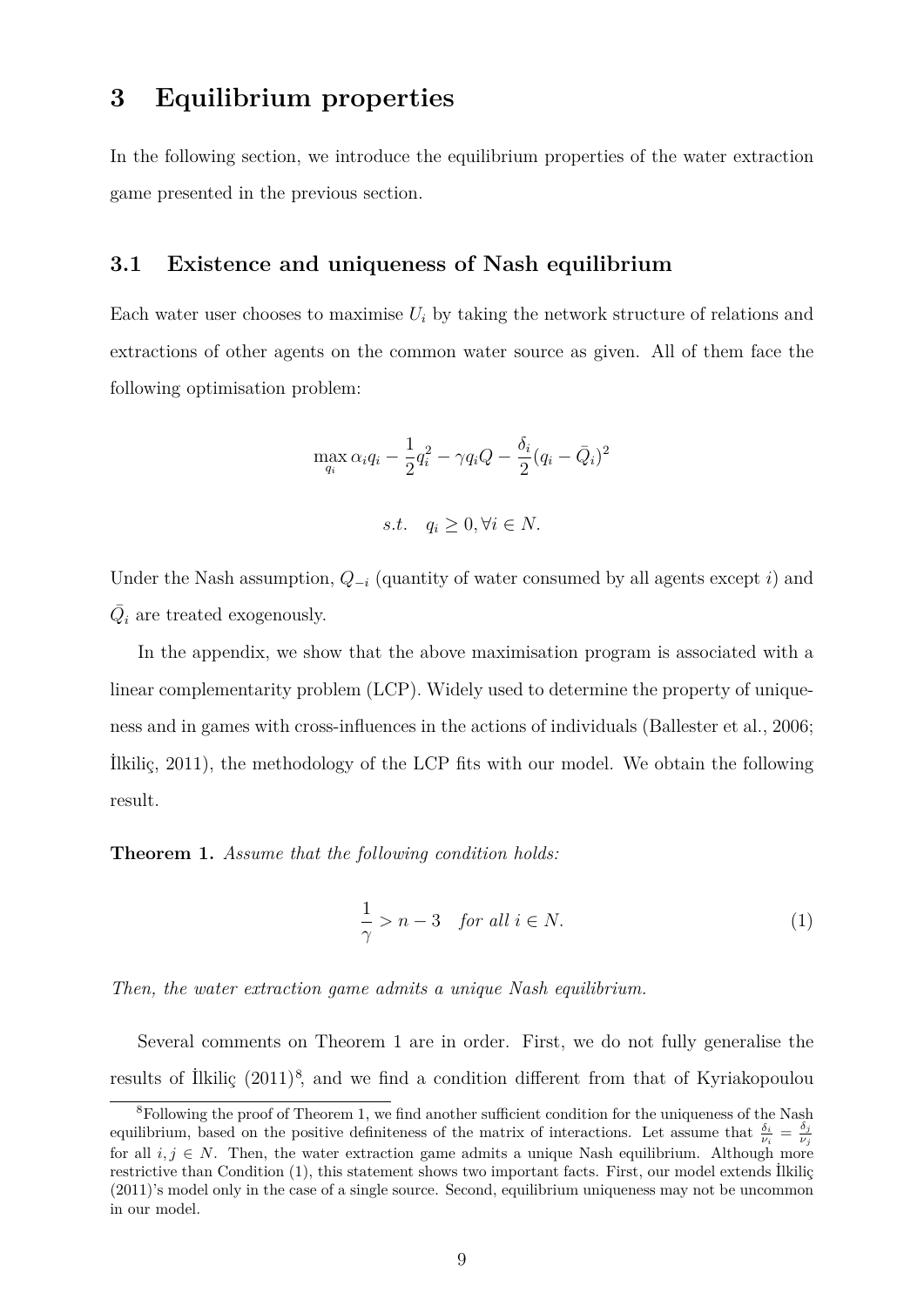and Xepapadeas (2021). One major interest of this condition is that we consider both positive and negative externalities (complementarities and substitutabilities, respectively) between agents, following the work of Ballester and Calvó-Armengol (2010).

Second, keeping  $\gamma$  lower if the number of extractors increases, this condition holds. The larger the size of the network, the more scarce and costly the resource becomes. Thus, if we still want agents to consume water, the ponderation of cost should be low enough to ensure access to the resource for all agents.

Third, Condition (1) is less restrictive than it seems to be because the parameter  $\gamma$  is low. It must be sufficiently small to avoid the unaffordable cost of water. Thus, if this cost parameter is sufficiently low,  $\frac{1}{\gamma}$  tends towards a high value:

$$
\lim_{\gamma \to 0} \frac{1}{\gamma} = \infty.
$$

In this case, the condition of uniqueness is thus easily satisfied because  $\frac{1}{\gamma}$  is high and easily exceeds  $n-3$ . It can even occur in very large networks of many agents.

Fourth, this condition is sufficient, but not necessary, so that the uniqueness of the Nash equilibrium is not guaranteed only under it. The unique equilibrium is characterised in the following section.

#### **3.2 Characterisation of Nash equilibrium**

Following the work of Ambec and Ehlers (2008a) and Ambec and Ehlers (2008b), we assume that all agents consume at least a subsistence amount of water because the marginal benefit tends to infinity when  $q_i$  tends to be null. Thus, we investigate the characterisation of the interior pure strategy Nash equilibrium when all agents consume at least a minimum vital level of water.

The first-order condition of utility maximisation for agent  $i$  with respect to  $q_i$  is given by

$$
\frac{\partial U_i}{\partial q_i} = \alpha_i - q_i - \gamma(q_i + Q) - \delta_i(q_i - \bar{Q}_i) + \mu_i = 0
$$
  
with  $\mu_i \ge 0$  and  $\mu_i q_i = 0$ 

where  $\mu_i$  is the Karush-Kuhn-Tucker multiplier associated with the positivity constraint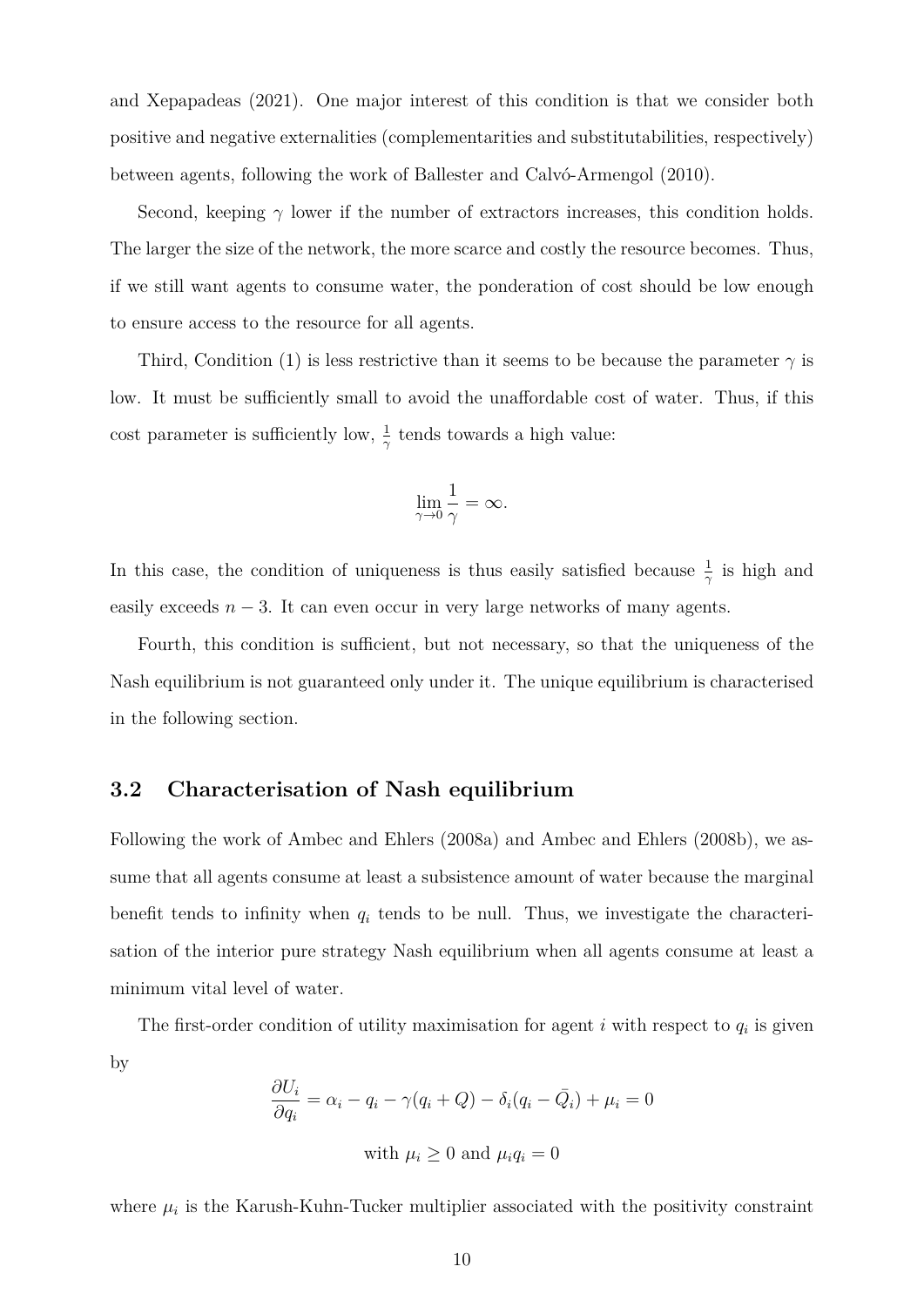on water extraction quantities<sup>9</sup>. Note that the implications induced by social norms in the model are reflected in first-order conditions, such that

$$
-\delta_i(q_i - \bar{Q}_i) \leq 0 \Longleftrightarrow \bar{Q}_i \leq q_i.
$$

Thus, to maximise utility, an agent can be in three diverse situations. If  $(q_i - \overline{Q}_i) = 0$ , it is similar to a standard maximisation program without social norm and marginal cost equal to marginal benefit. If  $(q_i - \overline{Q}_i) > 0$ , then the benefit has to compensate both the cost and the disutility of the social norm induced by the overconsumption of water. When  $(q_i - \bar{Q}_i) < 0$ , the benefit and social norm externality must compensate for the cost following a trend of not consuming a lot.

By computing the first-order condition of agent  $i$  with respect to  $q_i$ , we can express the best-reply function for each water user as follows:

$$
q_i = \frac{\alpha_i - \gamma Q_{-i} + \delta_i \bar{Q}_i}{1 + 2\gamma + \delta_i}
$$

or equivalently, written in matrix form $^{10}$ :

$$
\mathbf{q} = \mathbf{a} - \mathbf{B}\mathbf{q} + \mathbf{C}\mathbf{q}
$$

where  $\mathbf{a} = [\alpha_i/(1+2\gamma+\delta_i)]_{n\times1}$ ,  $\mathbf{B} = [b_{i,j}]_{n\times n}$  is such that

$$
b_{i,j} = \begin{cases} 0 & \text{for } i = j \\ \frac{\gamma}{1 + 2\gamma + \delta_i} & \text{for } i \neq j \end{cases}
$$

<sup>9</sup>Following Ambec and Ehlers (2008b), we assume that the marginal benefit for the first units of water is high enough to avoid corner solutions. The first-order condition for utility maximisation can be rewritten as  $\alpha_i - \tilde{q}_i - 2\gamma q_i - \gamma Q_{-i} - \delta_i(q_i - \bar{Q}_i) = 0$ , which induces  $\alpha_i - \gamma Q_{-i} + \delta_i \bar{Q}_i > 0$  when  $q_i$  tends to zero. More precisely, we obtain a relative condition on the parameters  $\alpha_i > \gamma Q_{-i} - \delta_i \overline{Q}_i \ \forall i \in N$  such that the benefit is high enough to compensate for the cost of extraction which relies on the consumption of others and the disutility induced by the social normative effect.

<sup>&</sup>lt;sup>10</sup>In this study, matrices are written in the upper case and boldface, whereas the vectors are in the lower case and boldface. A matrix to the power T denotes its transpose, and **I** is the notation for the identity matrix.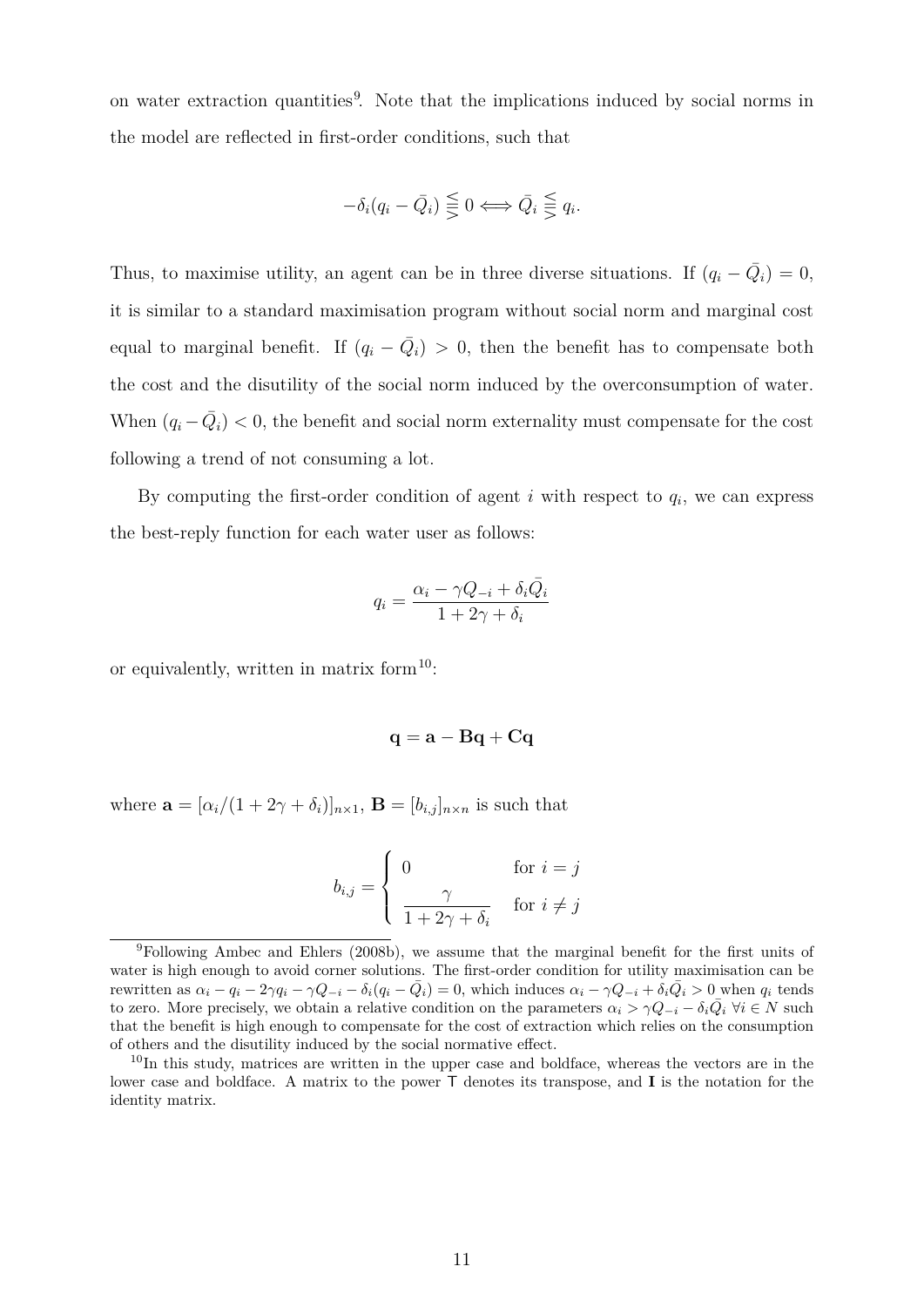and  $\mathbf{C} = [c_{i,j}]_{n \times n}$  is such that

$$
c_{i,j} = \begin{cases} 0 & \text{for } i = j \text{ or for } (i \neq j \text{ and } j \notin N_i) \\ \frac{\delta_i}{1 + 2\gamma + \delta_i} & \text{for } i \neq j \text{ and } j \in N_i. \end{cases}
$$

Hence, the matrix **B** represents substitutabilities and **C** represents the neighbourhood's complementarities. A substitutability effect is induced by the cost of water extraction, which increases for agent *j* when *i* consumes more and vice versa. Conversely, when individuals influence each other through peer effects, social norms act as a complementarity effect. By conformity, if individual *i* increases (or decreases) their consumption, their neighbour *j* will be encouraged to do likewise. These effects are widely studied in the literature (Ballester et al., 2006; Ballester and Calvó-Armengol, 2010; Bramoullé et al., 2007; Kyriakopoulou and Xepapadeas, 2021), and the sign of interactions among agents is positive through complementarities and negative through substitutabilities. Thus, the vector of individual extracted quantities **q** is given as follows:

**Fact 1.** *Assume that condition* (1) holds, and let  $q_i^* > 0$  for all  $i = 1, ..., n$ . Then, then *unique Nash equilibrium is given by:*

$$
\mathbf{q}^* = [\mathbf{I} - (\mathbf{C} - \mathbf{B})]^{-1} \mathbf{a}.
$$

In the following proposition,  $C > B$  implies that at least one entry of matrix C is superior to its equivalent entry in **B**, and that all other entries are at least equal. Let *ρ* be the spectral radius<sup>11</sup> of a matrix. We denote  $l$  as the length of a path between two agents in the network.

**Proposition 1.** *Assume condition* (1) holds and let  $q_i^* > 0$  for all  $i = 1, \ldots, n$ *. Then,* 

*1. If*  $C > B$  *and*  $\rho(C - B) < 1$ *, the unique Nash equilibrium is given by* 

$$
\mathbf{q}^* = \sum_{l=0}^{\infty} \left(\mathbf{C} - \mathbf{B}\right)^l \mathbf{a}.
$$

<sup>&</sup>lt;sup>11</sup>Let us consider an arbitrary matrix **M**; the spectral radius of this matrix, denoted by  $\rho(\mathbf{M})$ , is given by the largest modulus of its eigenvalues (see e.g., Ballester et al. (2006)).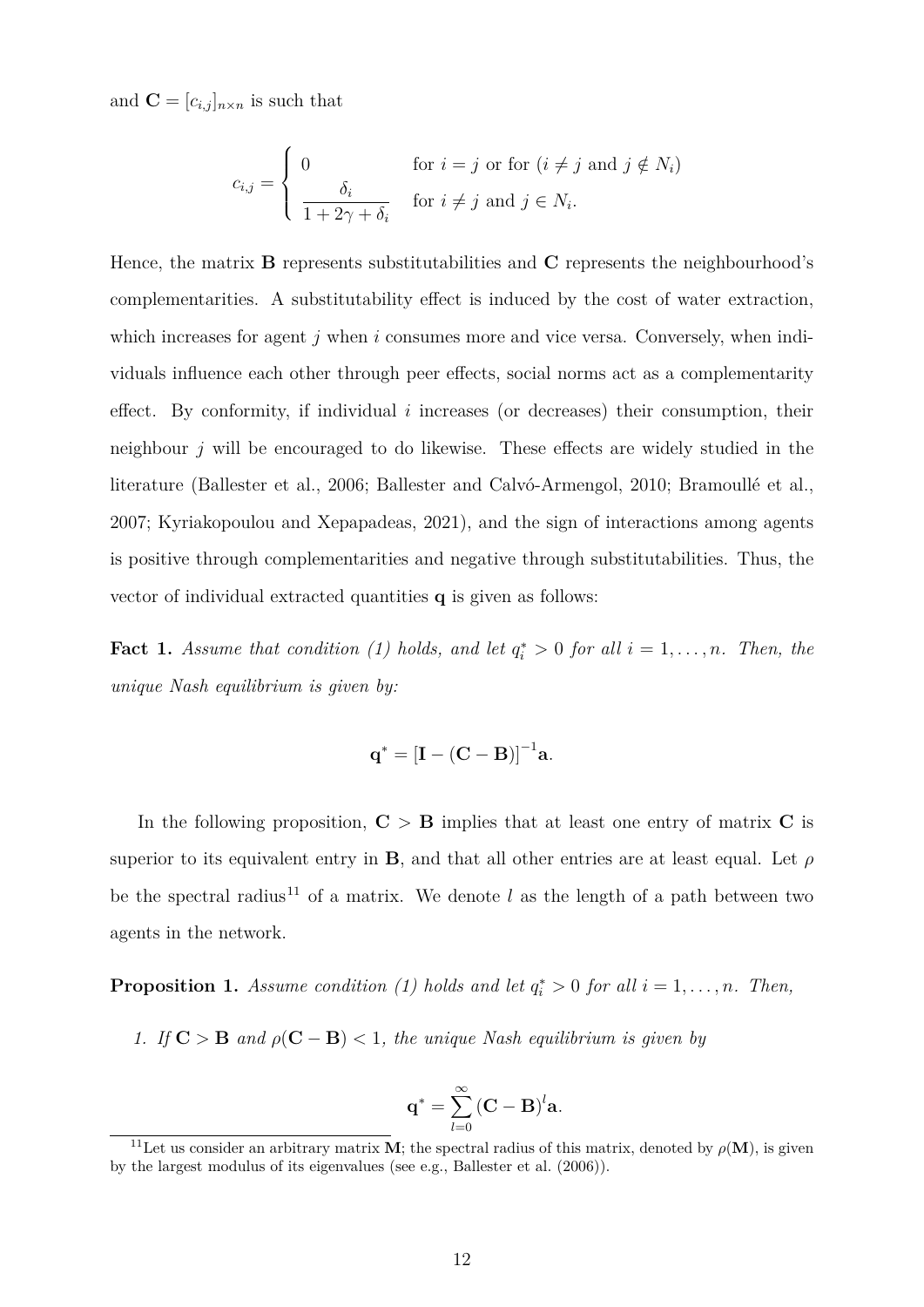2. *If*  $C < B$  *and*  $\rho(B - C) < 1$ *, the unique Nash equilibrium is given by* 

$$
\mathbf{q}^* = \left[ \sum_{l=0}^{\infty} \left( \mathbf{B} - \mathbf{C} \right)^{2l} - \sum_{l=0}^{\infty} \left( \mathbf{B} - \mathbf{C} \right)^{2l+1} \right] \mathbf{a}.
$$

*3. If*  $\mathbf{C} = \mathbf{B}$ *, i.e., if*  $\delta_i = \gamma$  *for all*  $i = 1, \dots n$ *, the unique Nash equilibrium is given by* 

$$
\mathbf{q}^* = \mathbf{a}.
$$

A few comments on Proposition 1 are in order. The first case is specific as long as it concerns only complete networks such that all of the out-of-diagonal terms in the matrix comprise social norms and costs. This happens when society is composed of strongly conformist agents and when social norms take the lead on cost effects. For both even and odd paths between agents, the effects on water extraction are positive, and complementarities introduced by norms exceed the costs. This situation is more plausible in small networks when everybody knows and talks to each other. In this case, water users are more likely to influence their neighbours' consumption and create spillover effects. These spillover effects come from the fact that the water consumption of a user will influence his neighbours' consumption, which will, in turn, influence their neighbours' consumption.

The second case corresponds to a weakly conformist society in which the costs assumed by agents are predominant compared to social norms. As  $C < B$ , the positive sign associated with the first sum implies that the equilibrium extraction from a link is negatively related to the even links that start from it. These strategic substitutabilities arise from costs. Conversely, the negative sign behind the second sum for odd links induces complementarity effects between nodes that come from normative conformism effects. Thus, complementarities are overtaken by the substitutabilities induced by costs. Depending on the structure of the links, either the substitutabilities or complementarities take over. Neighbours connected by an even number of links are influenced by strategic substitutabilities, while agents connected by an odd number of links are more influenced by the social norm, which implies strong complementarities. This result highlights the role of intermediary agents who can balance the effects between non-neighbours. Here,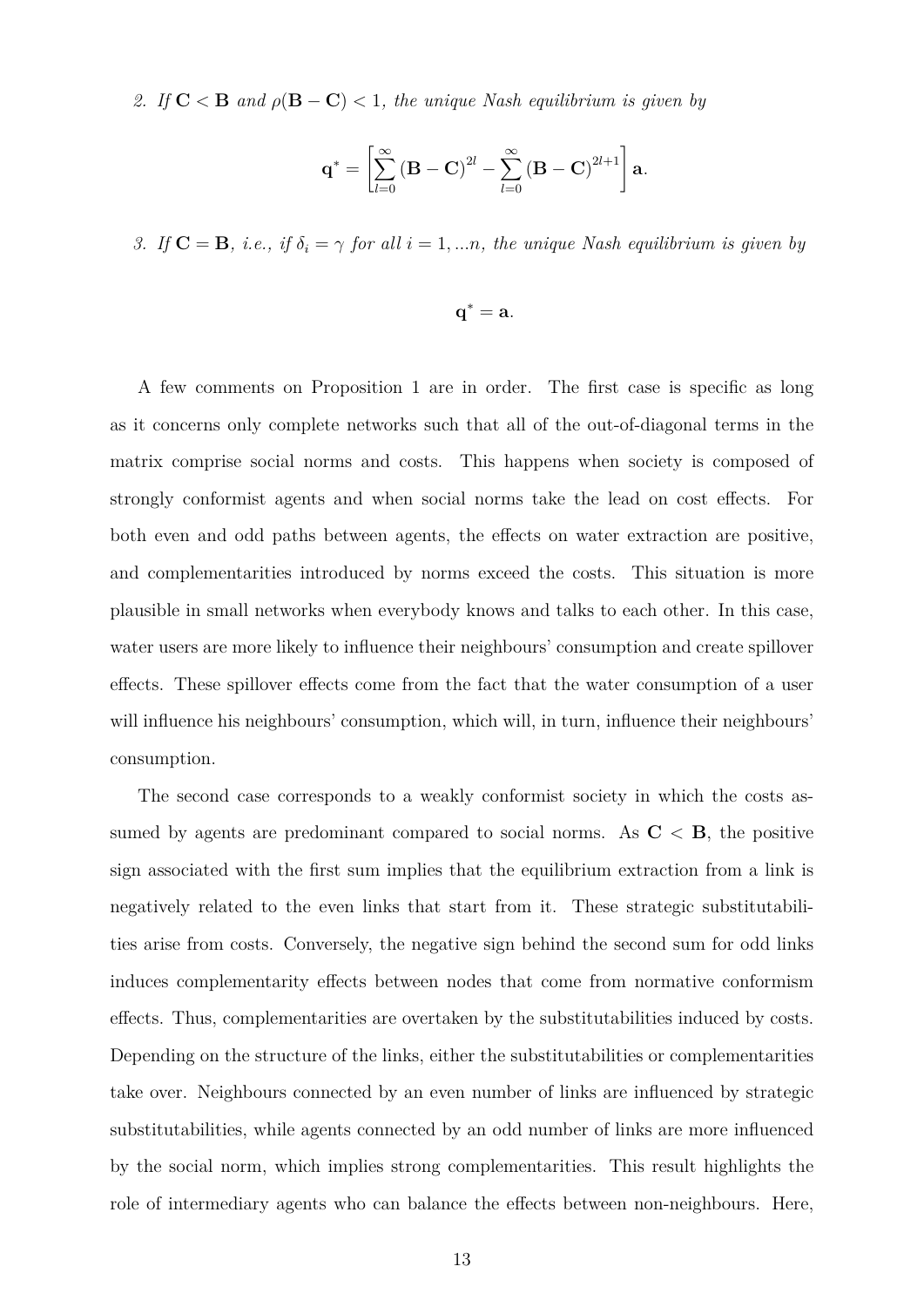there is no general effect, and equilibrium is guided more by individual characteristics. For instance, if an agent is characterised by a very strong social norm influence, the cost effect will be exceeded. Thus, the equilibrium quantities of extraction given by **q** rely on individual heterogeneous parameters and the positioning of agents in the network.

The last case corresponds to a complete network where substitutabilities are exactly balanced by complementarities such that agents are guided only by their own benefit from extraction. Agents behave as if the network structure of water consumers does not impact their choice of consumption.

Following Ballester and Calvó-Armengol (2010), the spectral radius is an increasing function of network density. Proposition 1 requires that the spectral radius of matrices  $({\bf C}-{\bf B})$  and  $({\bf B}-{\bf C})$  (respectively, for cases 1 and 2) to be lower than  $1^{12}$ . This implies that when  $C > B$ , the difference between complementarities and substitutabilities is sufficiently low, and complementarities overcompensate the cost. When **C** *<* **B**, the values of substitutabilities are not sufficiently low to be compensated by complementarities, but the difference between the two remains small. In the first case, all the out-of-diagonal terms are composed of both complementarities and substitutabilities. Each agent is connected to others to make the network dense and regular, such that all water users interact with each other. In contrast, in the second case, it is not required that all water users know each other (no complete network is required) and the network is most likely to be less dense than in the first case.

*Remark* 1. If we cannot conclude which effect between substitutabilities or complementarities underpasses the other one, then we cannot give a global characterisation of **q**. Indeed, in this case, only some elements of the matrix are non-negative.

In conclusion, the effects of norms on water extraction have complex implications. To avoid suboptimal consumption and over-exploitation of resources, it is necessary to avoid the destructive effects of norms, which leads to an increase in water consumption and tragedy of the commons. The following section determines the effects of individual parameters and the network's influence on the extracted global quantity.

<sup>&</sup>lt;sup>12</sup>See the Perron-Frobenius theorem in the case of a non-negative matrix and the Gershgorin theorem on how to bound the eigenvalues of a square matrix.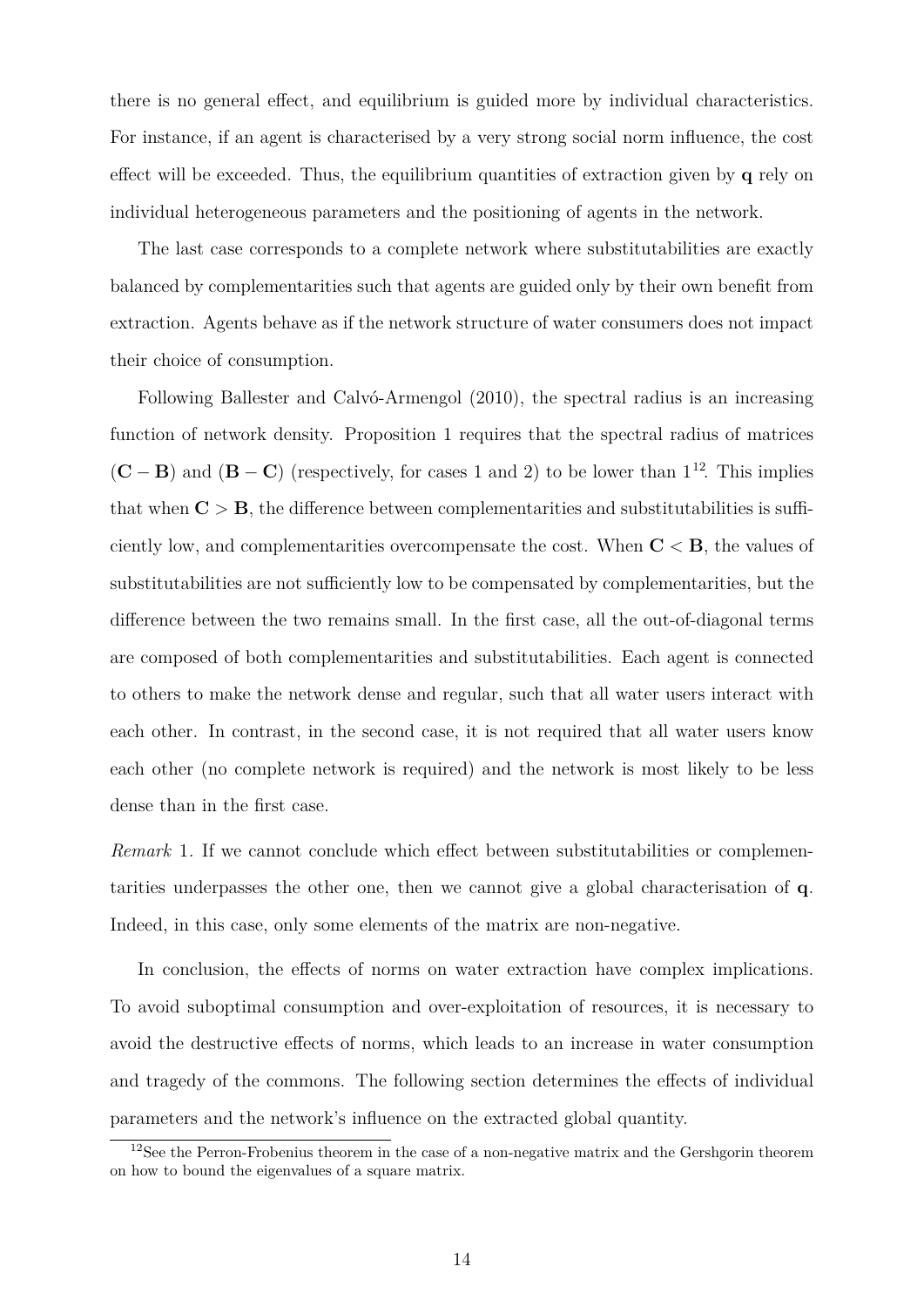# **4 Comparative statics analysis**

We differ from Kyriakopoulou and Xepapadeas (2021) by providing comparative statics analyses to understand the properties of a model with local interactions on natural resources. To do so, we study the effects of parameters on total water consumption. By totally differentiating the best-reply functions, we obtain the variation in total consumption with respect to the parameters of water extraction:

$$
dQ = \underbrace{\frac{h}{1+\gamma+\delta_i}}_{\text{benéft effect}} d\alpha_i + \underbrace{h\left(\frac{-Q^* - q_i^*}{1+\gamma+\delta_i}\right)}_{\text{cost effect}} d\gamma_i + \underbrace{h\left(\frac{\bar{Q}_i^* - q_i^*}{1+\gamma+\delta_i}\right)}_{\text{conformism effect}} d\delta_i + \underbrace{h\left(\frac{-\delta_i\bar{Q}_{N_i}^*/\nu_i}{1+\gamma+\delta_i}\right)}_{\text{density effect}} d\nu_i + \underbrace{h\sum_{i\in N}\frac{e_i}{\nu_i}}_{\text{network effect}} dQ_{N_i}.
$$

The first four effects represent the change in total water consumption when individual parameters vary, such as the benefit and cost from water extraction, taste for conformity of agents, and density of the network. The last term represents the endogenous network effect that can be positive or negative and can accentuate or balance the effects of individual parameters. As this last effect is unknown, general results only hold for some types of networks.

As in the analysis of Ushchev and Zenou (2020), we keep different benefits  $\alpha_i$  for consumers such that all extractors of water do not obtain the same satisfaction from extraction. It is realistic as long as some consumers have a higher willingness to consume the resource than others, and it maintains heterogeneity in the preferences of water consumers. In the following propositions, we consider the term  $e_i =$ *δi*  $1 + \gamma + \delta_i$ , which denotes agent *i*'s moral motivation since it increases with the taste for the conformity of agents. More precisely, this parameter pertains to ]0*,* 1[, and a value close to one indicates a highly conformist behaviour under strong moral constraint, while a value close to zero indicates a low conformist behaviour.

Relying on comparative statics analysis of the Nash equilibrium, this section aims to understand the properties of the model through the effects of heterogeneous individual parameters, conformism, and network density on global water extraction.

In the following propositions, a regular network is a network in which every agent has the same number of neighbours. Examples include the cycle and complete networks. A bipartite network is a network in which agents can be partitioned into two independent sets  $V_1$  and  $V_2$ , such that no two agents within the same set are neighbours. A bipartite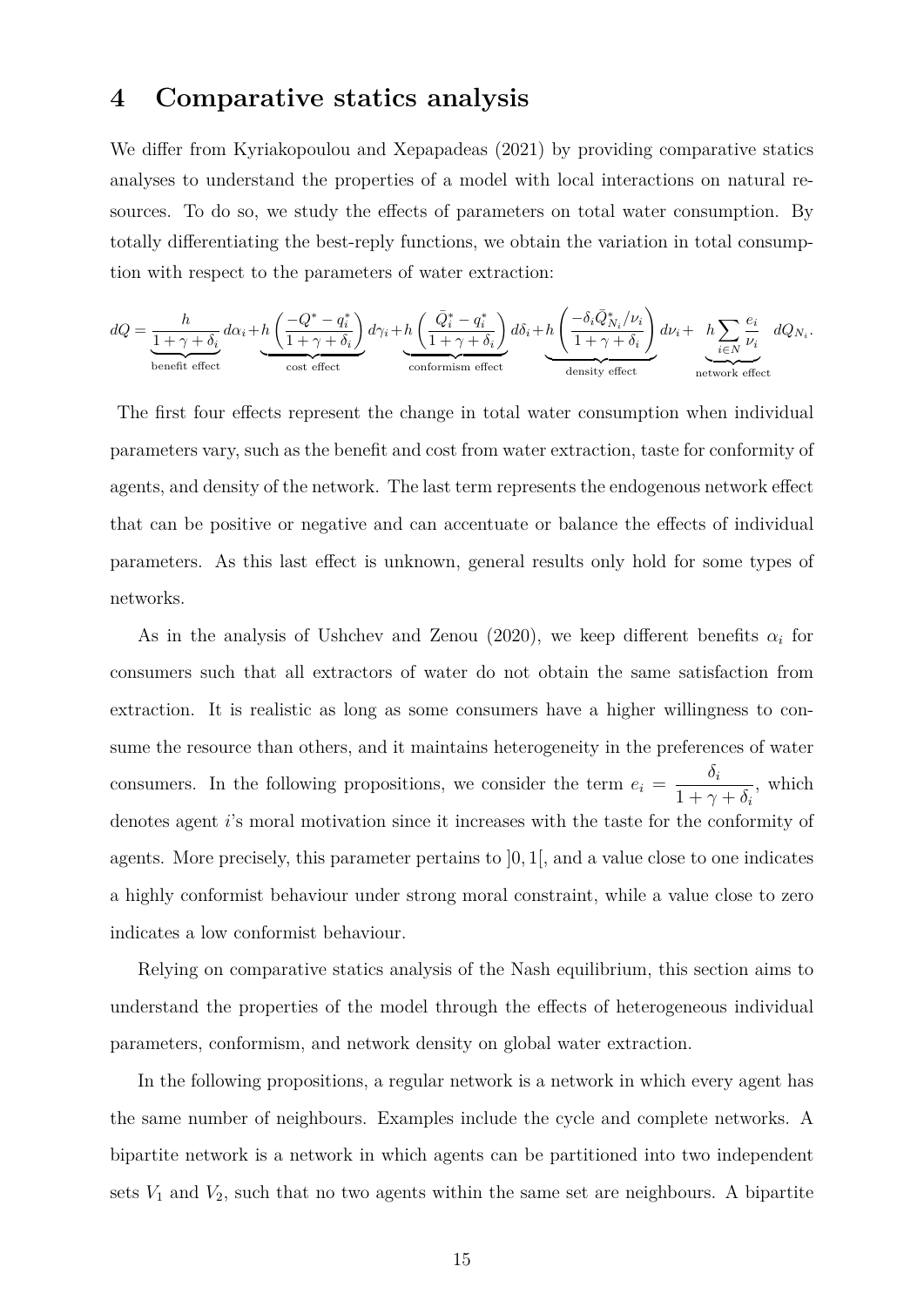network is complete if every pair of agents from different independent sets are neighbours. Examples include star networks. Bipartite networks are commonly used in network economics (İlkiliç, 2011). A useful property of complete bipartite networks is that agents belonging to the same independent set have the same set of neighbours. Let  $\nu^1$  (resp.  $\nu^2$ ) denote the number of neighbours of agents belonging to  $V_1$  (resp.  $V_2$ ).

#### **4.1 How individual parameters influence water extraction**

Let us start with the benefit  $\alpha_i$  from water extraction.

**Proposition 2.** *Assume condition* (1) holds and let  $q_i^* > 0$  for all  $i = 1, \ldots, n$ *. Suppose one of the following conditions also holds:*

- (i) *The network is regular and*  $\delta_1 = \ldots = \delta_n$ ;
- (ii) *The network is complete bipartite and*  $\frac{1}{\nu^1} \sum_{i \in V_1} e_i = \frac{1}{\nu^2}$  $\frac{1}{\nu^2} \sum_{i \in V_2} e_i$ .

*Then, the change in total water consumption resulting from a change in parameter*  $\alpha_i$  *for any agent i is given by*

$$
dQ = \sigma_i d\alpha_i
$$

*where*  $\sigma_i > 0$ . *Otherwise, if neither* (i) *nor* (ii) *is satisfied, and without requiring additional conditions on the*  $\delta_i$ '*s*, the result is ambiguous.

In cases (i) and (ii) of the previous proposition, considering the individual benefit, we observe a direct positive effect of a change in parameter  $\alpha_i$  on the change in total water consumption. This result was apparent and intuitive. An increase in the benefit amplitude for an agent induces an increase in water consumption and consequently raises total water extraction.

Otherwise, we cannot conclude because a negative network effect can sometimes underpass the positive effect of benefit on total water consumption. To illustrate this result, we provide in Figure 1 below some examples of networks with four agents, their neighbourhood type, and the condition for the results given in Proposition 2 to hold.

Now, we look at the impact of the cost effect on individual and global water extraction.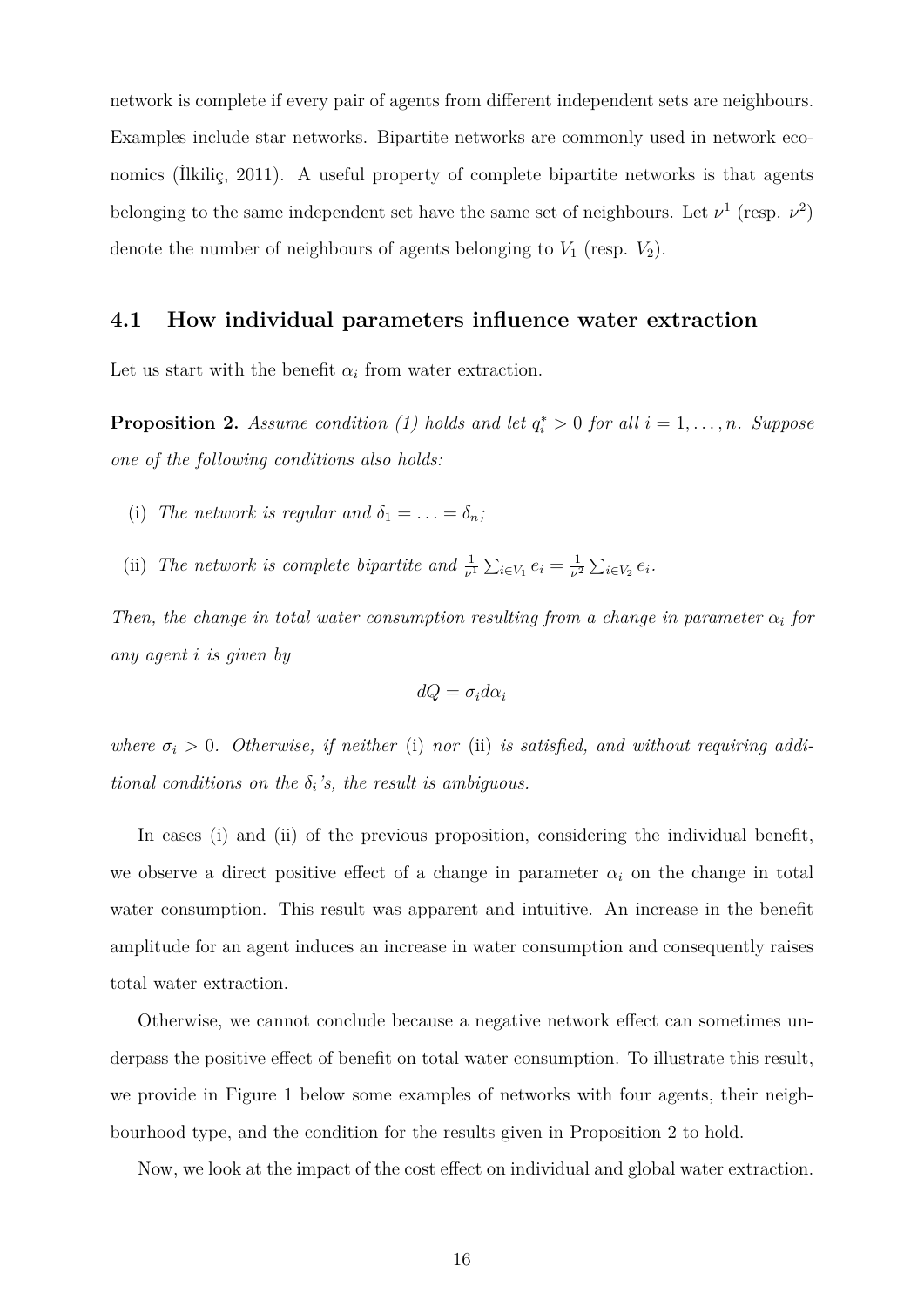

| Network | Type of structure          | $dQ/d\alpha_i$ for any $i=1,\ldots 4$                                   |
|---------|----------------------------|-------------------------------------------------------------------------|
| $g_1$   | Star (complete bipartite)  | Positive if $\frac{1}{3}e_1 = e_2 + e_3 + e_4$<br>(ambiguous otherwise) |
| $g_2$   | Line (neither regular nor  | Ambiguous (without more                                                 |
|         | complete bipartite)        | restrictions on the $\delta_i$ 's)                                      |
| $q_3$   | Complete                   | Positive if $\delta_1 = \ldots = \delta_4$                              |
|         |                            | (ambiguous otherwise)                                                   |
| 94      | Neither regular nor com-   | Ambiguous (without more                                                 |
|         | plete bipartite            | restrictions on the $\delta_i$ 's)                                      |
| $g_5$   | Cycle (complete bipartite) | Positive if $e_1 + e_4 = e_2 + e_3$                                     |
|         |                            | (ambiguous otherwise)                                                   |

Figure 1: Example of comparative statics analysis on networks with four water users

**Proposition 3.** *Assume condition* (1) holds and let  $q_i^* > 0$  for all  $i = 1, \ldots, n$ *. Suppose one of the following conditions also holds:*

- (i) *The network is regular and*  $\delta_1 = \ldots = \delta_n$ ;
- (ii) *The network is complete bipartite and*  $\frac{1}{\nu^1} \sum_{i \in V_1} e_i = \frac{1}{\nu^2}$  $\frac{1}{\nu^2} \sum_{i \in V_2} e_i$ .

*Then, the change in total water consumption resulting from a change of the slope of marginal cost for any agent i is given by*

$$
dQ = -\sigma_i \left( Q^* + q_i^* \right) d\gamma_i
$$

*where*  $\sigma_i > 0$ . Otherwise, if neither (i) nor (ii) is satisfied, and without requiring addi*tional conditions on the*  $\delta_i$ 's, the result is ambiguous.

In cases (i) and (ii) of the previous proposition, the direct price effect of a small change in the slope of the marginal cost  $(\gamma_i)$  negatively impacts the total water consumption. This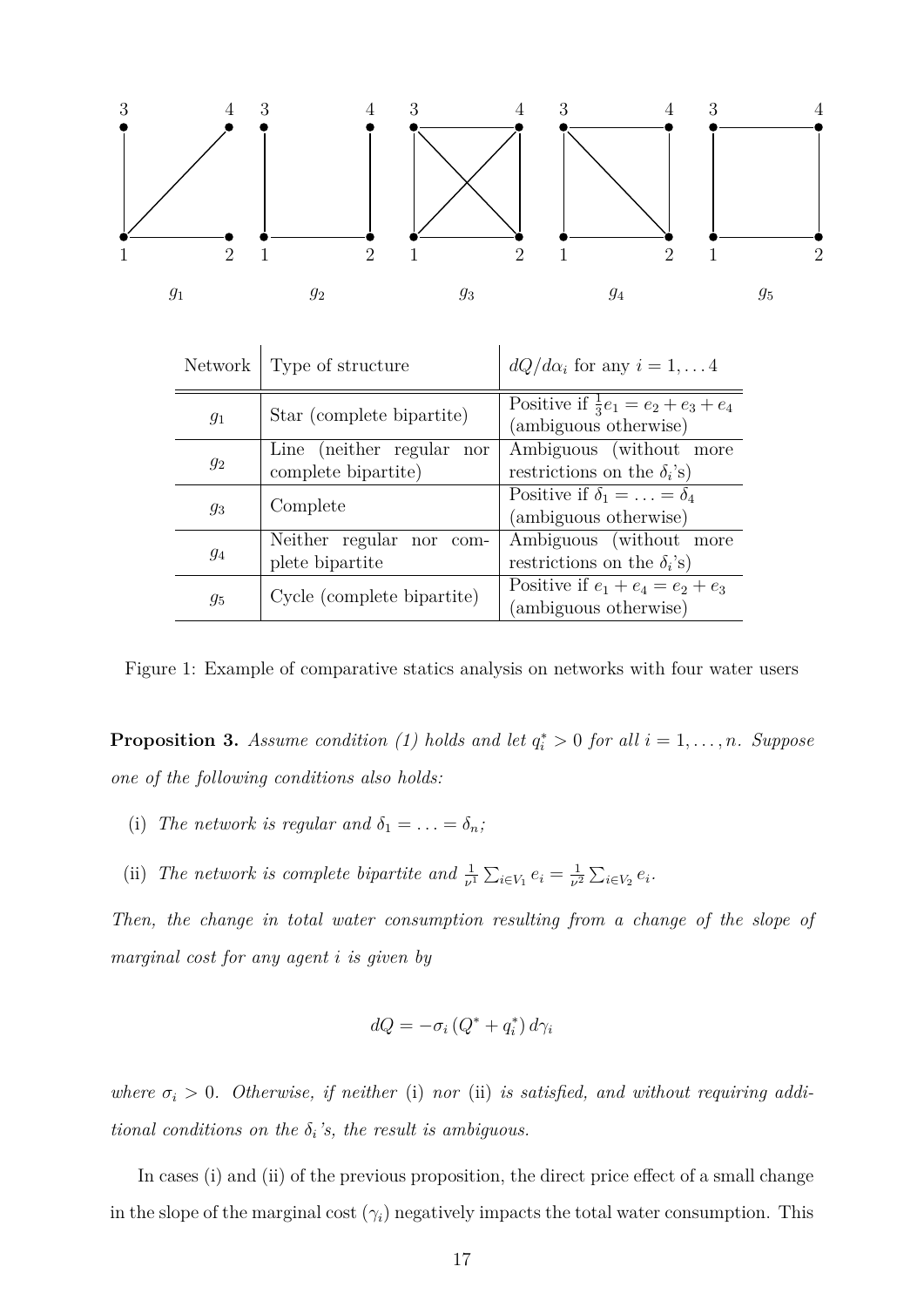result seems logical insofar as a variation in the slope of the marginal cost will have an impact on the direct benefit derived by agent *i* from water consumption. The higher the cost of an additional unit of water, the less incentive an individual will have to extract water. Furthermore, this change in total water extraction is ponderated by the quantity extracted by agent *i* and the total water consumption at equilibrium. The cost of the first units of water is lower because it benefits from direct accessibility, proximity, and availability of resources. Thus, if the individual quantity of any agent *i* and the general quantity extracted at equilibrium increase, it amplifies the negative direct effect of a variation in the slope of marginal benefit on the total water extraction, leading to a direct negative impact of a change in the slope of the marginal cost on the change in the total water extraction.

Otherwise, we cannot generally determine this effect. Indeed, if the network effect is positive and underpasses the negative impact of cost, the resulting change in total consumption can be positive. One possible explanation is a more complex mechanism of interactions, which can arise and can be decomposed into the following steps:

- A direct negative impact of an increase in the price for one agent decreases their consumption and, consequently, the global quantity.
- Neighbours of this agent have an incentive to follow this line and also decrease their water consumption because of conformity to the norm.
- However, if many agents decrease their consumption, water will be more accessible and cost less.
- This reduction of cost and water accessibility encourages agents, even the first agent previously impacted by the cost effect, to increase their consumption.

Thus, depending on the predominant effect, a price increase can also lead to increased consumption. This effect of cost should be treated cautiously depending on the structure of the network and the parameters of taste for conformity.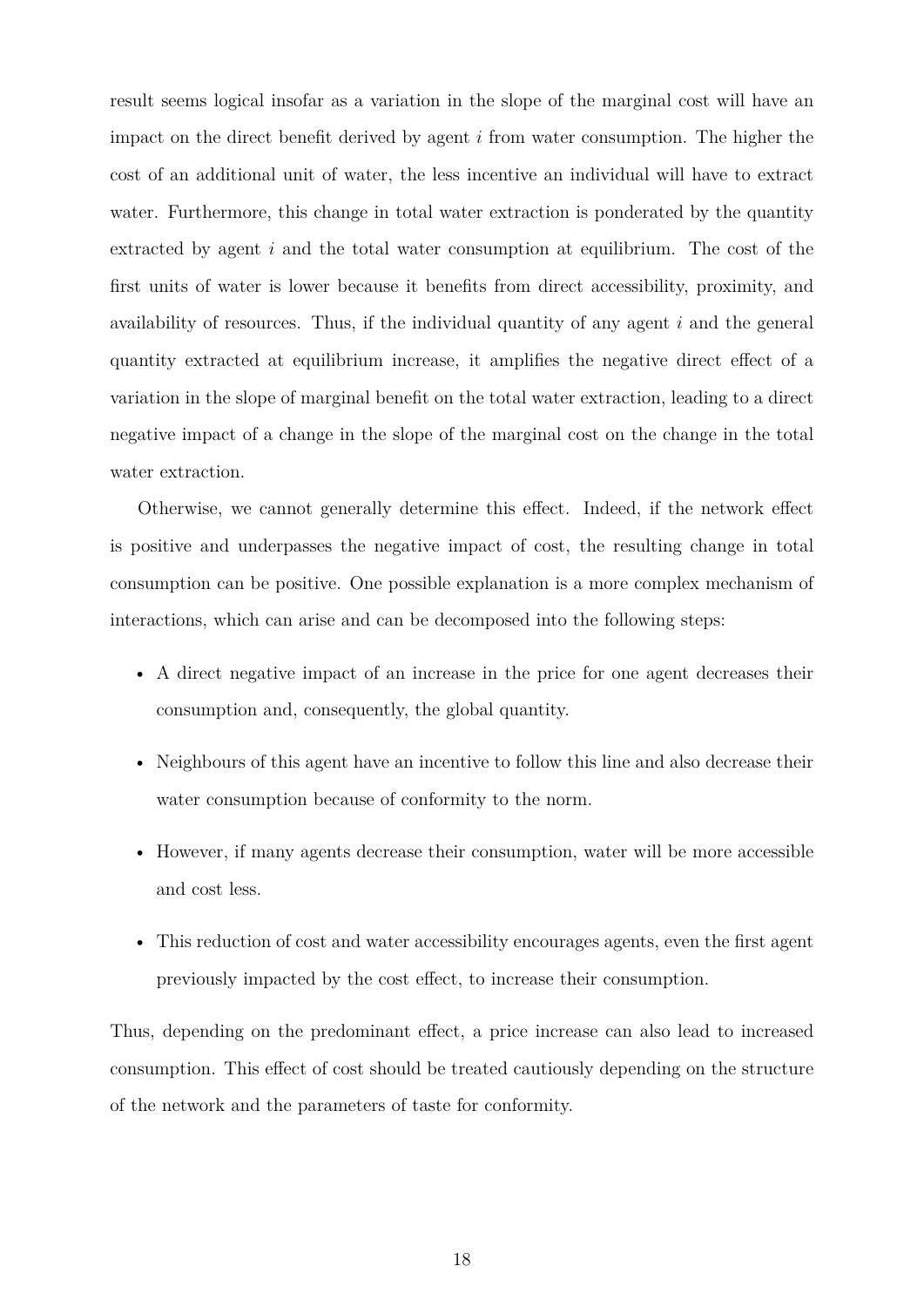#### **4.2 Does a conformist society extract more water?**

This subsection focuses on the eagerness of taste for conformity  $\delta_i$  on the individual and global outcomes of water extraction.

**Proposition 4.** *Assume condition* (1) holds and let  $q_i^* > 0$  for all  $i = 1, \ldots, n$ *. Suppose one of the following conditions also holds:*

- (i) The network is regular and  $\delta_1 = \ldots = \delta_n$ ;
- (ii) *The network is complete bipartite and*  $\frac{1}{\nu^1} \sum_{i \in V_1} e_i = \frac{1}{\nu^2}$  $\frac{1}{\nu^2} \sum_{i \in V_2} e_i$ .

*Then, the change in total water consumption resulting from a change of the taste for conformity for any agent i is given by*

$$
dQ = \sigma_i \left( \bar{Q}_i^* - q_i^* \right) d\delta_i
$$

*where*  $\sigma_i > 0$ . Otherwise, if neither (i) nor (ii) is satisfied, and without requiring addi*tional conditions on the*  $\delta_i$ 's, the result is ambiguous.

In cases (i) and (ii) of the previous proposition, the change in taste for conformity for any agent *i* impacts the change in the total water consumption in two ways that induce an ambiguous effect. This direct effect is positively related to the value of the social norm of agent *i*. A change in taste for conformity — for instance, an individual *i* is more conformist — induces a positive change in the total water extraction that is amplified through the value of their social norm. A high social norm incentivises individual *i* to increase their consumption. With peer effects, the total quantity of consumed water will increase. Conversely, the change in taste for conformity induces a negative direct effect of the total water consumption directly related to the individual extraction of agent *i* at equilibrium. The higher the individual extraction of agent *i*, the higher the negative impact of a change in their taste for conformity on total water extraction. Thus, the ambiguous effect of taste for conformity offers two configurations. The first occurs if the social norm of agent *i* exceeds the agent's consumption at equilibrium  $(Q_i)$ *∗ − q ∗ <sup>i</sup> >* 0). A change in the taste for conformity induces a positive change in the total water extraction. Agents want to conform more to the norm because of the variation in the taste for conformity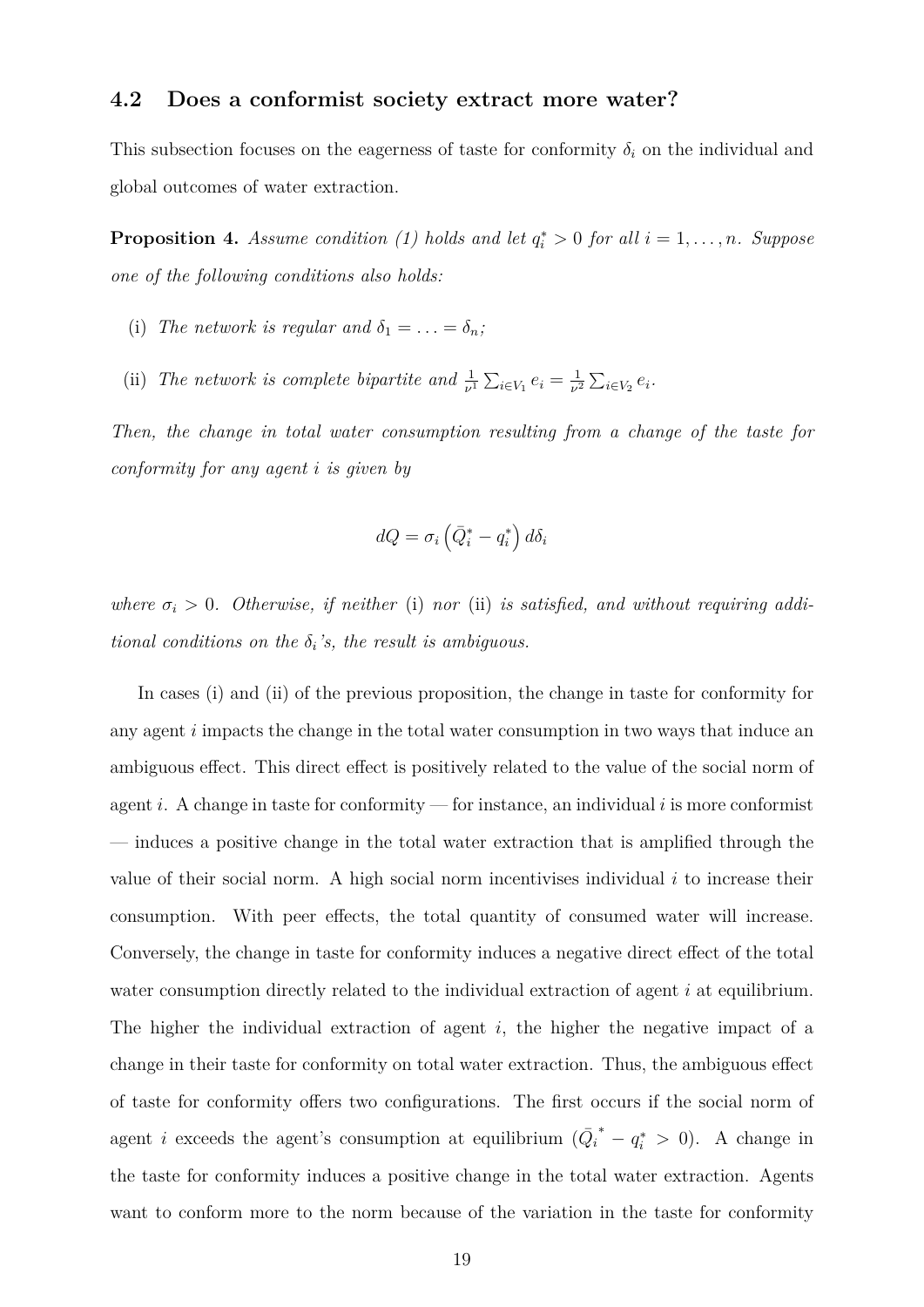and imitation of others, thus raising the total consumption. The second configuration occurs if the individual consumption of agent *i* exceeds their social norm at equilibrium  $(\bar{Q}_i$  *and induces a negative change in the total water extraction. Here, the* change in taste for conformity negatively affects the total water extraction because user *i* is a huge water extractor. If the agent increases their taste for conformity, they will follow others, thus reducing their extraction and consequently the global one.

Otherwise, we cannot determine the effect of change in taste for conformity for one agent on total water consumption as long as it also depends on the network effect. Therefore, it can be either positive or negative.

#### **4.3 Do users extract more water in denser networks?**

In this section, we investigate how the creation or deletion of a link between two network agents influences water extraction.

**Proposition 5.** Assume condition (1) holds and let  $q_i^* > 0$  for all  $i = 1, \ldots, n$ *. Suppose one of the following conditions also holds:*

- (i) *The network is regular and*  $\delta_1 = \ldots = \delta_n$ ;
- (ii) *The network is complete bipartite and*  $\frac{1}{\nu^1} \sum_{i \in V_1} e_i = \frac{1}{\nu^2}$  $\frac{1}{\nu^2} \sum_{i \in V_2} e_i$ .

*Then, the change in total water consumption resulting from the addition or the deletion of a link between any two agents i and j is given by*

$$
dQ = -\sigma \left( \frac{e_i}{\nu_i} \bar{Q}_i^* d\nu_i + \frac{e_j}{\nu_j} \bar{Q}_j^* d\nu_j \right)
$$

*where*  $\sigma > 0$ *. Otherwise, if neither* (i) *nor* (ii) *is satisfied, and without requiring additional conditions on the*  $\delta_i$ *'s, the result is ambiguous.* 

In cases (i) and (ii) of the previous proposition, this proposition shows that in any network, we can observe a negative effect of a change in the network's density on the total water consumption. This negative effect increases with the respective moral motivations of agents *i* and *j*, denoted by  $e_i$  and  $e_j$ , but also by their respective social norm values at equilibrium. The more their neighbours extract the resource, and they have a moral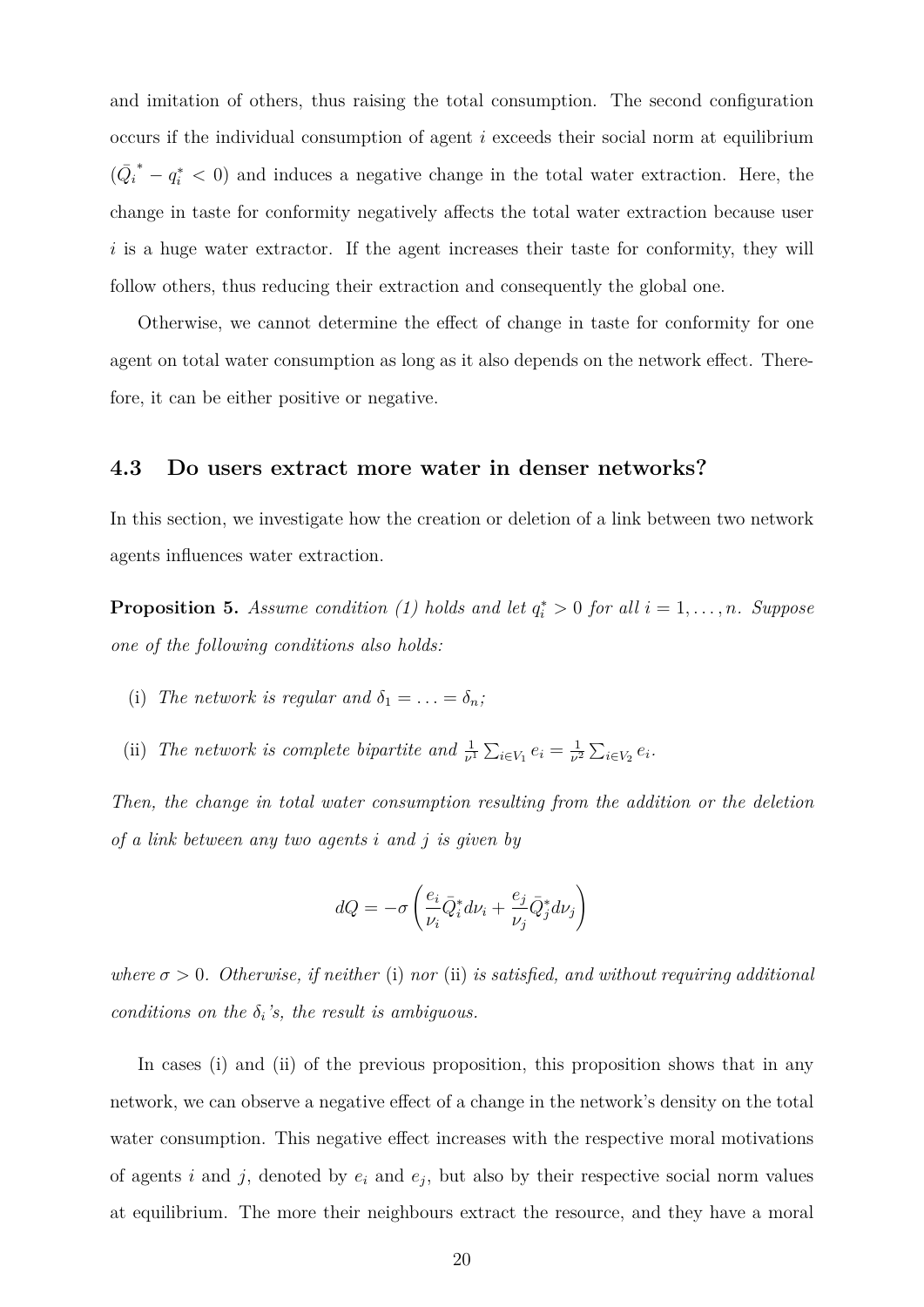motivation to follow them, the more the direct negative effect of a change in density on total water extraction is important. In contrast, if the number of neighbours for *i* and *j* is high, this direct negative effect would be less important. This is understandable because if there are already many links in the network, the creation or deletion of one link will only have a slight effect on the total water extraction.

Otherwise, we cannot determine the effect of changes in the density of the network that can be either positive or negative depending on the value of the endogenous network effect. Thus, there is an ambiguous outcome, sometimes positive or negative, on the change in total water consumption.

We studied the effects of individual parameter variation, conformism strength, and network density on total water consumption. Some intuitive results appear and are in line with standard models of water consumption. However, by introducing the social norm, it is plausible that the network effect takes the lead on the standard effect. Thus, in some network structures, the effect of changes in parameters on total water consumption is ambiguous. The following section provides more details on how agents can reach a social optimum configuration.

# **5 Welfare and social optimum properties**

We now analyse the social optimum properties in the case of interior solutions. In this study, we consider social welfare denoted by *W* as the sum of individual utilities given by

$$
W = \sum_{i=1,2,\dots,n} U_i.
$$

Here, social welfare represents the aggregated satisfaction of agents coming from their extraction of water. Thus, the maximisation problem of society's welfare from water extraction is given by:

$$
\max_{q_i} \sum_{i=1}^n \left[ \alpha_i q_i - \frac{1}{2} q_i^2 - \gamma q_i Q - \frac{\delta_i}{2} (q_i - \bar{Q}_i)^2 \right]
$$

s.t.  $q_i > 0$ , for all *i* in *N*.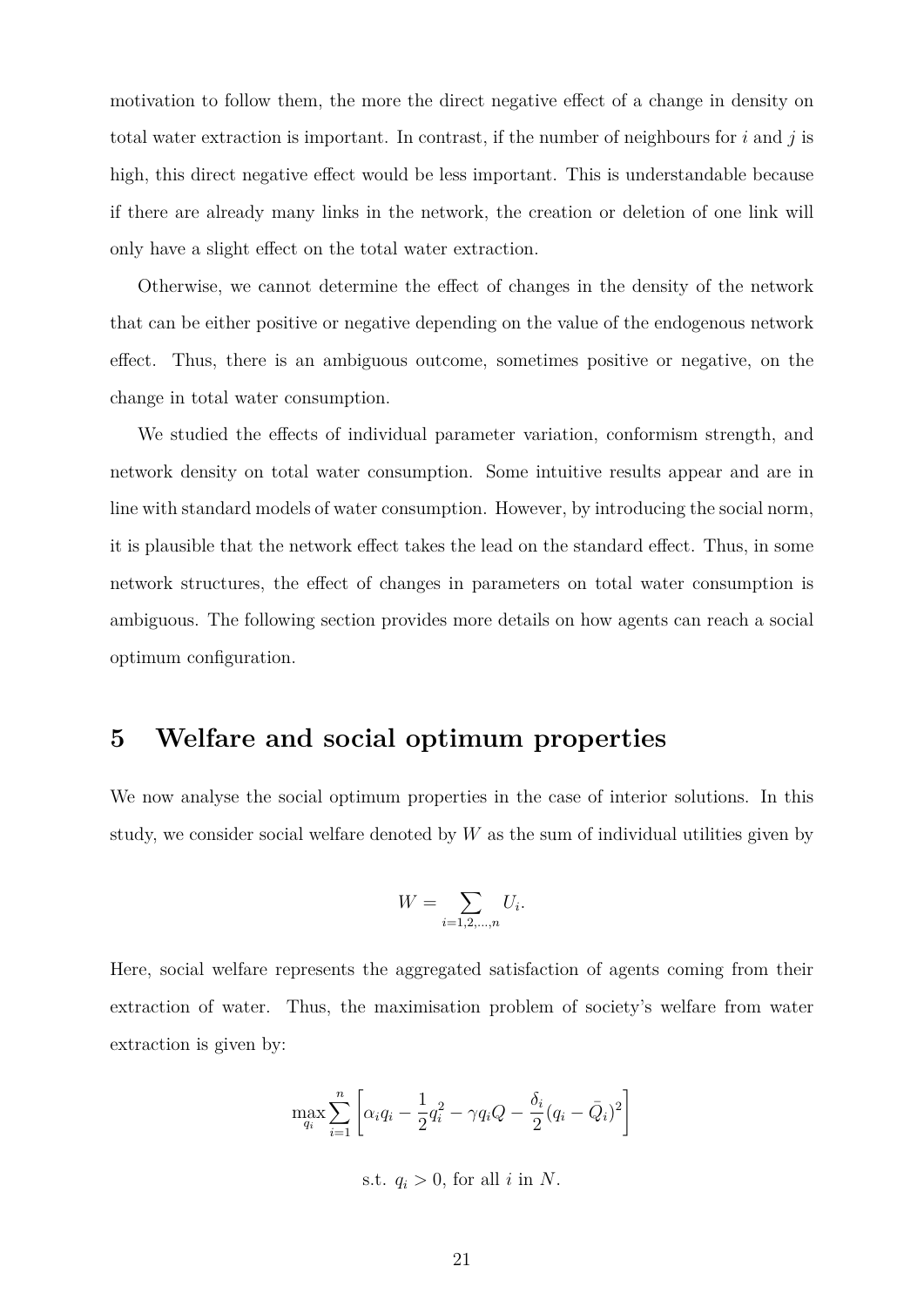The next proposition introduces a characterisation of the first-best extraction of water. It also provides a condition for the Nash equilibrium to be the first best.

**Proposition 6** (First best). Let  $q_i^o > 0$  for all  $i = 1, ..., n$ . Then,

1. For each agent *i*, the first best extraction of water  $q_i^o$  is a solution to

$$
q_i = \frac{\alpha_i - \gamma Q_{-i} + \delta_i \bar{Q}_i - \sum_{j \neq i} \gamma q_j + \sum_{k \in N_i} \frac{\delta_k}{\nu_k} (q_k - \bar{Q}_k)}{1 + 2\gamma + \delta_i}
$$

*or, in a matrix form,*

$$
\mathbf{q} = \mathbf{a} - \mathbf{B}\mathbf{q} + \mathbf{C}\mathbf{q} - \mathbf{N}\mathbf{q}.
$$

2. If condition (1) holds and  $q_i^* > 0$  for all  $i = \ldots, n$ , the unique Nash equilibrium is *socially optimal, i.e.,*  $\mathbf{q}^* = \mathbf{q}^o$ *, if and only if the following condition holds:* 

$$
\mathbf{N}\left[\mathbf{I} - (\mathbf{C} - \mathbf{B})\right]^{-1} \mathbf{a} = \mathbf{0}.
$$

Part 1 of this proposition highlights the difference between the Nash equilibrium and optimum best answer. Compared to the Nash equilibrium, this first-best answer has two additional terms, also represented by the addition of the  $N$  matrix<sup>13</sup>. At social optimum, agents care about the diffusion of their influence in the network on the choices of others. The first additional term, denoted by  $\sum_{j\neq i} \gamma q_j$  represents the negative impact of the cost induced by others' extraction from the common pool. The higher the sum of individual costs assumed by others, the lesser the amount of water individual *i* extracts at the social optimum. The second additional term, denoted by  $\sum_{k \in N_i} \frac{\delta_k}{\nu_k}$  $\frac{\delta_k}{\nu_k}(q_k - \bar{Q}_k)$ , corresponds to the social norm deviations of all neighbours of agent *i*. For each agent *k*, which is a neighbour of agent *i*, it sums the deviation between *k*'s extraction and their respective social norm, ponderated by their taste for conformity. Thus, two configurations were observed. First, if  $(q_k - \bar{Q}_k)$  is positive, for instance, agent k extracts more than the mean consumption of their neighbours, the quantity extracted by agent *i* is positively impacted. As *k* is part of *i*'s neighbourhood, if their consumption is high, agent *i* will have an incentive to do so. Second, if  $(q_k - \bar{Q}_k)$  is negative, for instance, agent *k* extracts

<sup>13</sup>A formal definition of **N** is given in the appendix.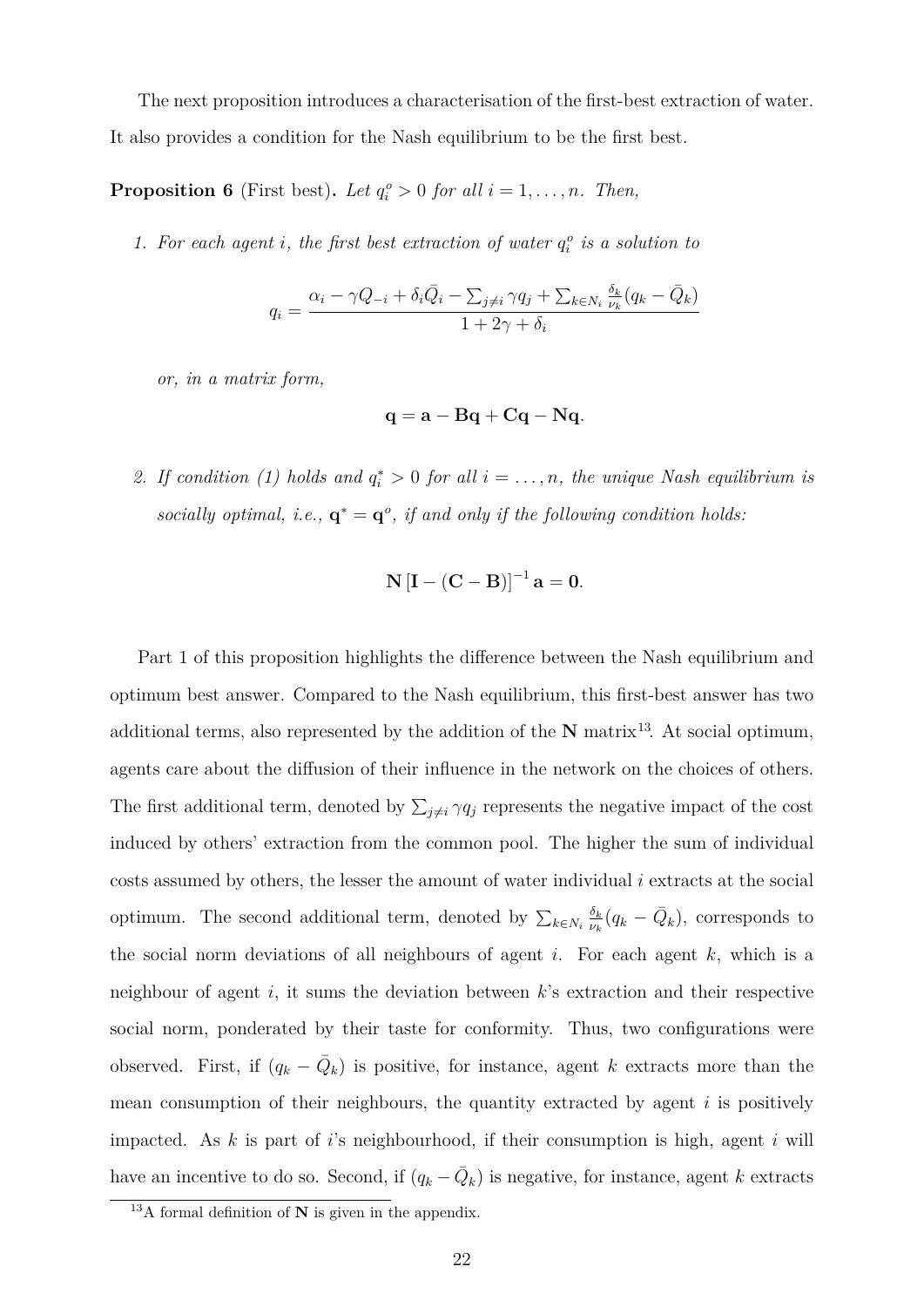less than the mean consumption of their neighbours, it will negatively impact the quantity extracted by *i* at the social optimum. Agent *i* will get closer to their neighbours and thus decrease consumption to follow this line. The last term is the sum of  $\frac{\delta_k}{\nu_k}(q_k - \bar{Q}_k)$  across all neighbours of agent *i*. Thus, some neighbours can be in the first configuration and others in the second configuration. One effect of this social norm prevails on the other and positively or negatively influences the first-best extraction at optimum. We also observe a snowball effect from the indirect social norm because this effect relies on the social norms of neighbours. Specifically, agent *i* is influenced by neighbours of agent *k*, through *k*'s social norm.

In conclusion, at the Nash equilibrium, when agents decide their best level of water extraction, they do not consider the positive or negative externalities induced by their extraction on others' satisfaction. In contrast, at the social optimum's first best, agents consider costs assumed by others and their influence through direct and indirect social norms. The focus on society's welfare implies that each individual's choice of water consumption depends on their impact on the rest of the water extractors through consumption costs and the direct and indirect norms of the others. For instance, in a group of domestic consumers or farmers, it implies that people will care about others and show altruism to ensure that everybody can afford some water and care about other-regarding preferences and self-image.

The second part of Proposition 6 provides a condition such that the extraction quantities at the Nash equilibrium are identical to those extracted at the social optimum. This condition relies on the matrix **N**, which introduces the consideration of the utility of others in the maximisation problem. It needs precise parameter adequacy and could, thus, be uncommon to hold. Still, water extractors can reach the vector of individual extracted quantities at the social optimum  $q^o$ , given by the following Fact 2. It not only relies on both complementarities **C** and substitutabilities **B** but also on **N**, which represents interactions induced by the consideration of society's welfare.

**Fact 2.** Let  $q_i^o > 0$  for all  $i = 1, \ldots, n$ . Then, the social optimum is given by

$$
\mathbf{q}^o = \left[\mathbf{I} - (\mathbf{C} - \mathbf{B}) + \mathbf{N}\right]^{-1} \mathbf{a}.
$$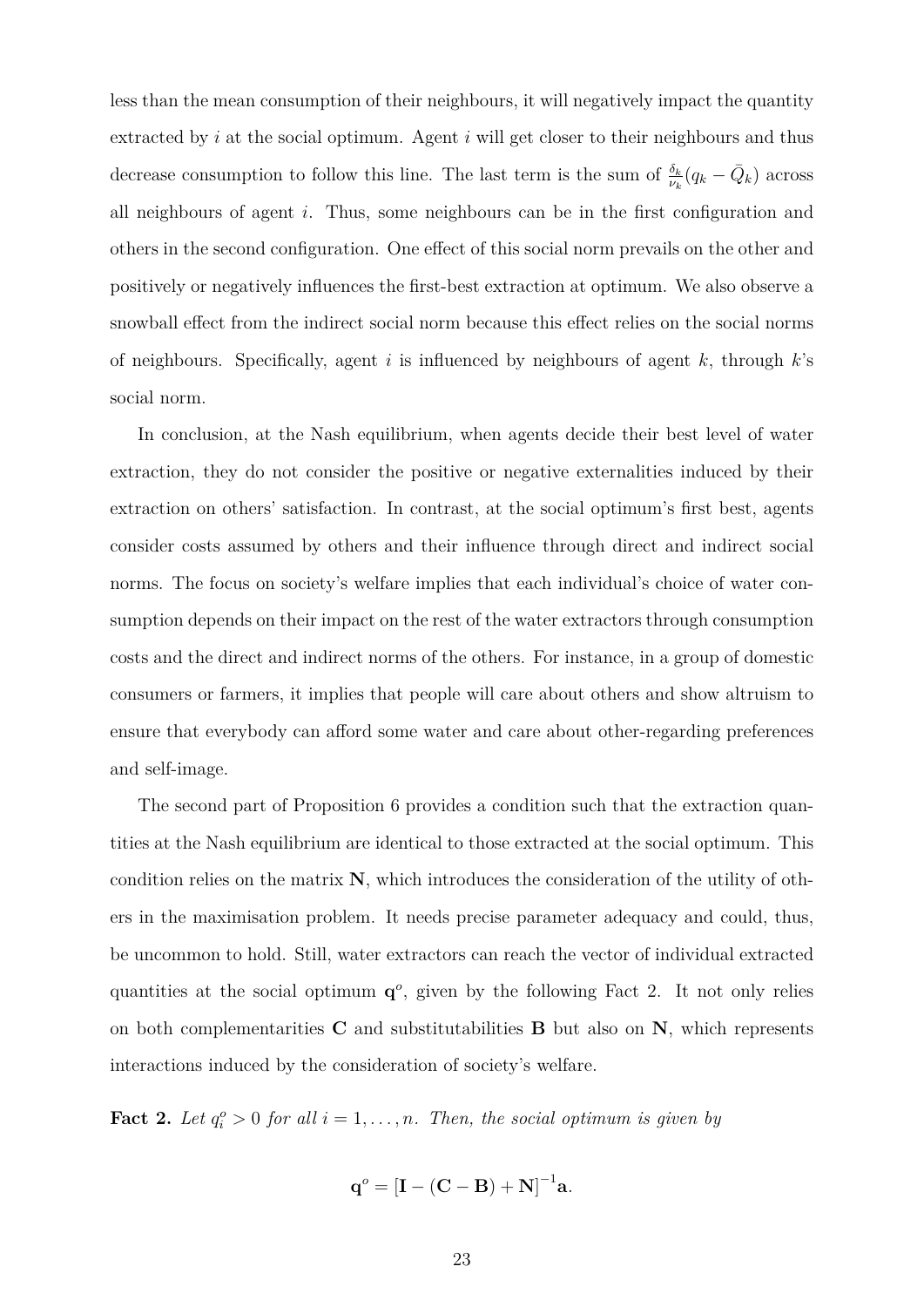To respect individual social welfare and implement a fair division of resources, overexploitation by some water users must be avoided. Otherwise, as they all extract on a single shared resource, it can lead to a tragedy of the commons that deteriorates the water resource. The definition of the tragedy of the commons introduced by Hardin (1968) is taken in its strong sense, meaning that all agents over-extract from the common water pool. Thus, for all agents *i*, the individual extraction at equilibrium exceeds that at the social optimum. The following proposition states a condition for the tragedy of the commons to hold.

**Proposition 7** (Tragedy of the commons). Assume that Condition (1) holds. Let  $q_i^* > 0$ *and*  $q_i^o > 0$  *for all*  $i = 1, \ldots, n$ *. If*  $C > B$ *,*  $\rho(C - B) < 1$  *and the following condition holds:*

$$
\sum_{j \in N \setminus \{i\}} \gamma q_j^o - \sum_{k \in N_i} \frac{\delta_k}{\nu_k} \left( q_k^o - \bar{Q}_k^o \right) > 0 \quad \text{for all } i \in N,
$$
\n
$$
(2)
$$

*then, at equilibrium, each agent overconsumes water compared to the first best.*

*Remark* 2*.* If Condition (2), in the previous proposition, is reversed such that the difference between the two sums is negative, then, at equilibrium, each agent underconsumes water compared to the first best.

This proposal considers all agents that form the extraction network, with positive extractions at (unique) equilibrium and social optimum. We observe a tragedy of the commons when Condition (2) applies to all of them. This condition requires that for each agent *i*, the difference between the sum of costs assumed by all agents except *i* ponderated by their optimal individual quantity of extraction and the weighted sum of the differences for each of their neighbours between their equilibrium quantity and their social norm is positive. In this case, agent *i* overconsumes. By doing the same for all agents *i*, we find that all of them overconsume at an individual scale, and thus a tragedy of the commons in a strong sense occurs. The tragedy of the commons is a typical outcome of water extraction games and natural resources (Hardin, 1968; İlkiliç, 2011). However, Proposition 7 requires that complementarities underpass substitutabilities, which can happen only in complete networks. Now that we have discussed welfare and consumption optimality, the following section extends our model.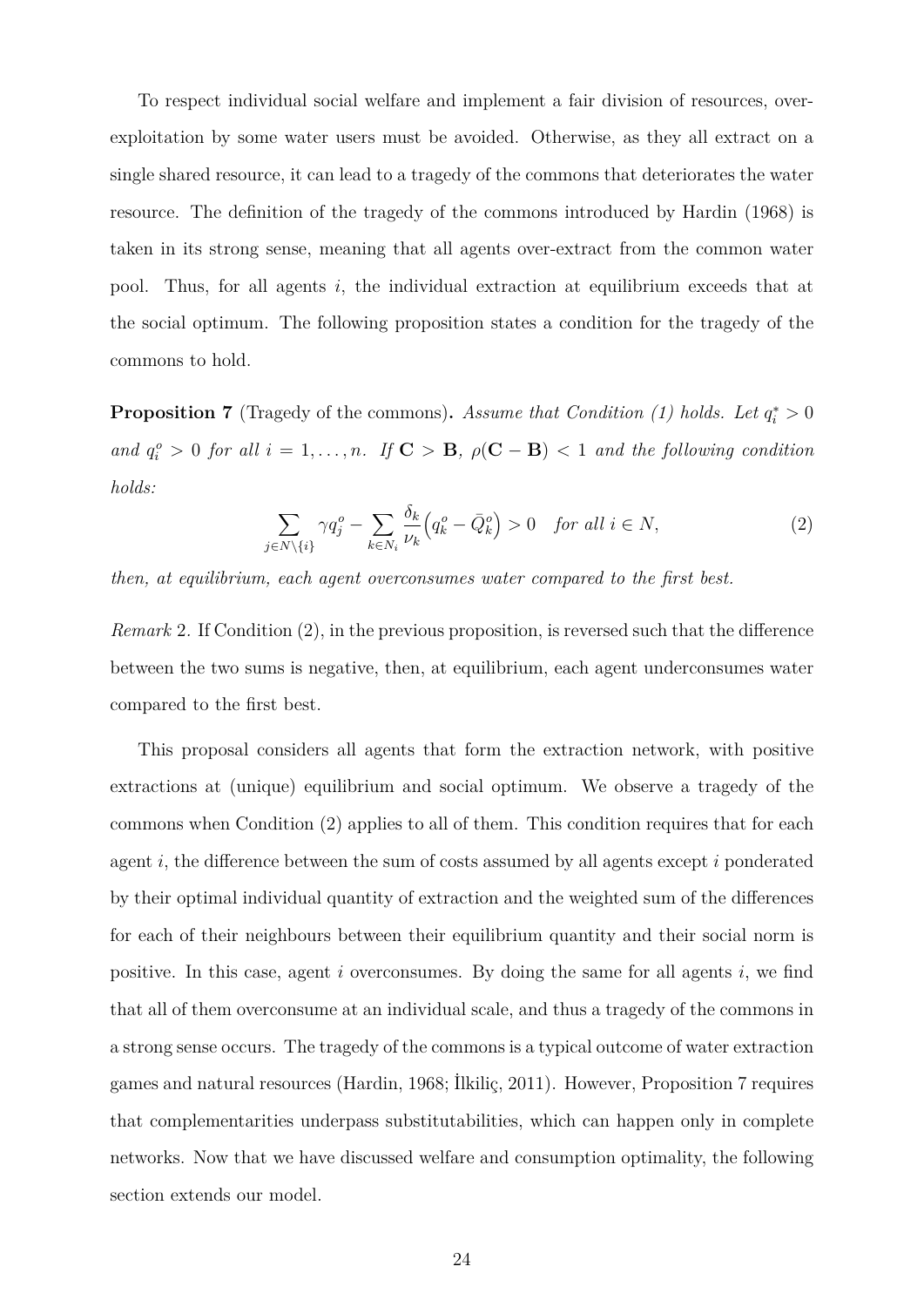# **6 Extensions**

#### **6.1 Anti-conformism**

This extension follows the model settings of Ushchev and Zenou (2020), in which the social norm is ponderated by the taste for conformity of agents. We now consider the anticonformist behaviours of water extractors such that  $\delta_i$  < 0 represents the taste for nonconformity. The amplitude of this parameter indicates the will of an agent to distinguish themselves from others. For instance, this can happen when individuals have strong, anchored habits in water consumption or even when maintaining a good self-image when they do not consume a lot. Instead of complementarities, the social norm here acts as substitutabilities. Thus, when a neighbour of agent *i* increases their consumption of water, agent *i* has an incentive to decrease their consumption and deviate from the norm.

**Proposition 8.** *Assume that the following condition holds:*

$$
\frac{1+2\delta_i}{\gamma} > (n-3) \quad \text{for all } i \in N
$$

*Then, the water extraction game admits a unique Nash equilibrium.*

As long as agents are not too anti-conformists, our model with a unique Nash equilibrium can be extended to the case of non-conformity, as in Ushchev and Zenou (2020). Thus, we observe higher differences between individual extractions, as conformism is no longer the rule. The relative value of taste for non-conformity  $(\delta_i)$  must be sufficiently low. In the case of slightly non-conformist agents, most of the equilibrium analysis still holds, but this implies new interpretations of the results. For instance, the equilibrium's best-reply function (given in section 3.2) states that agent *i*'s consumption relies positively on the amplitude of individual benefit, which is now balanced by both cost and social norms. When others extract more, *i* will extract less to deviate from others and avoid unaffordable costs.

One major concern of this extension compared to the approach of Ushchev and Zenou (2020) is that the complementarities induced by cost effects included in individual decisions are accentuated with these anti-conformist behaviours. Nonconformity acts as a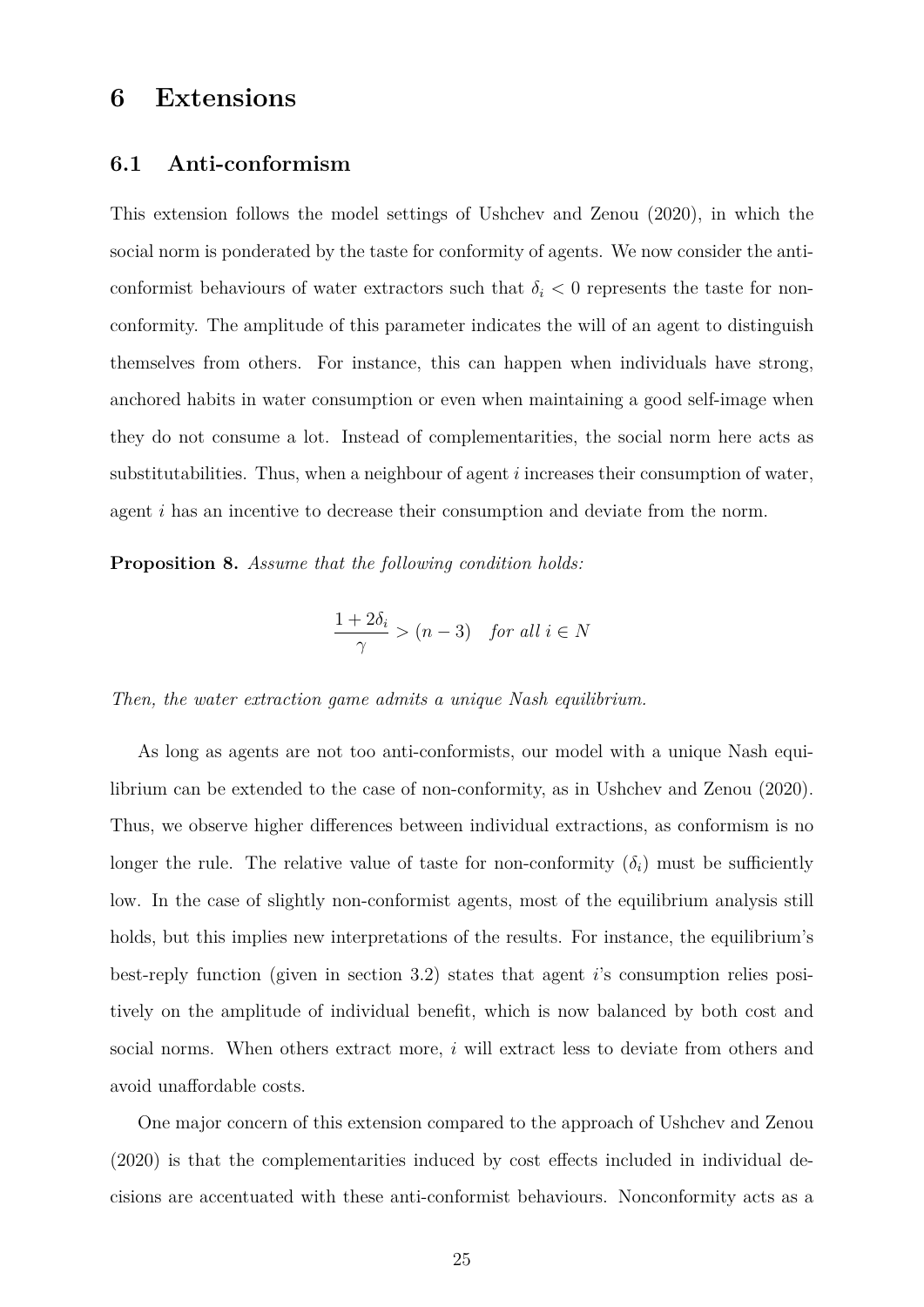reinforcer of cost-effectiveness. When an agent *i* increases their consumption, their neighbour *j* will be doubly influenced to decrease their consumption. This is because the cost of water increases due to scarcity.

Generally, the degree of conformism can have a considerably strong influence on water consumption. To discuss this further, we can distinguish four main situations and make a parallel with the approach of Schultz et al. (2007), who distinguish constructive, destructive, and reconstructive effects of norms. The first occurs when an individual *i*, a less-water-consumer, increases their extraction to get closer to others, weakening the water resource. This is defined by Schultz et al.  $(2007)$  as the destructive effect of norms. Another situation occurs when individual *i* is a conformist and a high consumer among the low ones. In this situation, we observe a constructive effect such that the agent will decrease their extraction to get close to the others, preserving more of the resource. The third situation considers an anti-conformist agent *i* in a high consumer group that will have an incentive to consume less water to deviate from the others. This effect is constructive. The last situation occurs when a non-conformist agent is among less-waterconsumers and is incentivised to increase their consumption as a free-rider behaviour. In this situation, *i* enjoys affordability and availability of the resource, given that others do not extract a lot on the common resource. This elicitation of various situations and the effects of conformism show that it could play a strong role in the preservation of water resources.

*Remark* 3*.* In the case of heterogeneous agents with both conformist and anticonformist agents, the matrix of interactions remains undefined and the results of the model do not generally hold.

#### **6.2 Aware consumption of water**

Our model focuses on what is done by others (descriptive norm), but not on what must be done (injunctive norm). However, the literature shows that it is interesting to combine both of them (Le Coent et al., 2021). People know that water is an important and scarce resource that must be preserved. Thus, it seems realistic to assume that agents may be incentivised to diminish their consumption of water. In the context of natural resource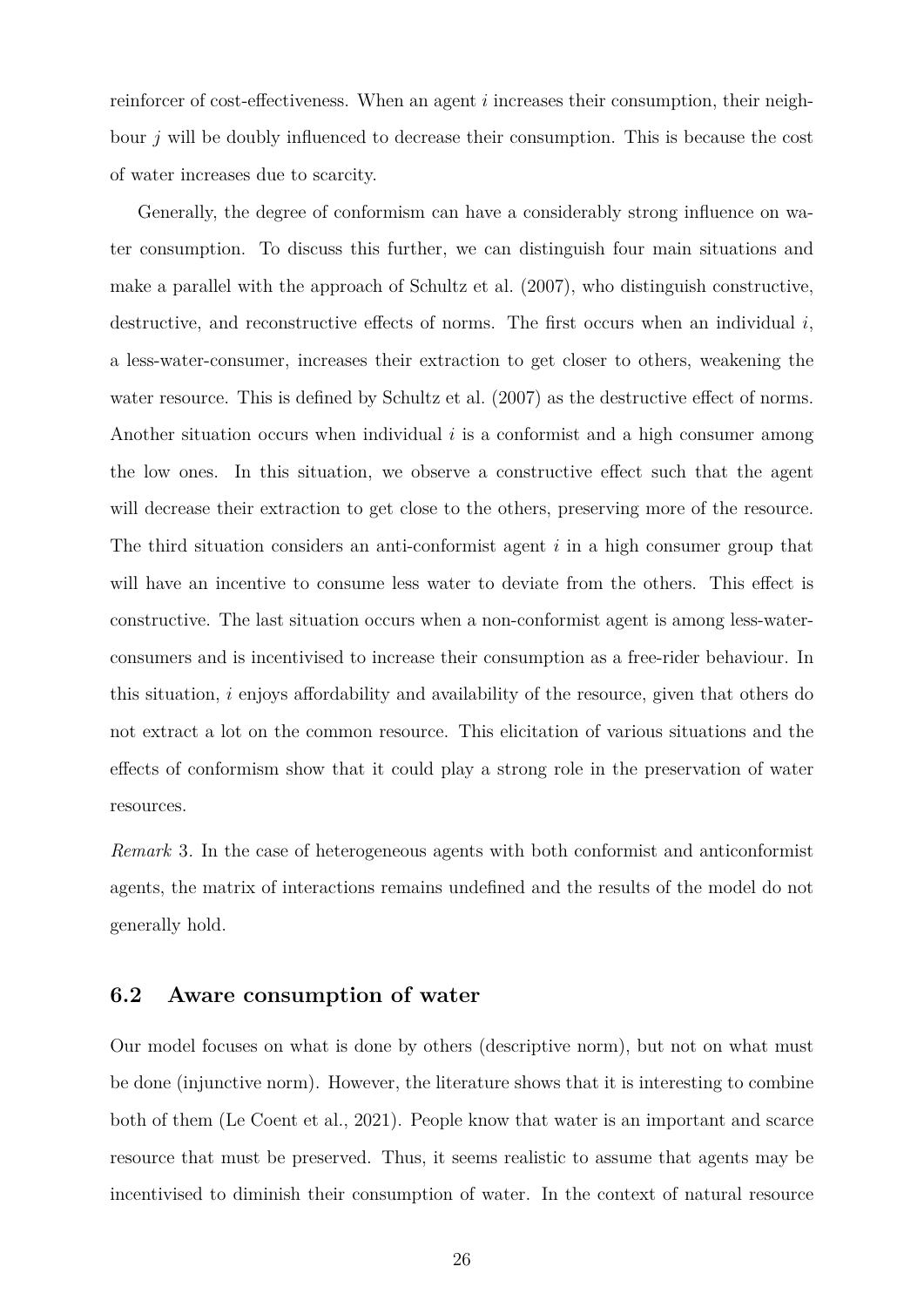depletion, consumers are aware of environmental issues. To consider such a situation, this extension develops a case in which individuals obtain a positive utility when they extract less water than their neighbours, thus contributing to saving water. Conversely, they obtain a disutility or penalty when they extract more than their neighbours. To do so, we follow Falkinger (1996) and modify the utility function to measure the difference between the consumption of an agent and the average of their neighbours. Thus, for each agent *i*,  $U_i: \mathbb{R}_+^n \to \mathbb{R}$  is given by

$$
U_i = \alpha_i q_i - \frac{1}{2} q_i^2 - \gamma q_i Q - \frac{\delta_i}{2} (q_i - \bar{Q}_i).
$$

The last term is related to social pressure through consumption norms. This term is linear and negative if  $q_i > \overline{Q}_i$ , and positive if  $q_i < \overline{Q}_i$ . If agents extract more than their neighbours because of environmental concerns and consumer awareness, they suffer disutility. Conversely, if individuals consume less than their neighbours, they receive a social reward that positively impacts their utility. In this case, the first order conditions are given by

$$
\frac{\partial U_i}{\partial q_i} = \alpha_i - q_i - \gamma(Q + q_i) - \frac{\delta_i}{2}, \quad \text{for all } i \in N,
$$

and the best reply of each agent is given by

$$
q_i^{**} = \frac{\alpha_i - \gamma Q_{-i} - \frac{\delta_i}{2}}{1 + 2\gamma}.
$$

This result shows that the quantity decreases when the moral pressure associated with the taste for conformity increases. When agents care about what others think, they have an incentive to preserve their resources.

**Proposition 9.** *The water extraction game with aware consumption admits a unique Nash equilibrium.*

It is interesting to note that when agents get a positive utility when they extract less than their neighbours, but get a negative utility when they extract more, no condition is needed to guarantee the uniqueness of a Nash equilibrium. However, in contrast to Falkinger (1996)'s study, the introduction of such incentive to the model does not allow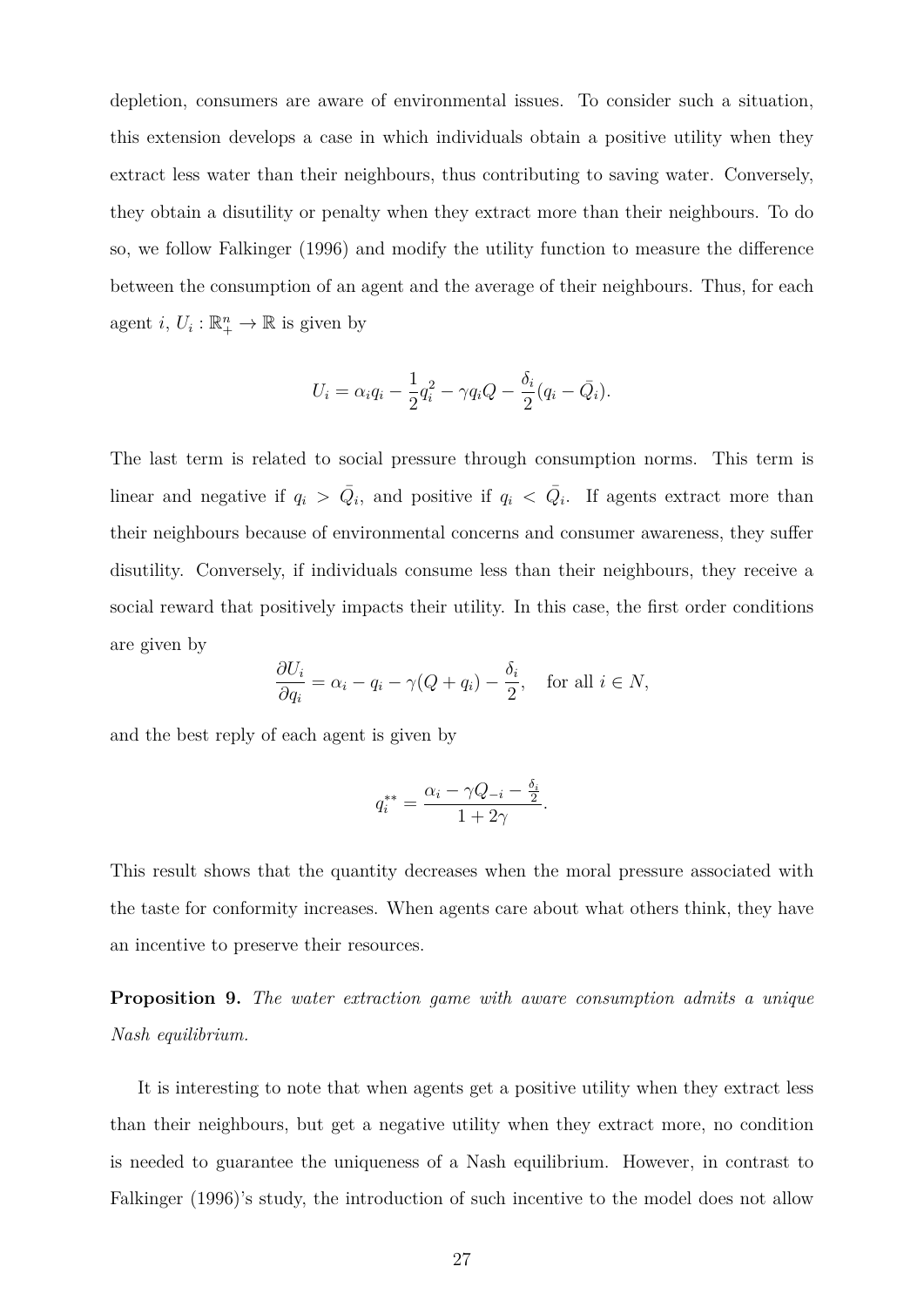to restore the social optimum.

# **7 Concluding comments**

This study analyses the impacts of social norms in a model of water extraction where heterogeneous agents share a single common resource. As proposed by Ilkilic (2011), individual utility functions are composed of a concave benefit of extraction and a convex cost, which relies on others' consumption. To refine these preferences, we add social norms and inclination of users to follow the others using the term "taste for conformity" inspired by Ushchev and Zenou (2020) and local interactions between agents on a common resource, as in Kyriakopoulou and Xepapadeas (2021). The main result of this study is to establish the uniqueness of the Nash equilibrium. As in Ushchev and Zenou (2020), this result also holds when agents are slightly anti-conformist. The results allow us to consider various situations. Conformism occurs when agents care about peer pressure effects, fairness of water sharing, imitation, and trends effect. It also allows considering small deviations from the norm because of the anchored habits of consumption, selfimage, or even free-riding behaviours. Thus, this model offers an operational framework for studying equilibrium water consumption.

The study then provides a comparative statics analysis to understand the effects of individual parameters and the global consumption of water. Some intuitive conclusions include a direct positive effect of an increase in extraction benefit on the global extraction or a direct negative effect from an increase in the cost of water. However, some effects concerning the taste for conformity are ambiguous. It also depends on the structure of the relationship between water users. This echoes the literature on social norms, which highlights constructive, reconstructive, or destructive effects (Schultz et al., 2007). More specifically, in the case of water, ambiguity can also arise from geographical delimitation, where proximity often encourages the collective reduction of water consumption (Datta et al., 2015).

As water is indispensable for an agent, this study also offers insights into social welfare and optimal water consumption. Water users consider the impacts of their consumption on others' satisfaction and the spillover effects of norms. Additionally, we provide a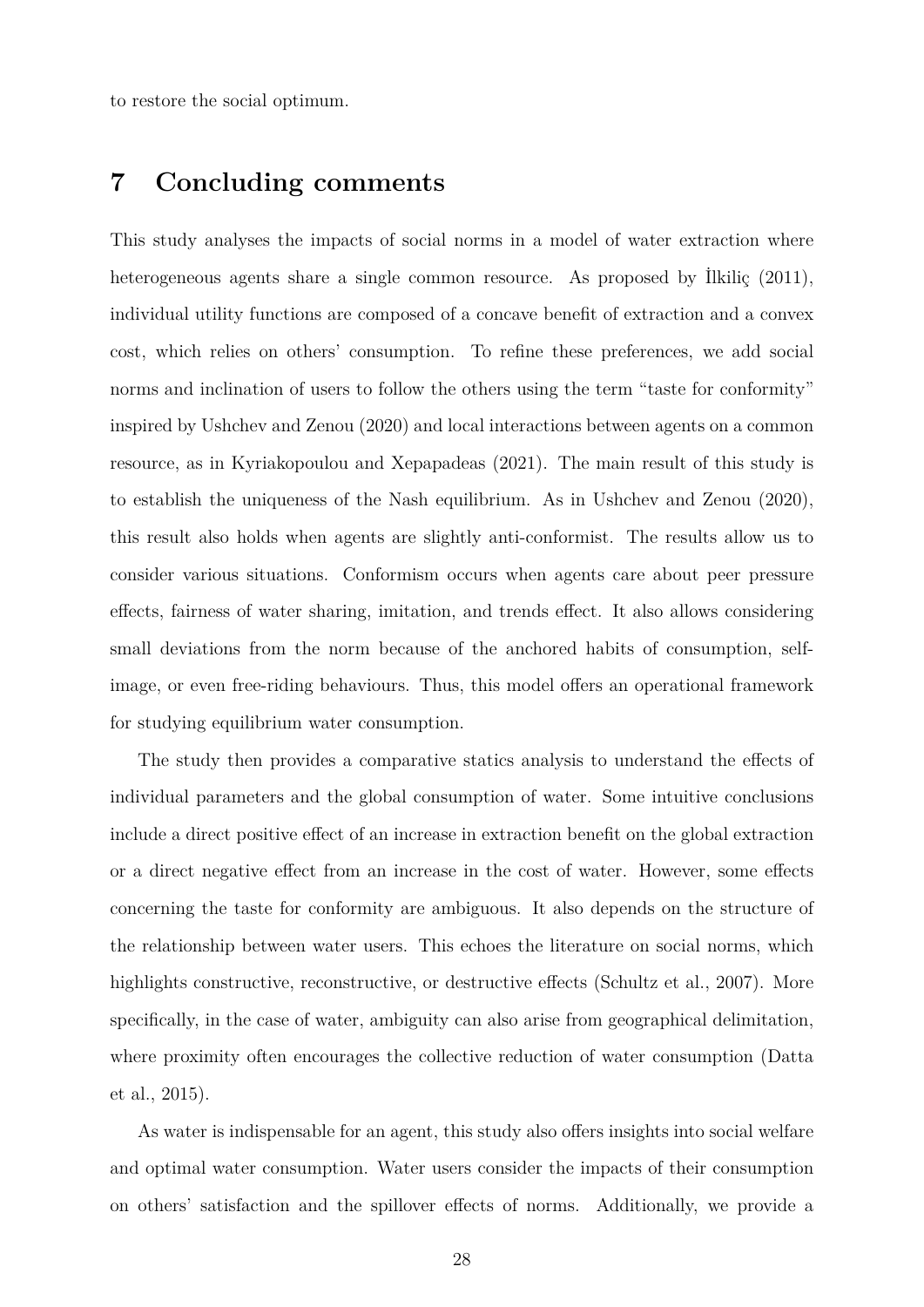condition for the Nash equilibrium to be socially optimal and avoid the tragedy of the commons.

As the effects of the norm and peer pressure can strongly impact people's behaviour, the last part offers extensions of this model to discuss various situations, such as when some individuals turn to become anti-conformists or free riders. In addition, norm incentives have been widely seen as mean values of neighbours' consumption in the academic literature (Ushchev and Zenou, 2020) and also in experimental fields (Bernedo et al., 2014; Datta et al., 2015). Here, we deliberately focus on endogenous social norms, as they are inadequately studied elsewhere in water theoretical frameworks. Moreover, a second extension discusses consumers' awareness and social reward (penalty) for those who extract less (more) than their neighbours.

This study raises interesting research questions. First, the endogenous structure of the network stems from the consideration of water resources and the domestic extraction process. In real life, people do not choose their living place or farming area depending on the water extraction of their neighbours, but mainly on other criteria. Thus, the network in itself is already imposed on people and, consequently, at least partly, on social norms. However, external regulation from public authorities or water firms can play a crucial role in generating links to raise collective awareness among water users. An additional regulatory intervention could influence the network structure with incentives, taxes, and connections to avoid suboptimal consumption.

This first research perspective involves the analysis of multiple equilibria. A good starting point would be to find the conditions under which multiple equilibria of water extraction occur. It would then be interesting to find general rules to select the better one to preserve the resource.

Another perspective relates to the formalisation of norms. In this paper, we focus on social norms, defined as the mean value of local neighbours. However, this measurement has limitations. First, only direct neighbours with a one-degree connection enter the social norms of an agent. Second, we observe smoothing of neighbours' consumption. This point is briefly discussed in Ushchev and Zenou (2020). The mean value of the norm does not reflect the variations between consumers and provides smoothed incentives to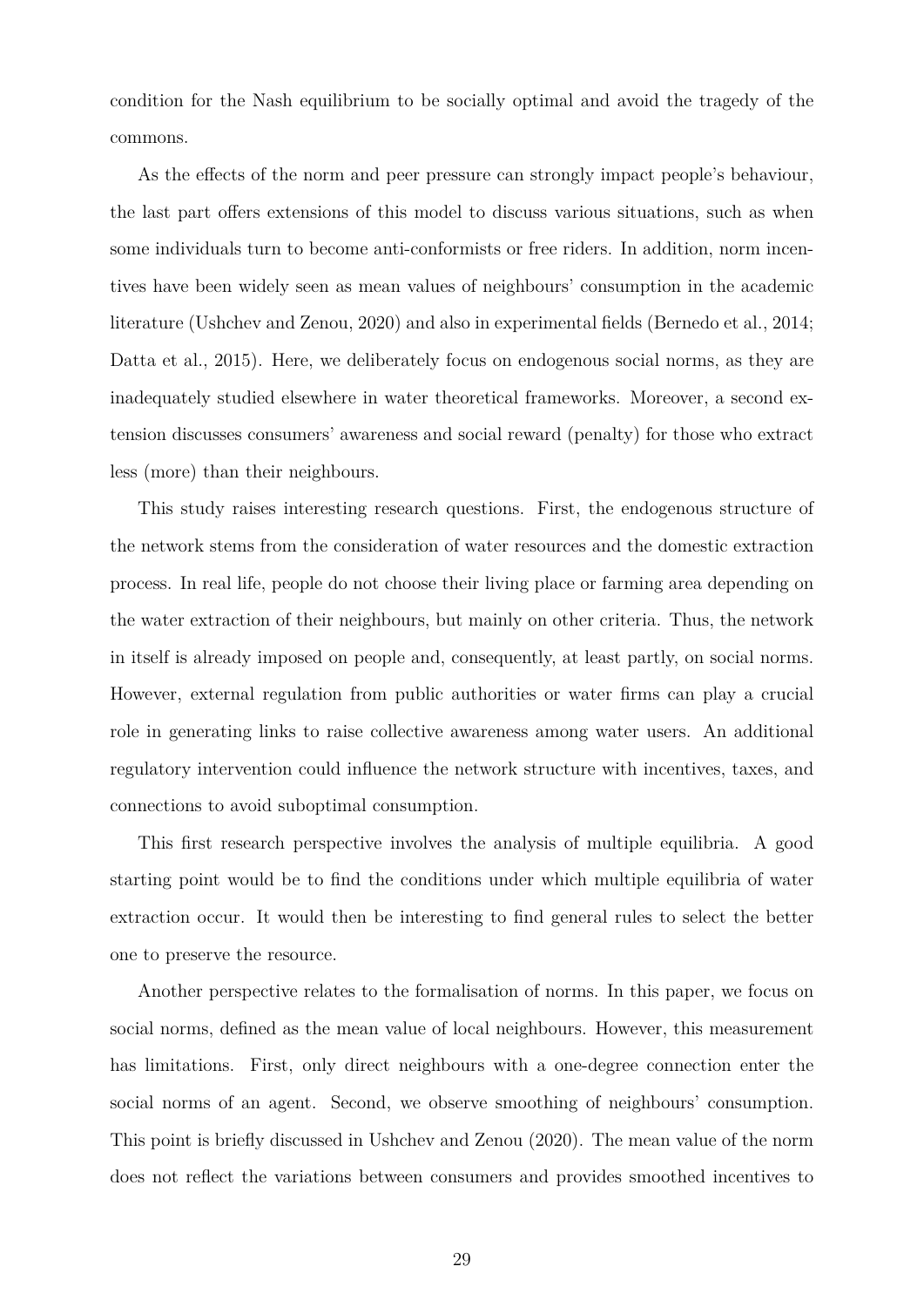the agents<sup>14</sup>. Third, the mean value norm points out only on large consumers, while it can be interesting to consider relative performance to target them all (Brent et al., 2020).

To address these issues, we may investigate other norm specifications. One could rely on variance to catch variations between individual consumption, or on the popularity of agents that increase their influence on others' consumption. For instance, the definition of social norms could be based on the concept of strength of weak ties (Granovetter, 1973), to focus on intermediary agents and the central positions of individuals. Torres and Carlsson (2018) show that direct effects of social information on water savings are coupled with spill-over effects on untargeted agents and that there is a strong diffusion of social incentives among people. We could also consider a norm based on proximity and closeness between agents, thus relying on the paper of Datta et al. (2015), which shows that city comparison involves fewer effects than neighbourhood comparison. Our study focuses on descriptive norms, but injunctive norms can also be appropriate.

This goes hand-in-hand with further research on the complementarity between normative incentives and other regulative tools. Hence, our work may be a good starting point for natural experiments and empirical studies. It would be interesting to apply our model to empirical simulations and agent-based models to provide new insights into the role of social norms in networks.

 $14$ For instance, in France, people use approximately 150 liters of tap water each day. However, this mean value could be composed of consumers who extract 130 and 170 liters, or 100 and 200 liters. The last two situations provide the same social norm, while the reality of consumption is very different.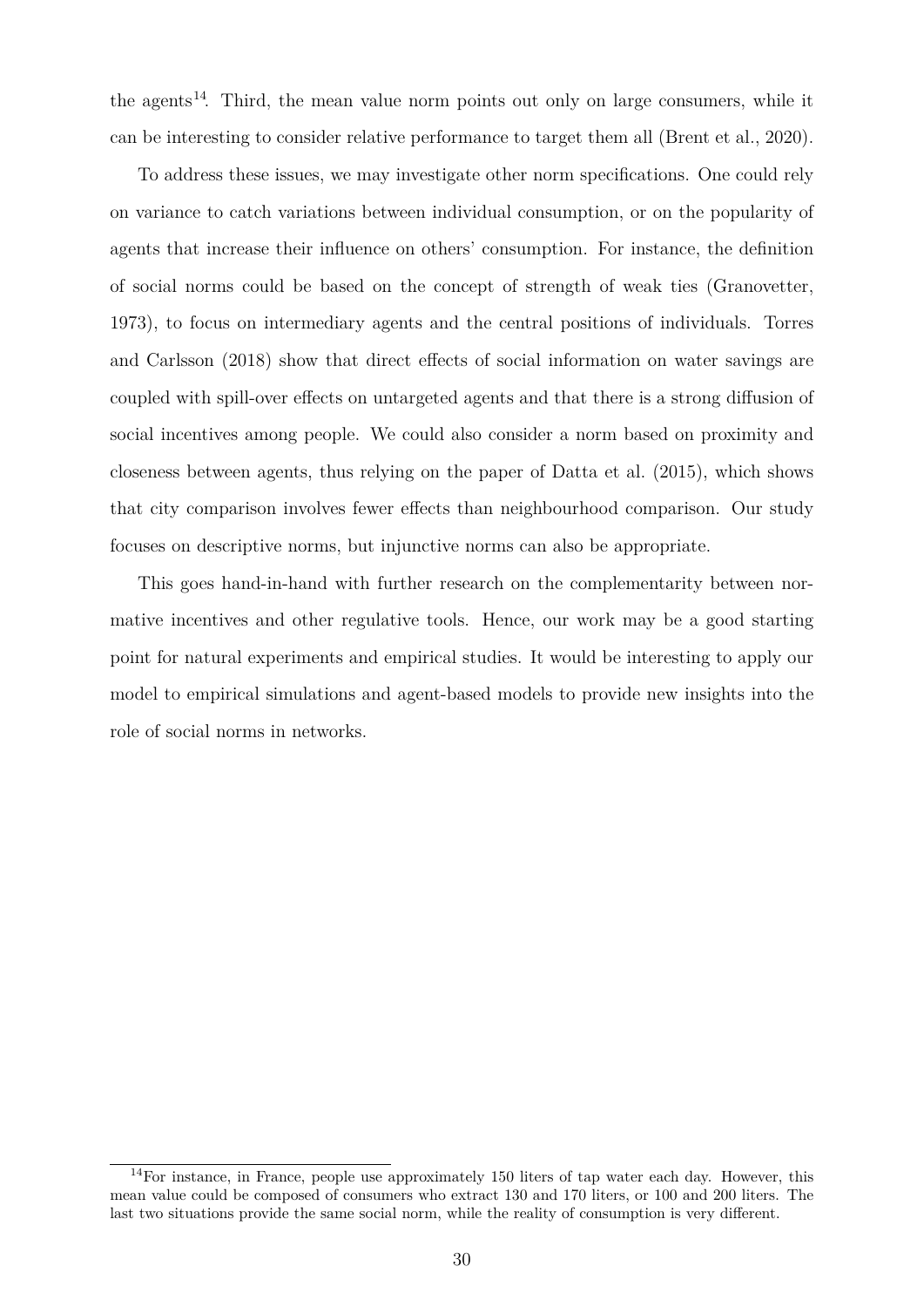# **8 Appendix**

The first order conditions define the following linear complementarity problem (Cottle et al., 2009). For all  $i = 1, \ldots, n$ , the problem is to find an extraction  $q_i \geq 0$  which satisfies the system  $\epsilon$ 

$$
\begin{cases}\n q_i \ge 0 \\
\alpha_i - q_i - \gamma(q_i + Q) - \delta_i(q_i - \bar{Q}_i) \le 0 \\
\left[\alpha_i - q_i - \gamma(q_i + Q) - \delta_i(q_i - \bar{Q}_i)\right]q_i = 0\n\end{cases}
$$

or equivalently, find a vector  $\mathbf{q} \in \mathbb{R}^n_+$  which satisfies the system

$$
\left\{ \begin{aligned} q &\geq 0 \\ -\alpha + Mq &\geq 0 \\ q^{\mathsf{T}}(-\alpha + Mq) & = 0 \end{aligned} \right.
$$

where  $\boldsymbol{\alpha} = [\alpha_i]_{n \times 1} \in \mathbb{R}_+^n$  and  $\mathbf{M} = [m_{i,j}]_{n \times n}$  is such that

$$
m_{i,j} = -\frac{\partial U_i}{\partial q_i \partial q_j} = \begin{cases} 1 + 2\gamma + \delta_i & \text{for } i = j \\ \gamma - \frac{\delta_i}{\nu_i} & \text{for } i \neq j \text{ and } j \in N_i \\ \gamma & \text{for } j \neq i \text{ and } j \notin N_i. \end{cases}
$$

Let  $LCP(-\alpha, M)$  denote the above linear complementarity problem.

*Proof of Theorem 1.* Following Cottle et al. (2009, Theorem 3.3.7), the LCP( $-\alpha$ , M) admits a unique solution if **M** is a *P*-matrix. A sufficient condition is that **M** be a strictly diagonally dominant matrix with positive diagonal entries (Berman and Plemmons, 1994, Theorem 2.3, p.134). The matrix **M** is said to be strictly diagonally dominant if

$$
m_{i,i} > \sum_{j \in N \setminus \{i\}}^n |m_{i,j}| \text{ for all } i \in N.
$$

Since  $\frac{1}{\gamma} > n - 3$ , it holds that

$$
1 + 2\gamma + \delta_i > (n - 1)|\gamma| + \nu_i \left| -\frac{\delta_i}{\nu_i} \right| \quad \text{for all } i \in N.
$$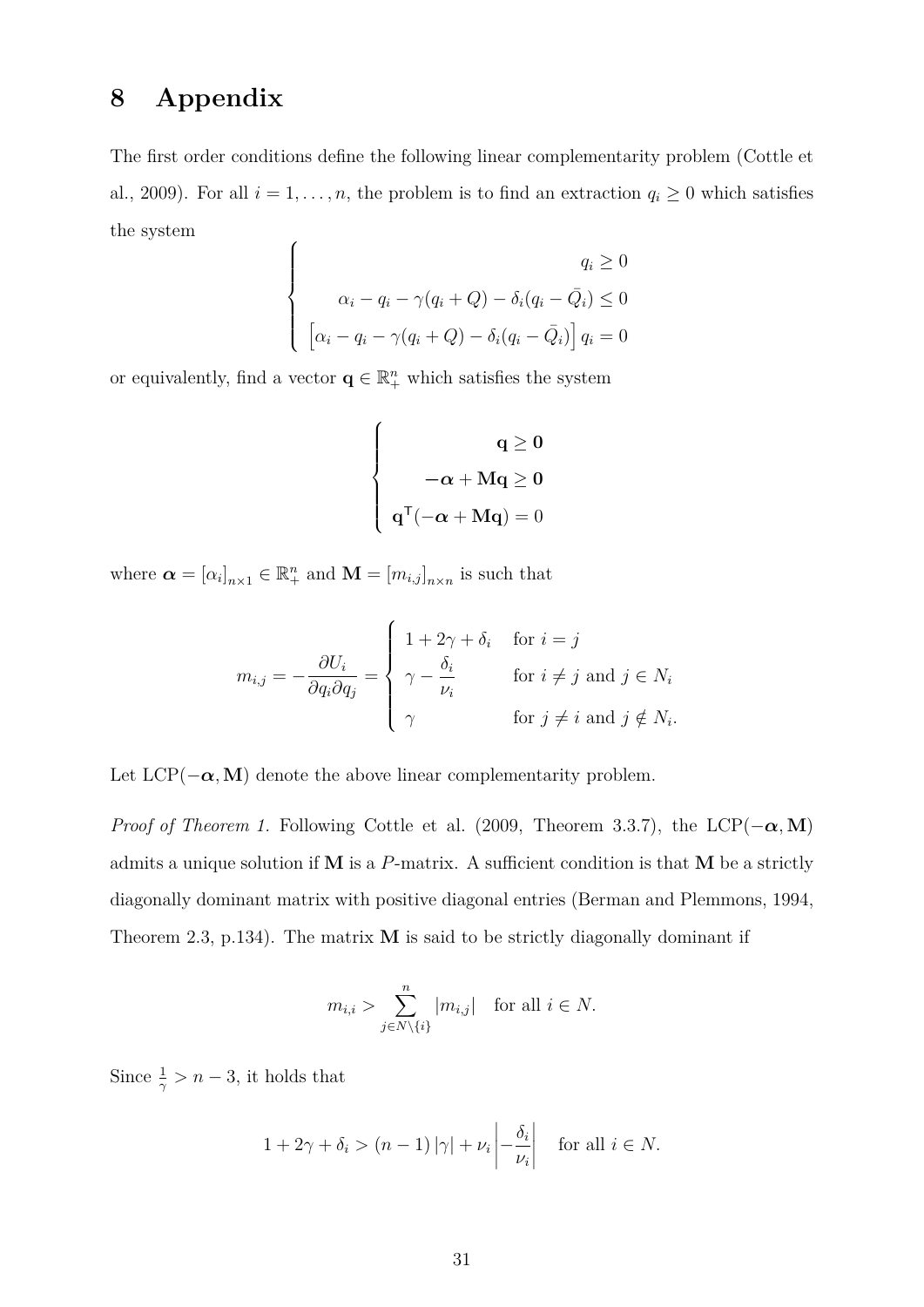By the triangle inequality property of the absolute value, it holds that

$$
|\gamma| + \left| -\frac{\delta_i}{\nu_i} \right| \ge \left| \gamma - \frac{\delta_i}{\nu_i} \right|
$$
  
\n
$$
\iff \nu_i |\gamma| + \nu_i \left| -\frac{\delta_i}{\nu_i} \right| \ge \nu_i \left| \gamma - \frac{\delta_i}{\nu_i} \right|
$$
  
\n
$$
\iff \nu_i \left| -\frac{\delta_i}{\nu_i} \right| \ge \nu_i \left| \gamma - \frac{\delta_i}{\nu_i} \right| - \nu_i |\gamma| \quad \text{for all } i \in N.
$$

It follows that

$$
\begin{array}{rcl}\n1 + 2\gamma + \delta_i > & (n-1) \left| \gamma \right| + \nu_i \left| \gamma - \frac{\delta_i}{\nu_i} \right| - \nu_i \left| \gamma \right| \\
& = & (n - \nu_i - 1) \left| \gamma \right| + \nu_i \left| \gamma - \frac{\delta_i}{\nu_i} \right| \quad \text{for all } i \in N.\n\end{array}
$$

Thus, **M** is a strictly diagonally dominant matrix with positive diagonal entries, and  $\Box$ uniqueness is established.

*Proof of statement in footnote 8.* Following the proof of Theorem 1, we need to show that **M** is a *P*-matrix. Observe that **M** can be decomposed as

$$
\mathbf{M} = \mathbf{D} + \mathbf{F} + \mathbf{G}
$$

where **D** is a  $n \times n$  diagonal matrix such that  $\mathbf{D} = \text{diag}(1 + \gamma, \dots, 1 + \gamma)$ ,  $\mathbf{F} = [f_{i,j}]_{n \times n}$ where  $f_{i,j} = \gamma$  for all  $i, j \in N$  and  $\mathbf{G} = [g_{i,j}]_{n \times n}$  is such that

$$
g_{i,j} = \begin{cases} \delta_i & \text{for } i = j \\ -\frac{\delta_i}{\nu_i} & \text{for } i \neq j \text{ and } j \in N_i \\ 0 & \text{for } i \neq j \text{ and } j \notin N_i \end{cases}
$$

Being a diagonal matrix with positive diagonal entries, **D** is a positive definite matrix. Moreover, **F** is a matrix of ones multiplied by a positive scalar, so **F** is a positive semidefinite matrix. Let  $\frac{\delta_i}{\nu_i} = \frac{\delta_j}{\nu_j}$  $\frac{\partial j}{\partial y}$  for all  $i, j \in N$ . Then **G**, which is a strictly diagonally dominant matrix with positive diagonal entries, is symmetric. Hence, **G** is a positive semi-definite matrix. It follows that **M** is the sum of a positive definite matrix and two positive semi-definite matrices. Thus, **M** is a positive definite matrix. Then, **M** is a *P*-matrix, and uniqueness is established.  $\Box$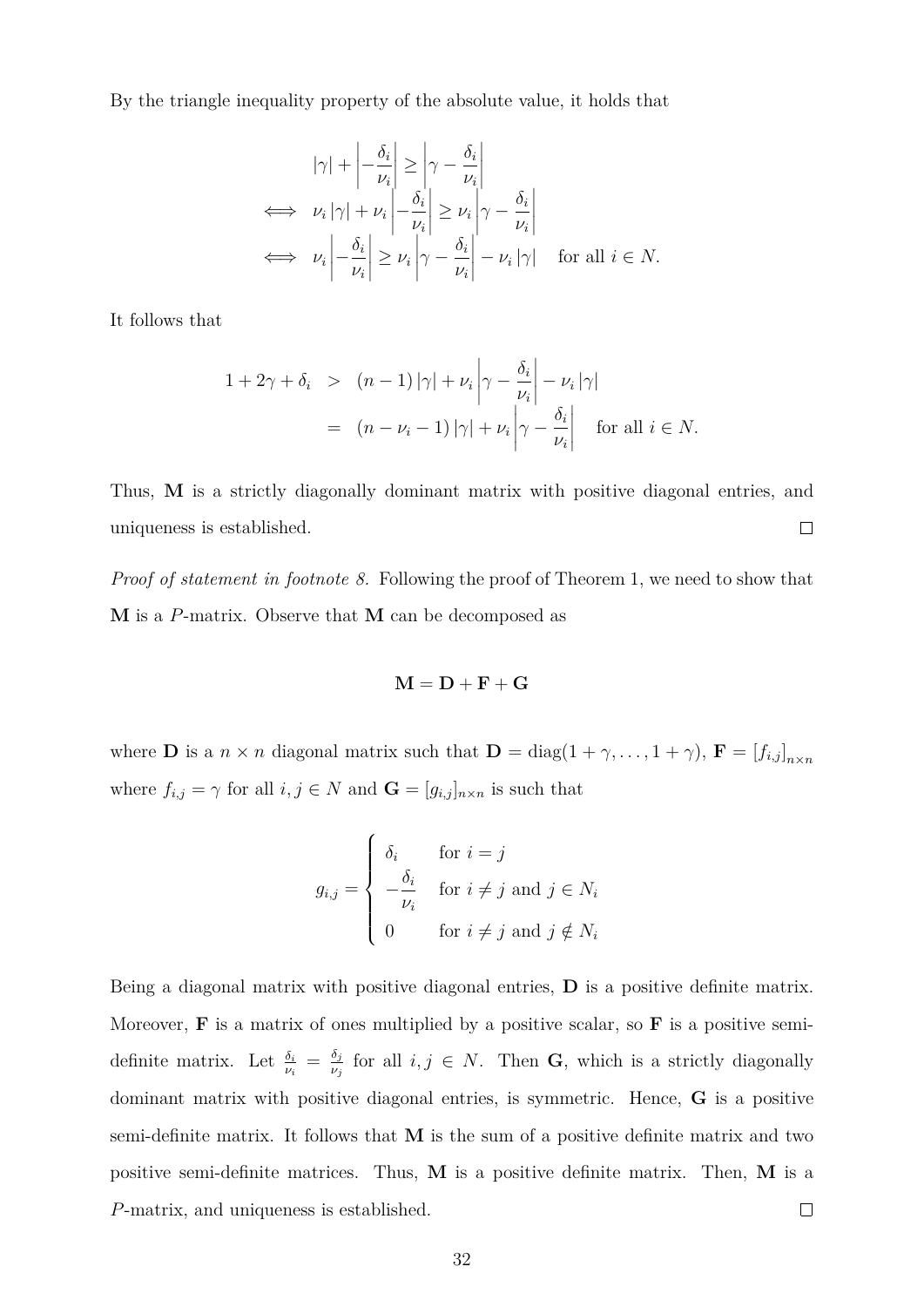*Proof of Fact 1.* Since  $q_i^* > 0$  for all  $i = 1, ..., n$ , the  $LCP(-\alpha, M)$  reduces to

$$
-\boldsymbol{\alpha}+\mathbf{M}\mathbf{q}=\mathbf{0} \Longleftrightarrow \mathbf{q}=\mathbf{M}^{-1}\boldsymbol{\alpha}
$$

where **M***<sup>−</sup>*<sup>1</sup> exists since **M** is a *P*-matrix. Hence, the first order conditions yield

$$
\frac{\partial U_i}{\partial q_i} = \alpha_i - q_i - \gamma(q_i + Q) - \delta_i(q_i - \bar{Q}_i) = 0.
$$

Then,

$$
\alpha_i - q_i - \gamma(2q_i + Q_{-i}) - \delta_i(q_i - \bar{Q}_i) = 0
$$

Rearranging, we get

$$
q_i = \frac{\alpha_i - \gamma Q_{-i} + \delta_i \bar{Q}_i}{1 + 2\gamma + \delta_i} \quad \text{for all } i \in N,
$$

or equivalently, in matrix notation,

$$
\mathbf{q} = \mathbf{a} - \mathbf{B}\mathbf{q} + \mathbf{C}\mathbf{q} \Longleftrightarrow \mathbf{q}^* = [\mathbf{I} - (\mathbf{C} - \mathbf{B})]^{-1}\mathbf{a}.
$$

 $\Box$ 

*Proof of Proposition 1.* Part 1. Since  $\mathbf{C} - \mathbf{B}$  is nonnegative and  $\rho(\mathbf{C} - \mathbf{B}) < 1$ , it holds that **C** *−* **B** is convergent (Berman and Plemmons, 1994, Lemma 2.1, p.133). Hence,  $[\mathbf{I} - (\mathbf{C} - \mathbf{B})]^{-1}$  exists and

$$
\mathbf{q}^* = \left[\mathbf{I} - (\mathbf{C} - \mathbf{B})\right]^{-1} \mathbf{a} = \sum_{l=0}^{\infty} (\mathbf{C} - \mathbf{B})^l \mathbf{a}.
$$

Part 2. Since **B**  $-$  **C** is nonnegative and  $\rho$ (**B**  $-$  **C**)  $\lt$  1, it holds that **B**  $-$  **C** is convergent, so  $(\mathbf{B} - \mathbf{C})^2$  is also convergent.<sup>15</sup> Hence,  $[\mathbf{I} - (\mathbf{B} - \mathbf{C})^2]^{-1}$  exists and

$$
\left[\mathbf{I}-(\mathbf{B}-\mathbf{C})^2\right]^{-1}=\sum_{l=0}^{\infty}(\mathbf{B}-\mathbf{C})^{2l}.
$$

<sup>15</sup>By Gelfand's Formula, it holds that  $\rho((\mathbf{B}-\mathbf{C})^2) \leq \rho(\mathbf{B}-\mathbf{C})\rho(\mathbf{B}-\mathbf{C}) < 1$ .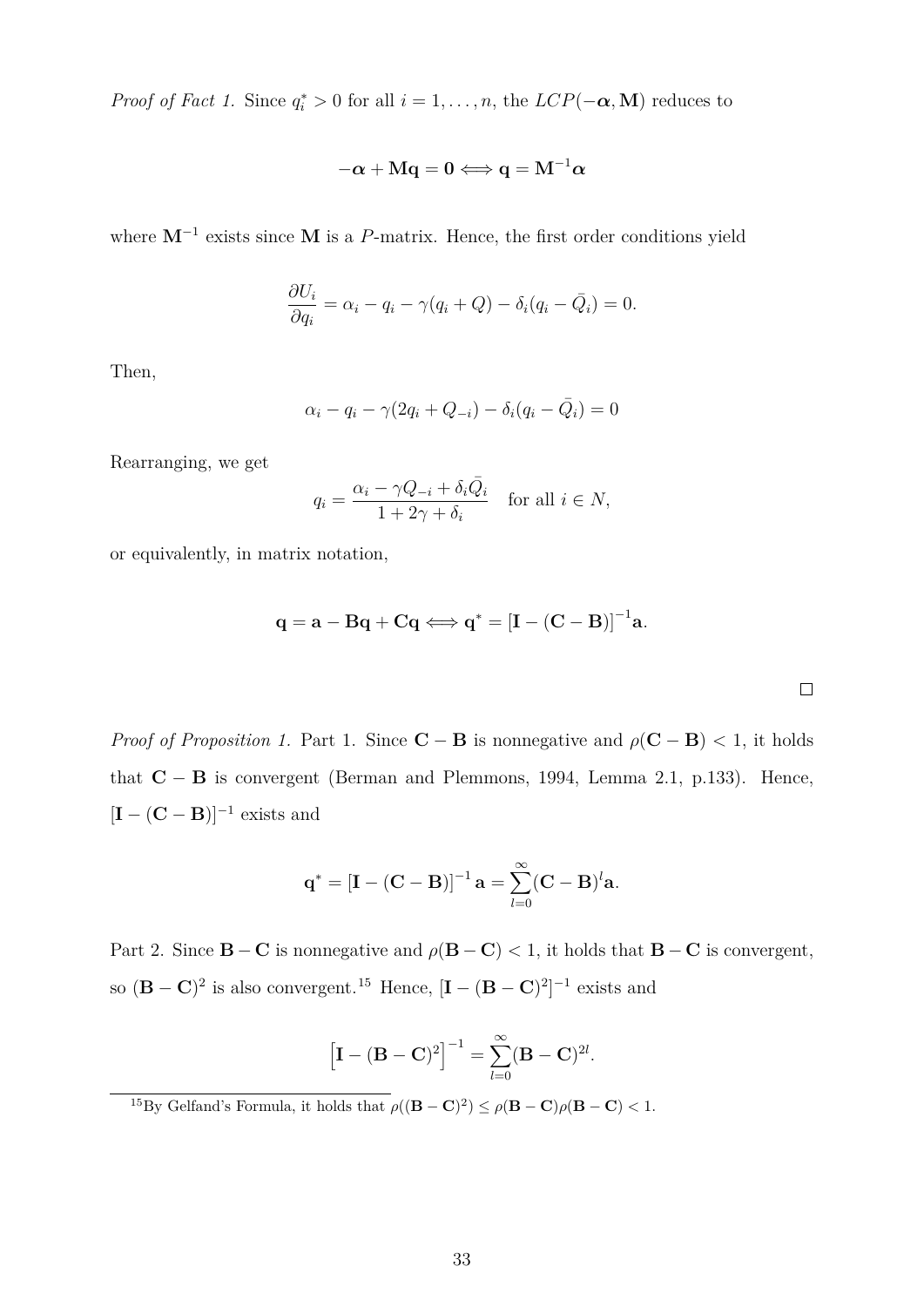Furthermore, it holds that

$$
\begin{aligned}\n\left[\mathbf{I} + (\mathbf{B} - \mathbf{C})\right] \left[\mathbf{I} - (\mathbf{B} - \mathbf{C})\right] &= \left[\mathbf{I} - (\mathbf{B} - \mathbf{C})^2\right] \\
&\iff \qquad \mathbf{I} + (\mathbf{B} - \mathbf{C}) &= \left[\mathbf{I} - (\mathbf{B} - \mathbf{C})^2\right] \left[\mathbf{I} - (\mathbf{B} - \mathbf{C})\right]^{-1} \\
&\iff \qquad \left[\mathbf{I} + (\mathbf{B} - \mathbf{C})\right]^{-1} &= \left[\mathbf{I} - (\mathbf{B} - \mathbf{C})^2\right]^{-1} \left[\mathbf{I} - (\mathbf{B} - \mathbf{C})\right].\n\end{aligned}
$$

Hence,

$$
\mathbf{q}^* = \left[\mathbf{I} + (\mathbf{B} - \mathbf{C})\right]^{-1} \mathbf{a} = \sum_{l=0}^{\infty} (\mathbf{B} - \mathbf{C})^{2l} \left[\mathbf{I} - (\mathbf{B} - \mathbf{C})\right] \mathbf{a},
$$

that is,

$$
\mathbf{q}^* = \left[ \sum_{l=0}^{\infty} (\mathbf{B} - \mathbf{C})^{2l} - \sum_{l=0}^{\infty} (\mathbf{B} - \mathbf{C})^{2l+1} \right] \mathbf{a}.
$$

Part 3. Since  $C = B$ , and using Fact 1, it holds that

$$
q^* = [I - (C - B)]^{-1}a = I^{-1}a = a.
$$

 $\Box$ 

*Proof of Proposition 2.* Totally differentiating *i*'s best-response function (while keeping  $d\gamma_i = d\delta_i = d\nu_i = 0$ ) yields

$$
dq_{i} = \frac{1}{1+2\gamma+\delta_{i}}d\alpha_{i} - \frac{\gamma}{1+2\gamma+\delta_{i}}dQ_{-i} + \frac{\delta_{i}/\nu_{i}}{1+2\gamma+\delta_{i}}dQ_{N_{i}}
$$
  
\n
$$
= \frac{1}{1+\gamma+\delta_{i}}d\alpha_{i} - \frac{\gamma}{1+\gamma+\delta_{i}}dQ + \frac{\delta_{i}/\nu_{i}}{1+\gamma+\delta_{i}}dQ_{N_{i}}
$$
  
\n
$$
= \frac{1}{1+\gamma+\delta_{i}}d\alpha_{i} - \frac{\gamma}{1+\gamma+\delta_{i}}dQ + \frac{e_{i}}{\nu_{i}}dQ_{N_{i}}.
$$

Then, summing across all *i*,

$$
dQ = \sum_{i \in N} \left\{ \frac{1}{1 + \gamma + \delta_i} d\alpha_i - \frac{\gamma}{1 + \gamma + \delta_i} dQ + \frac{e_i}{\nu_i} dQ_{N_i} \right\}
$$
  
=  $h \sum_{i \in N} \left\{ \frac{1}{1 + \gamma + \delta_i} d\alpha_i + \frac{e_i}{\nu_i} dQ_{N_i} \right\}$ 

where

$$
h = \left(1 + \sum_{i \in N} \frac{\gamma}{1 + \gamma + \delta_i}\right)^{-1} \in (0, 1).
$$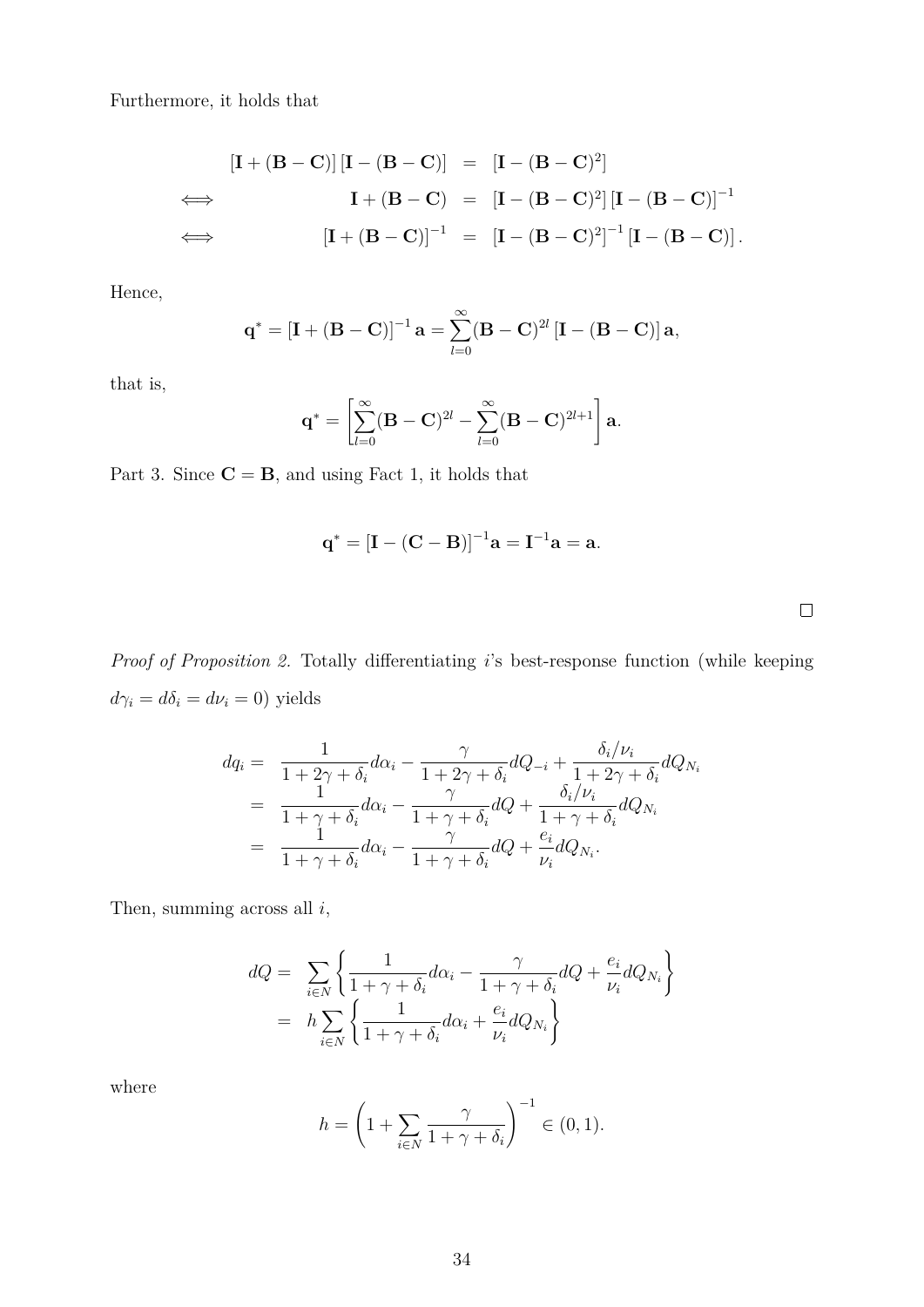Let  $d\alpha_i \neq 0$  for one agent *i* and  $d\alpha_j = 0$  for all other agent  $j \neq i$ . It follows that

$$
dQ = \frac{h}{1 + \gamma + \delta_i} d\alpha_i + h \sum_{i \in N} \frac{e_i}{\nu_i} dQ_{N_i},
$$

where

$$
\sum_{i \in N} \frac{e_i}{\nu_i} dQ_{N_i} = \frac{e_1}{\nu_1} dQ_{N_1} + \ldots + \frac{e_n}{\nu_n} dQ_{N_n} = \sum_{i \in N_1} \frac{e_i}{\nu_i} dq_1 + \ldots + \sum_{i \in N_n} \frac{e_i}{\nu_i} dq_n.
$$

(i) Since the network is regular, it holds that  $\nu_1 = \ldots = \nu_n = \nu \geq 1$ . Moreover, since  $\delta_1 = \ldots = \delta_n$ , it holds that  $e_1 = \ldots = e_n = e \in (0,1)$ . It follows that

$$
\sum_{i\in N}\frac{e_i}{\nu_i}dQ_{N_i}=e(dq_1+\ldots+dq_n)=edQ.
$$

Thus, we get

$$
dQ = \frac{h}{1 + \gamma + \delta_i} d\alpha_i + h \, dQ \iff dQ = \sigma_i d\alpha_i
$$

where

$$
\sigma_i = \frac{h}{(1 - he)(1 + \gamma + \delta_i)} > 0.
$$

(ii) Since the network is complete bipartite, it holds that agents belonging to the same independent set have the same set of neighbors. Let  $\frac{1}{\nu^1} \sum_{i \in V_1} e_i = e$ . Then, since 1  $\frac{1}{\nu^1} \sum_{i \in V_1} e_i = \frac{1}{\nu^2}$  $\frac{1}{\nu^2} \sum_{i \in V_2} e_i = e \in (0, 1)$ , it follows that

$$
\sum_{i\in N}\frac{e_i}{\nu_i}dQ_{N_i}=\frac{dQ_{V_1}}{\nu^1}\sum_{i\in V_1}e_i+\frac{dQ_{V_2}}{\nu^2}\sum_{i\in V_2}e_i=e(dQ_{V_1}+dQ_{V_2})=edQ,
$$

where  $dQ_{V_k} = \sum_{j \notin V_k} dq_j$  for all  $k = 1, 2$ . Thus, we get

$$
dQ = \frac{h}{1 + \gamma + \delta_i} d\alpha_i + hedQ \iff dQ = \sigma_i d\alpha_i
$$

where

$$
\sigma_i = \frac{h}{(1 - he)(1 + \gamma + \delta_i)} > 0.
$$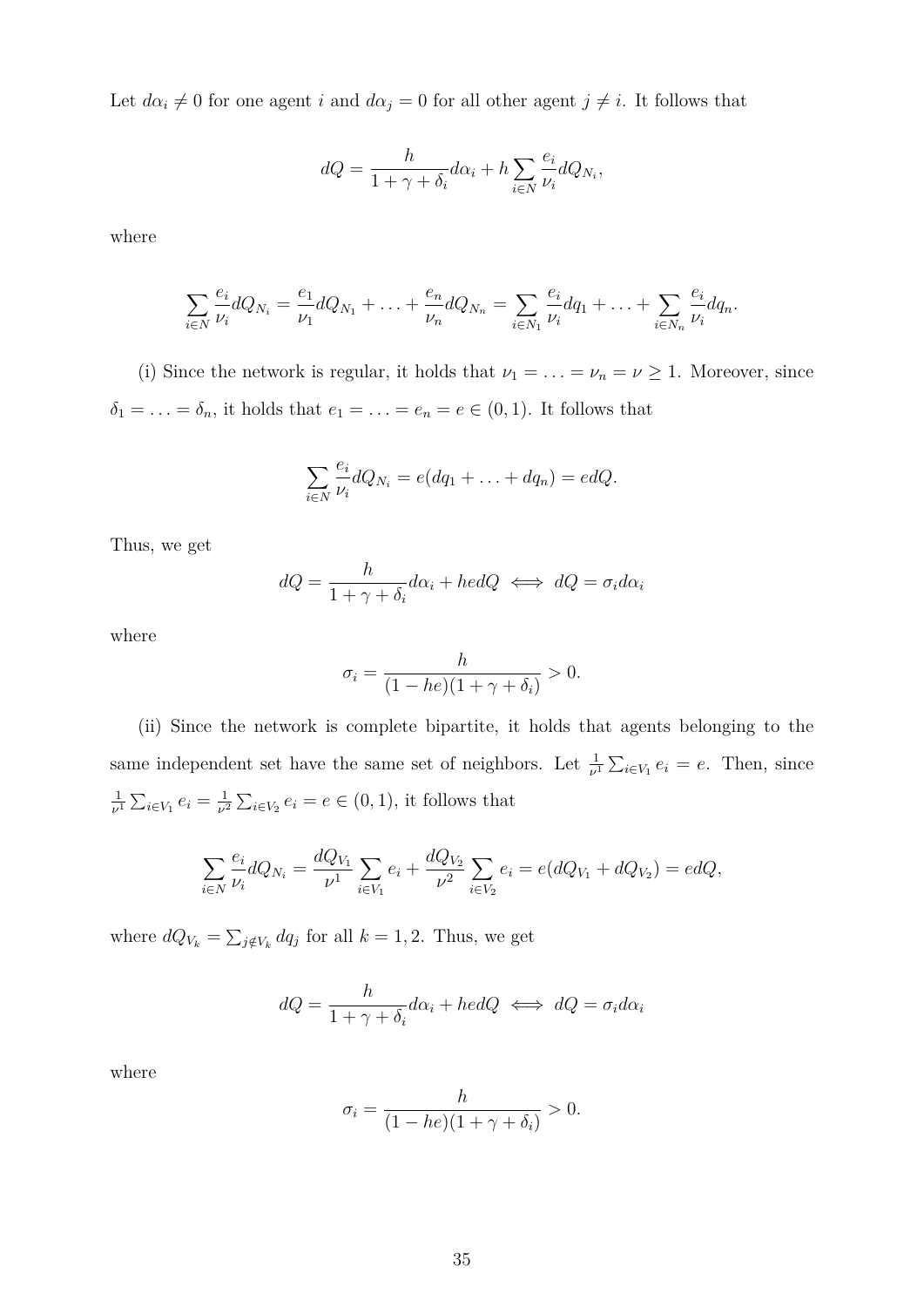Finally, if neither condition (i) nor condition (ii) is satisfied, it holds that

$$
dQ = \frac{h}{1 + \gamma + \delta_i} d\alpha_i + h \left( \sum_{i \in N_1} \frac{e_i}{\nu_i} dq_1 + \ldots + \sum_{i \in N_n} \frac{e_i}{\nu_i} dq_n \right),
$$

which cannot be further simplified without requiring additional conditions on the  $\delta_i$ 's. Hence, in this case, the result is ambiguous.  $\Box$ 

*Proof of Proposition 3.* Totally differentiating *i*'s best-response function (while keeping  $d\alpha_i = d\delta_i = d\nu_i = 0$ ) yields

$$
dq_{i} = \frac{-Q_{-i}^{*}(1+2\gamma+\delta_{i}) - 2(\alpha_{i} - \gamma Q_{-i}^{*} + \delta_{i}\bar{Q}_{i}^{*})}{(1+2\gamma+\delta_{i})^{2}}d\gamma_{i} - \frac{\gamma}{1+2\gamma+\delta_{i}}dQ_{-i} + \frac{\delta_{i}/\nu_{i}}{1+2\gamma+\delta_{i}}dQ_{N_{i}}
$$
  
\n
$$
= \frac{-Q_{-i}^{*} - 2q_{i}^{*}}{1+2\gamma+\delta_{i}}d\gamma_{i} - \frac{\gamma}{1+2\gamma+\delta_{i}}dQ_{-i} + \frac{\delta_{i}/\nu_{i}}{1+2\gamma+\delta_{i}}dQ_{N_{i}}
$$
  
\n
$$
= \frac{-Q^{*} - q_{i}^{*}}{1+\gamma+\delta_{i}}d\gamma_{i} - \frac{\gamma}{1+\gamma+\delta_{i}}dQ + \frac{\delta_{i}/\nu_{i}}{1+\gamma+\delta_{i}}dQ_{N_{i}}
$$
  
\n
$$
= \frac{-Q^{*} - q_{i}^{*}}{1+\gamma+\delta_{i}}d\gamma_{i} - \frac{\gamma}{1+\gamma+\delta_{i}}dQ + \frac{e_{i}}{\nu_{i}}dQ_{N_{i}}.
$$

Then, summing across all *i* yields

$$
dQ = \sum_{i \in N} \left\{ \frac{-Q^* - q_i^*}{1 + \gamma + \delta_i} d\gamma_i - \frac{\gamma}{1 + \gamma + \delta_i} dQ + \frac{e_i}{\nu_i} dQ_{N_i} \right\}
$$
  
= 
$$
h \sum_{i \in N} \left\{ \frac{-Q^* - q_i^*}{1 + \gamma + \delta_i} d\gamma_i + \frac{e_i}{\nu_i} dQ_{N_i} \right\}
$$

where *h* is the same parameter than the one in the proof of Proposition 2. Let  $d\gamma_i \neq 0$ for one agent *i* and  $d\gamma_j = 0$  for all other agent  $j \neq i$ . The rest of the proof follows the same lines as that of Proposition 2.  $\Box$ 

*Proof of Proposition 4.* Totally differentiating *i*'s best-response function (while keeping  $d\alpha_i = d\gamma_i = d\nu_i = 0$ ) yields

$$
dq_{i} = \frac{\bar{Q}_{i}^{*}(1+2\gamma+\delta_{i}) - (\alpha_{i}-\gamma Q_{-i}^{*}+\delta_{i}\bar{Q}_{i}^{*})}{(1+2\gamma+\delta_{i})^{2}}d\delta_{i} - \frac{\gamma}{1+2\gamma+\delta_{i}}dQ_{-i} + \frac{\delta_{i}/\nu_{i}}{1+2\gamma+\delta_{i}}dQ_{N_{i}}
$$
  
\n
$$
= \frac{\bar{Q}_{i}^{*}-q_{i}^{*}}{1+2\gamma+\delta_{i}}d\delta_{i} - \frac{\gamma}{1+2\gamma+\delta_{i}}dQ_{-i} + \frac{\delta_{i}/\nu_{i}}{1+2\gamma+\delta_{i}}dQ_{N_{i}}
$$
  
\n
$$
= \frac{\bar{Q}_{i}^{*}-q_{i}^{*}}{1+\gamma+\delta_{i}}d\delta_{i} - \frac{\gamma}{1+\gamma+\delta_{i}}dQ_{+} + \frac{\delta_{i}/\nu_{i}}{1+\gamma+\delta_{i}}dQ_{N_{i}}
$$
  
\n
$$
= \frac{\bar{Q}_{i}^{*}-q_{i}^{*}}{1+\gamma+\delta_{i}}d\delta_{i} - \frac{\gamma}{1+\gamma+\delta_{i}}dQ_{+} + \frac{e_{i}}{\nu_{i}}dQ_{N_{i}}.
$$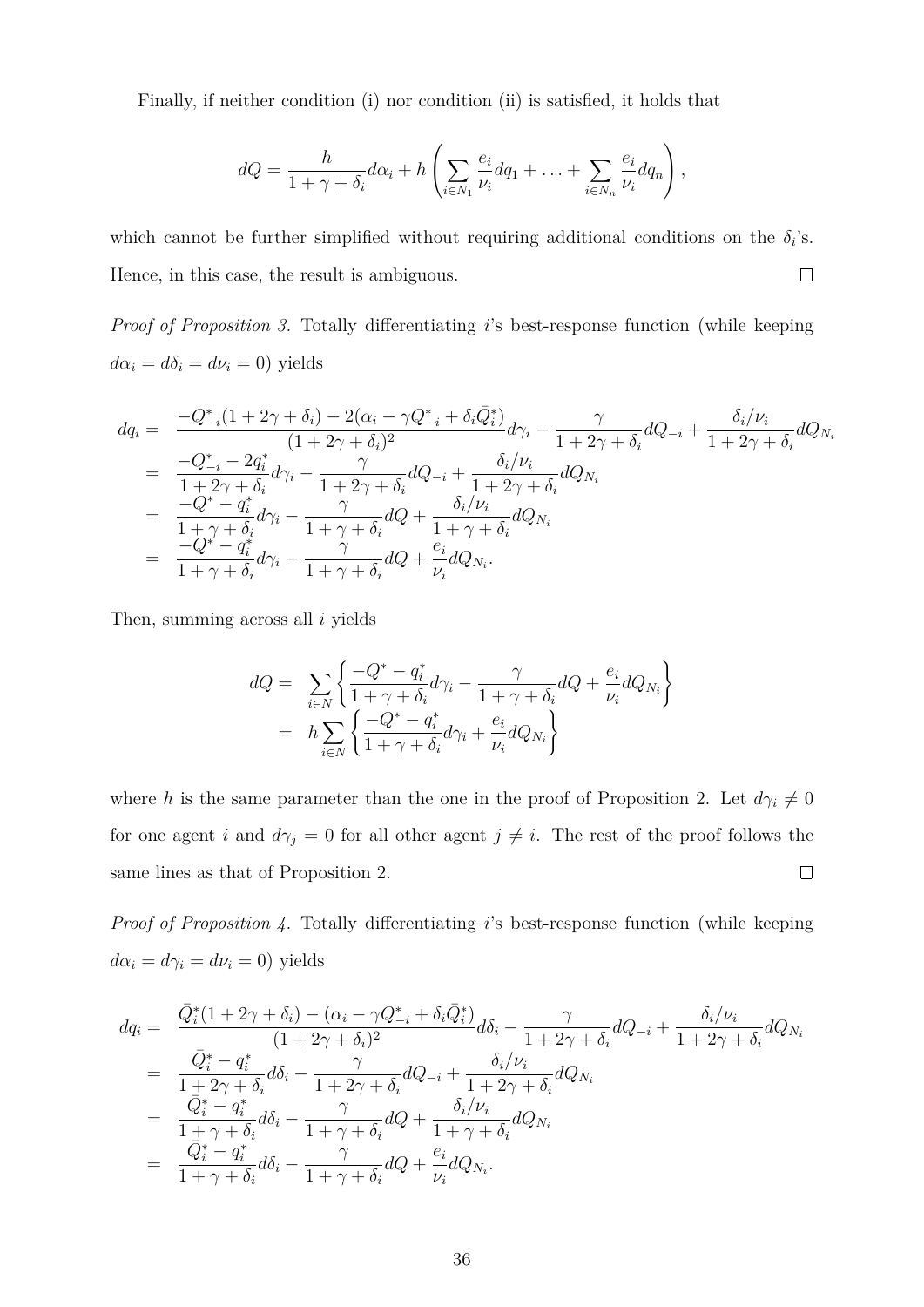Then, summing across all *i* yields

$$
dQ = \sum_{i \in N} \left\{ \frac{\bar{Q}_i^* - q_i^*}{1 + \gamma + \delta_i} d\delta_i - \frac{\gamma}{1 + \gamma + \delta_i} dQ + \frac{e_i}{\nu_i} dQ_{N_i} \right\}
$$
  
=  $h \sum_{i \in N} \left\{ \frac{\bar{Q}_i^* - q_i^*}{1 + \gamma + \delta_i} d\delta_i + \frac{e_i}{\nu_i} dQ_{N_i} \right\}$ 

where *h* is the same parameter than the one in the proof of Proposition 2. Let  $d\delta_i \neq 0$  for one agent *i* and  $d\delta_j = 0$  for all other agent  $j \neq i$ . The rest of the proof follows the same  $\Box$ lines as that of Proposition 2.

*Proof of Proposition 5.* Totally differentiating *i*'s best-response function (while keeping  $d\alpha_i = d\gamma_i = d\delta_i = 0$ ) yields

$$
dq_{i} = \frac{-\delta_{i}Q_{N_{i}}^{*}/(\nu_{i})^{2}}{1+2\gamma+\delta_{i}}d\nu_{i} - \frac{\gamma}{1+2\gamma+\delta_{i}}dQ_{-i} + \frac{\delta_{i}/\nu_{i}}{1+2\gamma+\delta_{i}}dQ_{N_{i}}
$$
  
\n
$$
= \frac{-\delta_{i}\bar{Q}_{N_{i}}^{*}/\nu_{i}}{1+2\gamma+\delta_{i}}d\nu_{i} - \frac{\gamma}{1+2\gamma+\delta_{i}}dQ_{-i} + \frac{\delta_{i}/\nu_{i}}{1+2\gamma+\delta_{i}}dQ_{N_{i}}
$$
  
\n
$$
= \frac{-\delta_{i}\bar{Q}_{N_{i}}^{*}/\nu_{i}}{1+\gamma+\delta_{i}}d\nu_{i} - \frac{\gamma}{1+\gamma+\delta_{i}}dQ + \frac{\delta_{i}/\nu_{i}}{1+\gamma+\delta_{i}}dQ_{N_{i}}
$$
  
\n
$$
= \frac{-\delta_{i}Q_{N_{i}}^{*}/\nu_{i}}{1+\gamma+\delta_{i}}d\nu_{i} - \frac{\gamma}{1+\gamma+\delta_{i}}dQ + \frac{e_{i}}{\nu_{i}}dQ_{N_{i}}.
$$

Then, summing across all *i* yields

$$
dQ = \sum_{i \in N} \left\{ \frac{-\delta_i \bar{Q}_{N_i}^* / \nu_i}{1 + \gamma + \delta_i} d\nu_i - \frac{\gamma}{1 + \gamma + \delta_i} dQ + \frac{e_i}{\nu_i} dQ_{N_i} \right\}
$$
  
=  $h \sum_{i \in N} \left\{ \frac{-\delta_i \bar{Q}_{N_i}^* / \nu_i}{1 + \gamma + \delta_i} d\nu_i + \frac{e_i}{\nu_i} dQ_{N_i} \right\}$ 

where *h* is the same parameter than the one in the proof of Proposition 2. Let  $d\nu_i =$  $d\nu_j = \pm 1$  for two agents *i* and *j*, and  $d\delta_k = 0$  for all other agent  $k \neq i, j$ . The rest of the proof follows the same lines as that of Proposition 2.  $\Box$ 

*Proof of Proposition 6.* Part 1. Since  $q_i^o > 0$  for all  $i = 1, \ldots, n$ , the first order condition of total welfare maximization with respect to  $q_i$  is given by

$$
\frac{\partial W}{\partial q_i} = \alpha_i - q_i - \gamma_i (q_i + Q) - \delta_i (q_i - \bar{Q}_i) - \sum_{j \in N \setminus \{i\}} \gamma_j q_j + \sum_{k \in N_i} \frac{\delta_k}{\nu_k} (q_k - \bar{Q}_k) = 0.
$$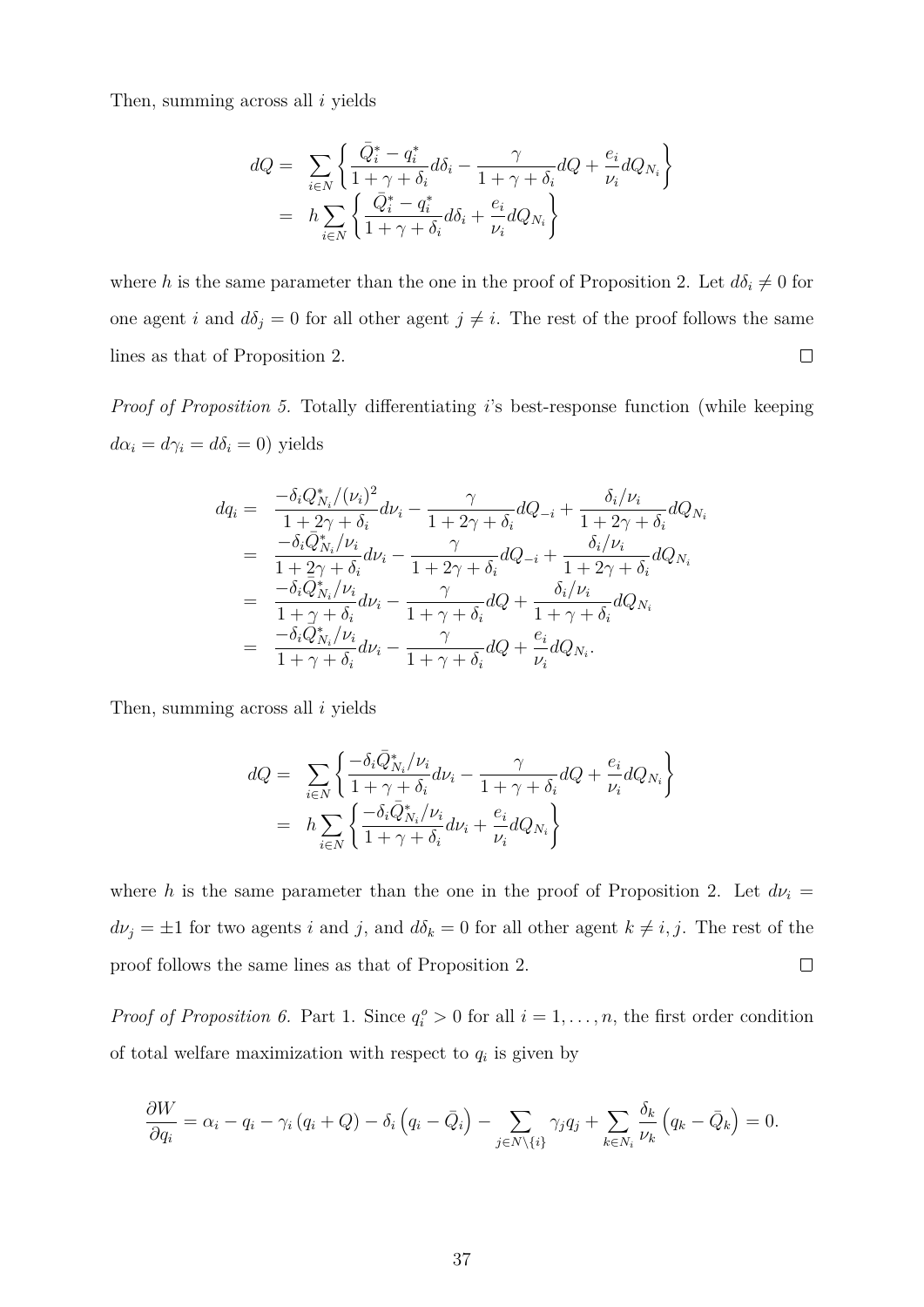Hence, it holds that

$$
q_i = \frac{\alpha_i - \gamma_i Q_{-i} + \delta_i \bar{Q}_i - \sum_{j \neq i} \gamma_j q_j + \sum_{k \in N_i} \frac{\delta_k}{\nu_k} \left( q_k - \bar{Q}_k \right)}{1 + 2\gamma_i + \delta_i} \quad \text{for all } i \in N.
$$

Let  $N_i^2 = \{k \in N \text{ such that } k \in N_j \text{ for all } j \in N_i, k \neq i\}$  denote the set of neighbours (except *i*) of *i*'s neighbours. Then, in matrix notation, it holds that

$$
\mathbf{q} = \mathbf{a} - \mathbf{B}\mathbf{q} + \mathbf{C}\mathbf{q} - \mathbf{N}\mathbf{q}
$$

where  $\mathbf{N} = [\eta_{i,j}]_{n \times n}$  is such that

 $\overline{ }$ 

$$
\eta_{i,j} = \begin{cases}\n\frac{\sum_{k \in N_i} \frac{\delta_k}{(\nu_k)^2}}{1 + 2\gamma_i + \delta_i} & \text{for } i = j \\
\frac{\gamma_j - \frac{\delta_j}{\nu_j} + \sum_{k \in N_i \cap N_j} \frac{\delta_k}{(\nu_k)^2}}{1 + 2\gamma_i + \delta_i} & \text{for } i \neq j \text{ s.t. } j \in N_i \text{ and } j \in N_i^2 \\
\frac{\gamma_j - \frac{\delta_j}{\nu_j}}{1 + 2\gamma_i + \delta_i} & \text{for } i \neq j \text{ s.t. } j \in N_i \text{ and } j \notin N_i^2 \\
\frac{\gamma_j + \sum_{k \in N_i \cap N_j} \frac{\delta_k}{(\nu_k)^2}}{1 + 2\gamma_i + \delta_i} & \text{for } i \neq j \text{ s.t. } j \notin N_i \text{ and } j \in N_i^2 \\
\frac{\gamma_j}{1 + 2\gamma_i + \delta_i} & \text{for } i \neq j \text{ s.t. } j \notin N_i \text{ and } j \notin N_i^2.\n\end{cases}
$$

Part 2. Comparing the equilibrium profile (Fact 1) to the socially optimal profile (Part 1 above), we find that  $\mathbf{q}^* = \mathbf{q}^o$  if and only if the following condition holds:

$$
Nq^* = 0.
$$

Using Fact 1, this is equivalent to

$$
\mathbf{N}\left[\mathbf{I}-(\mathbf{C}-\mathbf{B})\right]^{-1}\mathbf{a}=\mathbf{0}.
$$

 $\Box$ 

*Proof of Fact 2.* Since  $q_i^o > 0$  for all  $i = 1, ..., n$ , the first order conditions of total welfare maximisation yield

$$
\mathbf{q} = \mathbf{a} - \mathbf{B}\mathbf{q} + \mathbf{C}\mathbf{q} - \mathbf{N}\mathbf{q} \Longleftrightarrow \mathbf{q}^o = [\mathbf{I} - (\mathbf{C} - \mathbf{B}) + \mathbf{N}]^{-1}\mathbf{a}.
$$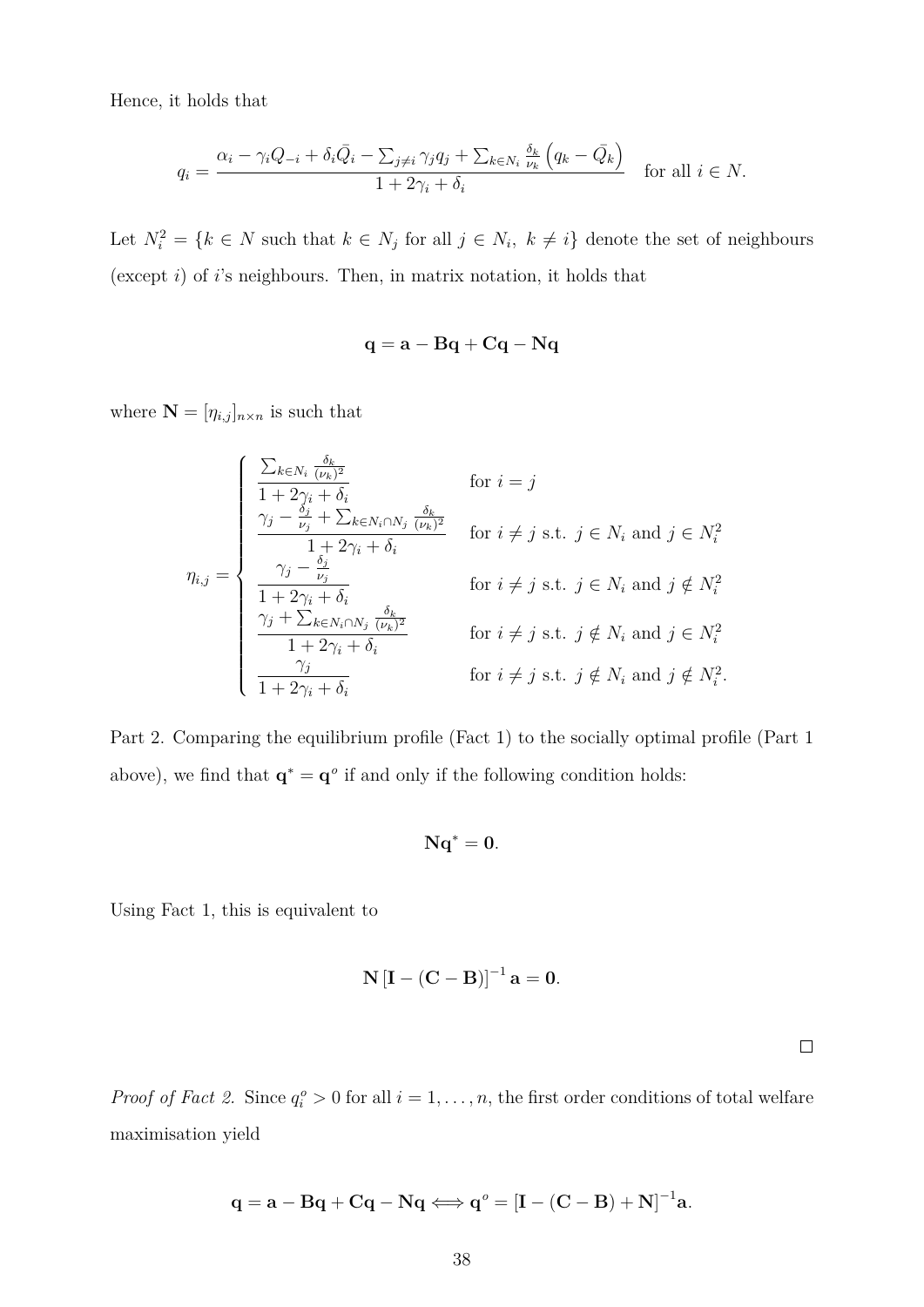*Proof of Proposition 7.* In equilibrium, the first order conditions are

$$
\alpha_i - q_i^* - \gamma (q_i^* + Q^*) - \delta_i (q_i^* - \bar{Q}_i^*) = 0
$$
 for all  $i \in N$ ,

since  $q_i^* > 0$  for all  $i = 1, \ldots, n$ . Hence, in matrix notation, we obtain

$$
\mathbf{q}^* = \mathbf{a} - \mathbf{B}\mathbf{q}^* + \mathbf{C}\mathbf{q}^* \Longleftrightarrow \left[\mathbf{I} - (\mathbf{C} - \mathbf{B})\right]\mathbf{q}^* = \mathbf{a}.
$$

Moreover, since  $q_i^o > 0$  for all  $i = 1, \ldots, n$ , the first order conditions for the efficient profile are

$$
\alpha_i - q_i^o - \gamma \left( q_i^o + Q^o \right) - \delta_i \left( q_i^o - \bar{Q}_i^o \right) - \left[ \sum_{j \in N \setminus \{i\}} \gamma_j q_j^o - \sum_{k \in N_i} \frac{\delta_k}{\nu_k} \left( q_k^o - \bar{Q}_k^o \right) \right] = 0 \quad \text{ for all } i \in N.
$$

Under condition (2) it follows that

$$
\alpha_i - q_i^o - \gamma \left( q_i^o + Q^o \right) - \delta_i \left( q_i^o - \bar{Q}_i^o \right) > 0, \quad \text{for all } i \in N.
$$

Hence, in matrix notation, we obtain

$$
q^{\textnormal{o}} < a - Bq^{\textnormal{o}} + Cq^{\textnormal{o}} \Longleftrightarrow \left[ I - (C-B) \right] q^{\textnormal{o}} < a
$$

Then,

$$
\left[\mathbf{I} - (\mathbf{C} - \mathbf{B})\right] \mathbf{q}^* = \mathbf{a} > \left[\mathbf{I} - (\mathbf{C} - \mathbf{B})\right] \mathbf{q}^o
$$
  

$$
\left[\mathbf{I} - (\mathbf{C} - \mathbf{B})\right]^{-1} \left[\mathbf{I} - (\mathbf{C} - \mathbf{B})\right] \mathbf{q}^* > \left[\mathbf{I} - (\mathbf{C} - \mathbf{B})\right]^{-1} \left[\mathbf{I} - (\mathbf{C} - \mathbf{B})\right] \mathbf{q}^o
$$
  

$$
\mathbf{q}^* > \mathbf{q}^o
$$

Since  $\mathbf{C} > \mathbf{B}$  and  $\rho(\mathbf{C} - \mathbf{B}) < 1$  , so  $\left[\mathbf{I} - (\mathbf{C} - \mathbf{B})\right]^{-1} \geq \mathbf{I}$ .

*Proof of Proposition 8.* Following the proof of Theorem 1, we need to show that **M** is a

 $\Box$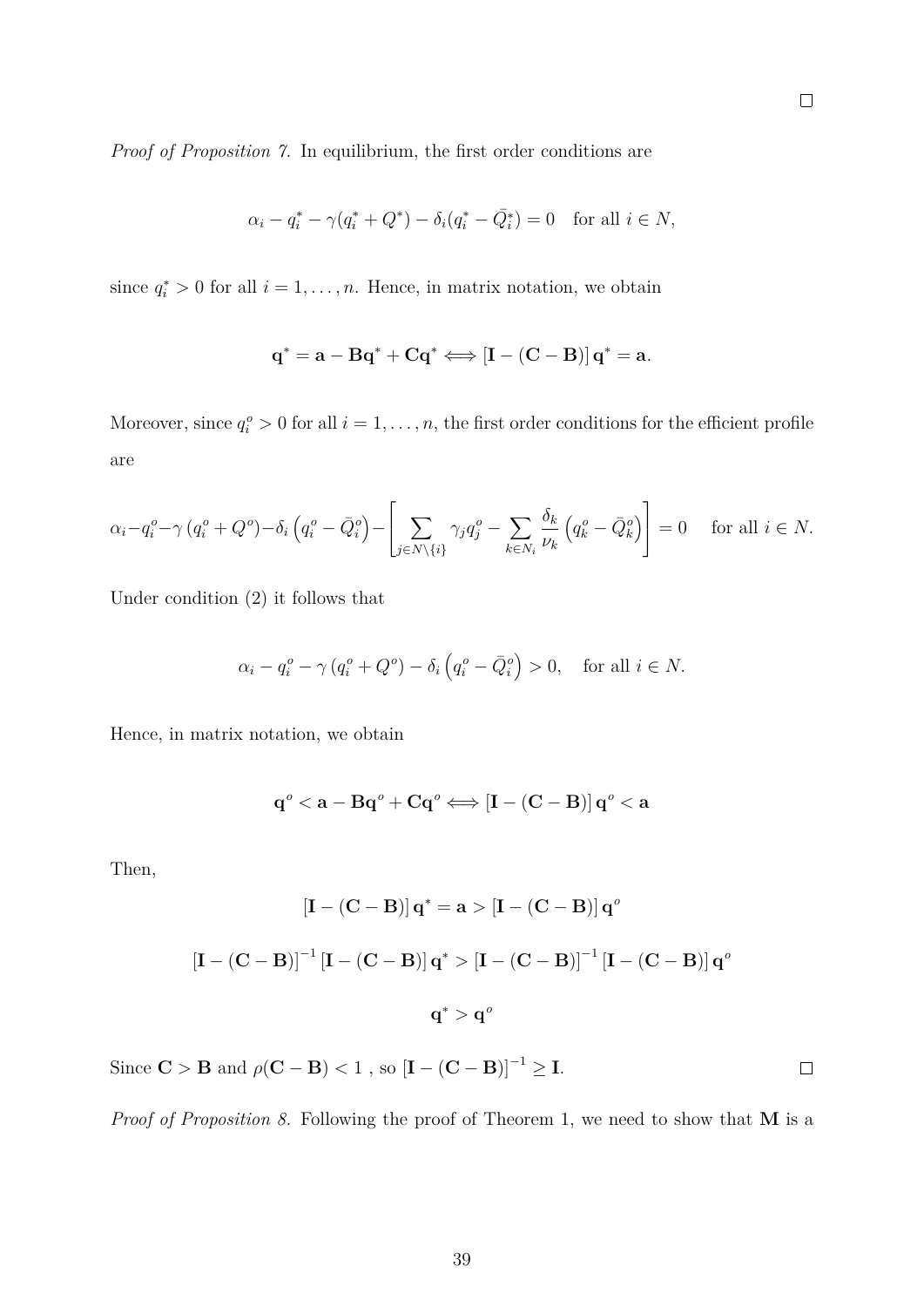*P*-matrix. Since  $\delta_i < 0$  and  $\frac{1+2\delta_i}{\gamma} > (n-3)$ , it holds that

$$
\iff 1 + 2\gamma + \delta_i > (n - 1)\gamma - \delta_i
$$
\n
$$
\iff 1 + 2\gamma + \delta_i > (n - \nu_i - 1)\gamma + \nu_i(\gamma - \frac{\delta_i}{\nu_i})
$$
\n
$$
\iff 1 + 2\gamma + \delta_i > (n - \nu_i - 1)|\gamma| + \nu_i\left|\gamma - \frac{\delta_i}{\nu_i}\right| > 0 \quad \text{for all } i \in N.
$$

Thus, **M** is a strictly diagonally dominant matrix with positive diagonal entries. So **M** is  $\Box$ a *P*-matrix, and uniqueness is established.

*Proof of Proposition 9.* The first order conditions define the following linear comprementarity problem. For all  $i = 1, \ldots, n$ , the problem is to find an extraction  $q_i \geq 0$  which satisfies the system  $\epsilon$ 

$$
\begin{cases}\n q_i \ge 0 \\
 \alpha_i - q_i - \gamma(Q + q_i) - \frac{\delta_i}{2} \le 0 \\
 \left[ \alpha_i - q_i - \gamma(Q + q_i) - \frac{\delta_i}{2} \right] q_i = 0\n \end{cases}
$$

or equivalently, find a vector  $\mathbf{q} \in \mathbb{R}^n_+$  which satisfies the system

$$
\left\{ \begin{array}{c} \mathbf{q} \geq \mathbf{0} \\ \\ -\tilde{\boldsymbol{\alpha}} + \tilde{\mathbf{M}} \mathbf{q} \geq \mathbf{0} \\ \\ \mathbf{q}^\mathsf{T}(-\tilde{\boldsymbol{\alpha}} + \tilde{\mathbf{M}} \mathbf{q}) = 0 \end{array} \right.
$$

where  $\boldsymbol{\tilde{\alpha}} = \left[ \alpha_i - \frac{\delta_i}{2} \right]$  $\frac{\delta_i}{2}$  $\mathbf{m}$ <sup>*n*</sup>  $\in \mathbb{R}^n_+$  and  $\mathbf{\tilde{M}} = [\tilde{m}_{i,j}]_{n \times n}$  is such that

$$
\tilde{m}_{i,j} = -\frac{\partial U_i}{\partial q_i \partial q_j} = \begin{cases} 1 + 2\gamma & \text{for } i = j \\ \gamma & \text{for } i \neq j. \end{cases}
$$

Let  $LCP(-\tilde{\alpha}, \tilde{M})$  denote the above complementarity problem. Following Cottle et al. (2009, Theorem 3.3.7), the LCP( $-\tilde{\alpha}$ ,  $\tilde{M}$ ) admits a unique solution if  $\tilde{M}$  is a *P*-matrix. Observe that  $\tilde{M}$  is a strictly diagonally dominant matrix with positive diagonal entries. So  $\tilde{M}$  is a *P*-matrix, and uniqueness is established.  $\Box$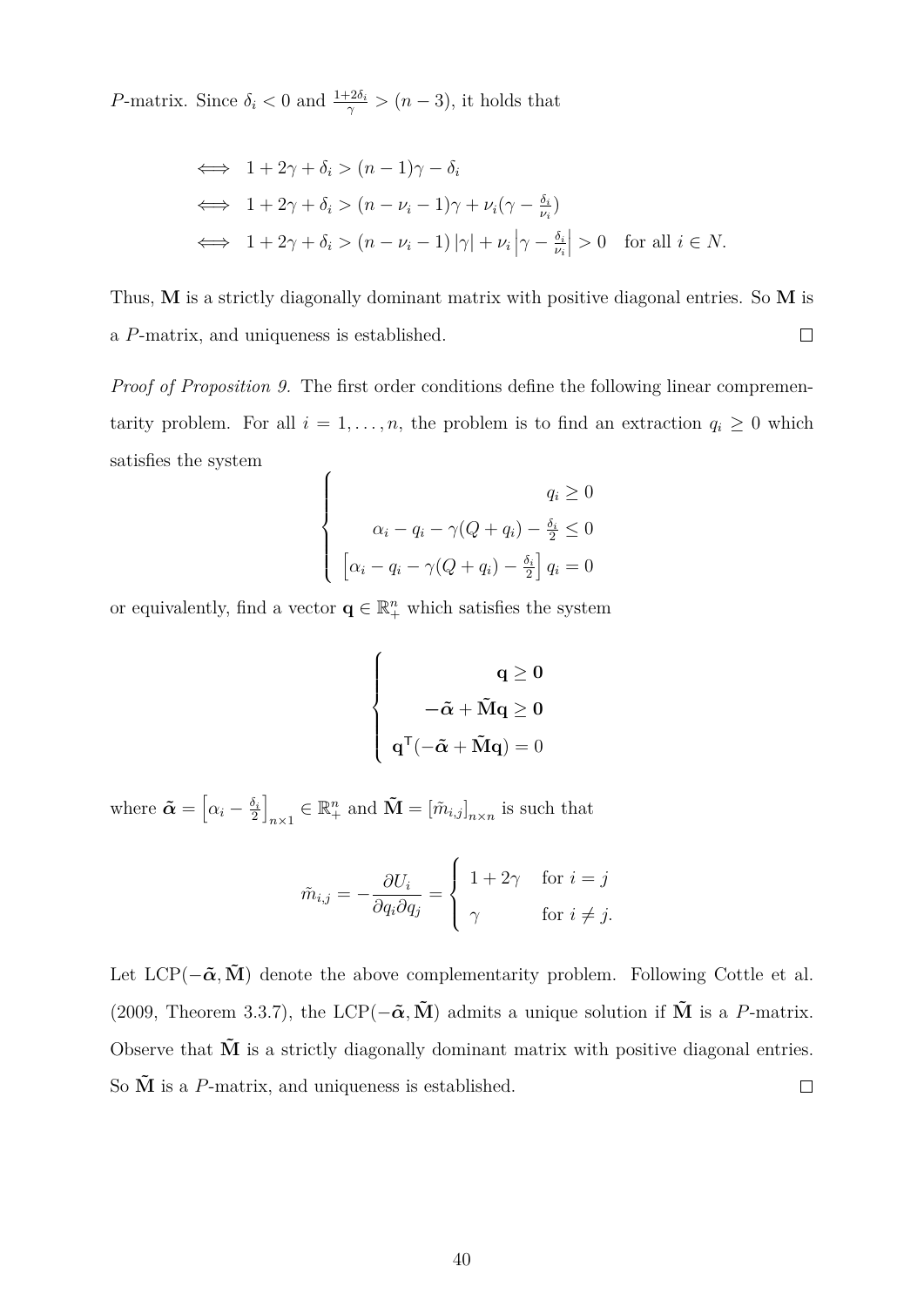# **References**

- Ambec S., Sprumont Y. (2002), " Sharing a river ", *Journal of Economic Theory*, 107(2), 453-462.
- AMBEC S., EHLERS L. (2008), "Cooperation and equity in the river sharing problem", *Game Theory and Policy Making in Natural Resources and the Environment*, 112-131.
- Ambec S., Ehlers L. (2008), " Sharing a river among satiable agents ", *Games and Economic Behavior*, 64(1), 35-50.
- AMBEC S., DINAR A. (2010), "Hot stuff: Would climate change alter transboundary water sharing treaties? ", *TSE Working Paper n. 10-216*.
- Ambec S., Dinar A., McKinney D. (2013), "Water sharing agreements sustainable to reduced flows ", *Journal of Environmental Economics and Management*, 66(3), 639-655.
- Allouch N. (2015), " On the private provision of public goods on networks ", *Journal of Economic Theory*, 157, 527-552.
- Azar O.H. (2004), "What sustains social norms and how they evolve? The case of tipping ", *Journal of Economic Behavior & Organization*, 54(1), 49-64.
- BALLESTER C., CALVÓ-ARMENGOL A.(2010), "Interactions with hidden complementarities ", *Regional Science and Urban Economics*, 40(6), 397-406.
- BALLESTER C., CALVÓ-ARMENGOL A., ZENOU Y. (2006), "Who's who in networks. Wanted: the key player ", *Econometrica*, 74(5), 1403-1417.
- BARNES A.P., TOMA L., WILLOCK J., HALL C. (2013), "Comparing a "budge" to a " nudge ": Farmer responses to voluntary and compulsory compliance in a water quality management regime ", *Journal of Rural Studies*, 32, 448-459.
- Bénabou R., Tirole J. (2006), " Incentives and prosocial behavior ", *American Economic Review*, 96(5), 1652-1678.
- Berman A., Plemmons R.J. (1994), *Nonnegative matrices in the mathematical sciences*, SIAM, Philadelphia.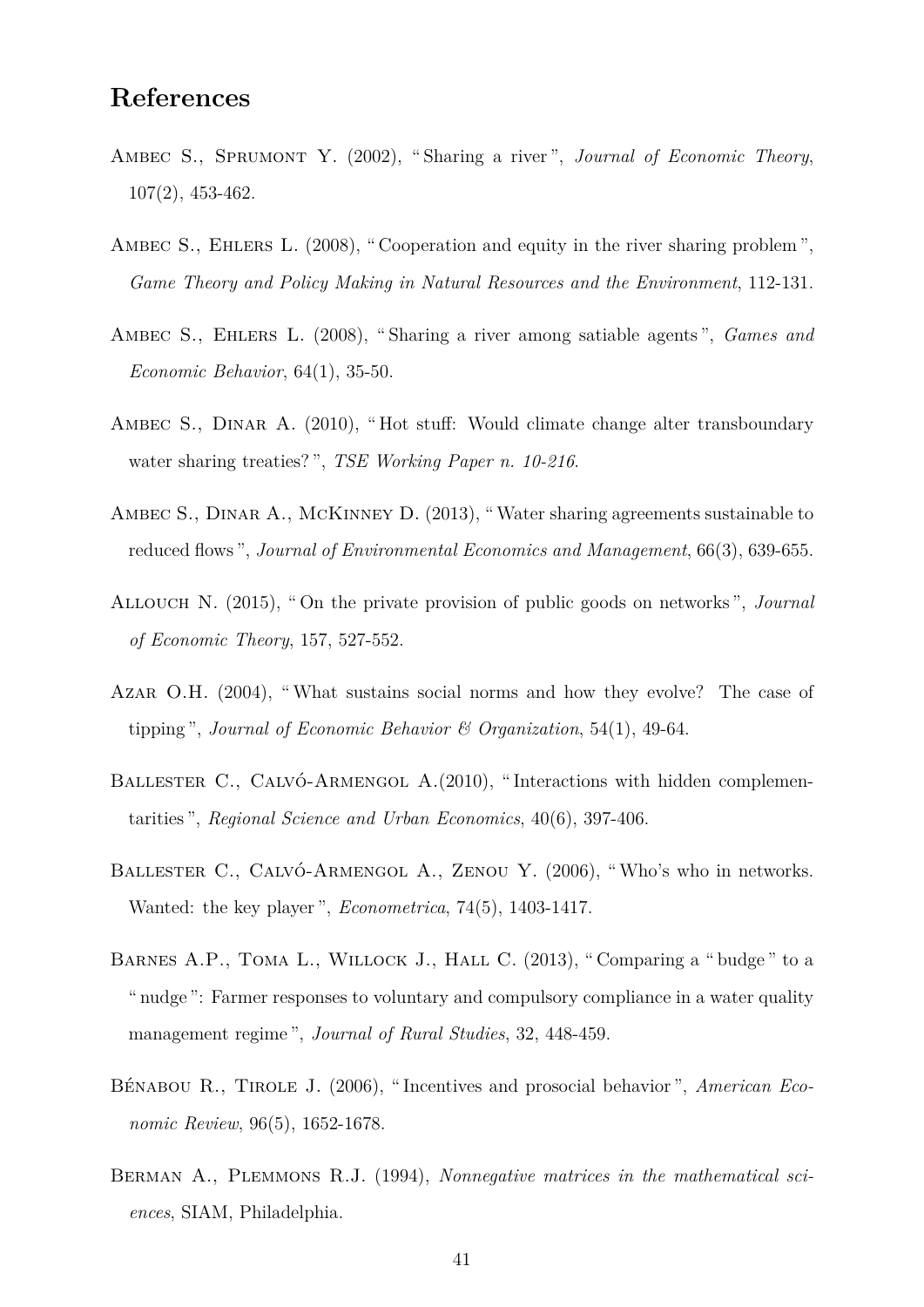- BERNEDO M., FERRARO P.J., PRICE M. (2014), "The persistent impacts of normbased messaging and their implications for water conservation ", *Journal of Consumer Policy*, 37(3), 437-452.
- Bramoullé Y., Kranton R. (2007), " Public goods in networks ", *Journal of Economic Theory*, 135(1), 478-494.
- Bramoullé Y., Kranton R., D'amours M. (2014), " Strategic interaction and networks ", *American Economic Review*, 104(3), 898-930.
- BREKKE K.A., KVERNDOKK S., NYBORG K. (2003), "An economic model of moral motivation ", *Journal of Public Economics*, 87(9-10), 1967-1983.
- BRENT D.A., LOTT C., TAYLOR M., COOK J., ROLLINS K., STODDARD S. (2020), "What Causes Heterogeneous Responses to Social Comparison Messages for Water Conservation? ", *Environmental and Resource Economics*, 77(3), 503-537.
- Chabe-Ferret S., Le Coent P., Reynaud A., Subervie J., Lepercq D. (2019), " Can we nudge farmers into saving water? Evidence from a randomised experiment ", *European Review of Agricultural Economics*, 46(3), 393-416.
- Cialdini R.B., Reno R.R., Kallgren C.A. (1990), " A focus theory of normative conduct: recycling the concept of norms to reduce littering in public places ", *Journal of Personality and Social Psychology*, 58(6), 1015.
- COTTLE R.W., PANG J.S., STONE R.E. (2009), *The linear complementarity problem*, SIAM, Philadelphia.
- Datta S., Miranda J.J., Zoratto L., Calvo-González O., Darling M., LORENZANA K. (2015), "A behavioral approach to water conservation: Evidence from Costa Rica ", *World Bank Policy Research Working Paper 7283*.
- EARNHART D., FERRARO P.J. (2020), "The effect of peer comparisons on polluters: a randomized field experiment among wastewater dischargers ", *Environmental and Resource Economics*, 1-26.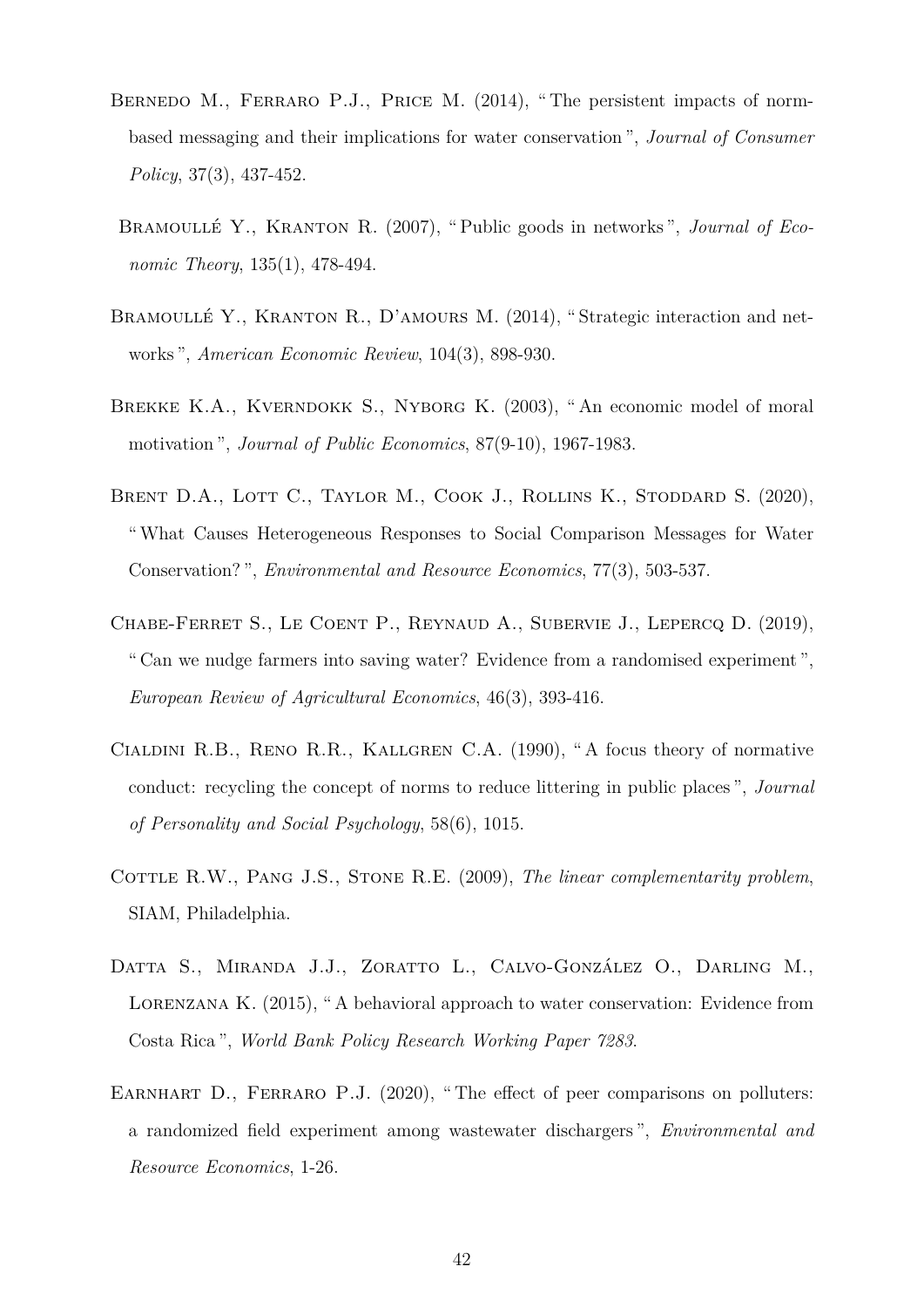- ELSTER J. (1989), "Social norms and economic theory", *Journal of Economic Perspectives*, 3(4), 99-117.
- FALKINGER J. (1996), " Efficient private provision of public goods by rewarding deviations from average ", *Journal of Public Economics*, 62(3), 413-422.
- GINTIS H. (2003), "Solving the puzzle of prosociality", *Rationality and Society*, 15(2), 155-187.
- GRANOVETTER M.S. (1973), "The strength of weak ties", *American journal of sociology*, 78(6), 1360-1380.
- Hardin G. (1968), " The tragedy of the commons ", *Science*, 162, 1243-1248.
- İlkılıç R. (2011), " Networks of common property resources ", *Economic Theory*, 47(1), 105-134.
- Kyriakopoulou E., Xepapadeas A. (2021), " Natural resource management: a network perspective ", *Environmental and Resource Economics* , 80, 221256.
- Kreps D.M. (1997), " Intrinsic motivation and extrinsic incentives ", *American Economic Review, Papers and Proceedings*, 87(2), 359-364.
- Lange O. (1942), " The foundations of welfare economics ", *Econometrica*, 215-228.
- LE COENT P., PRÉGET R., THOYER S. (2021), "Farmers follow the herd: a theoretical model on social norms and payments for environmental services ", *Environmental and Resource Economics*, 78(2), 287-306.
- Madani K. (2010), " Game theory and water resources ", *Journal of Hydrology*, 381(3-4), 225-238.
- NYBORG K. (2020), "No man is an island: social coordination and the environment". *Environmental and Resource Economics*, 76(1), 177-193.
- Ouvrard B., Stenger A. (2020), " Informational nudges and public goods in networks ", *Journal of Environmental Economics and Policy*, 9(3), 281-303.